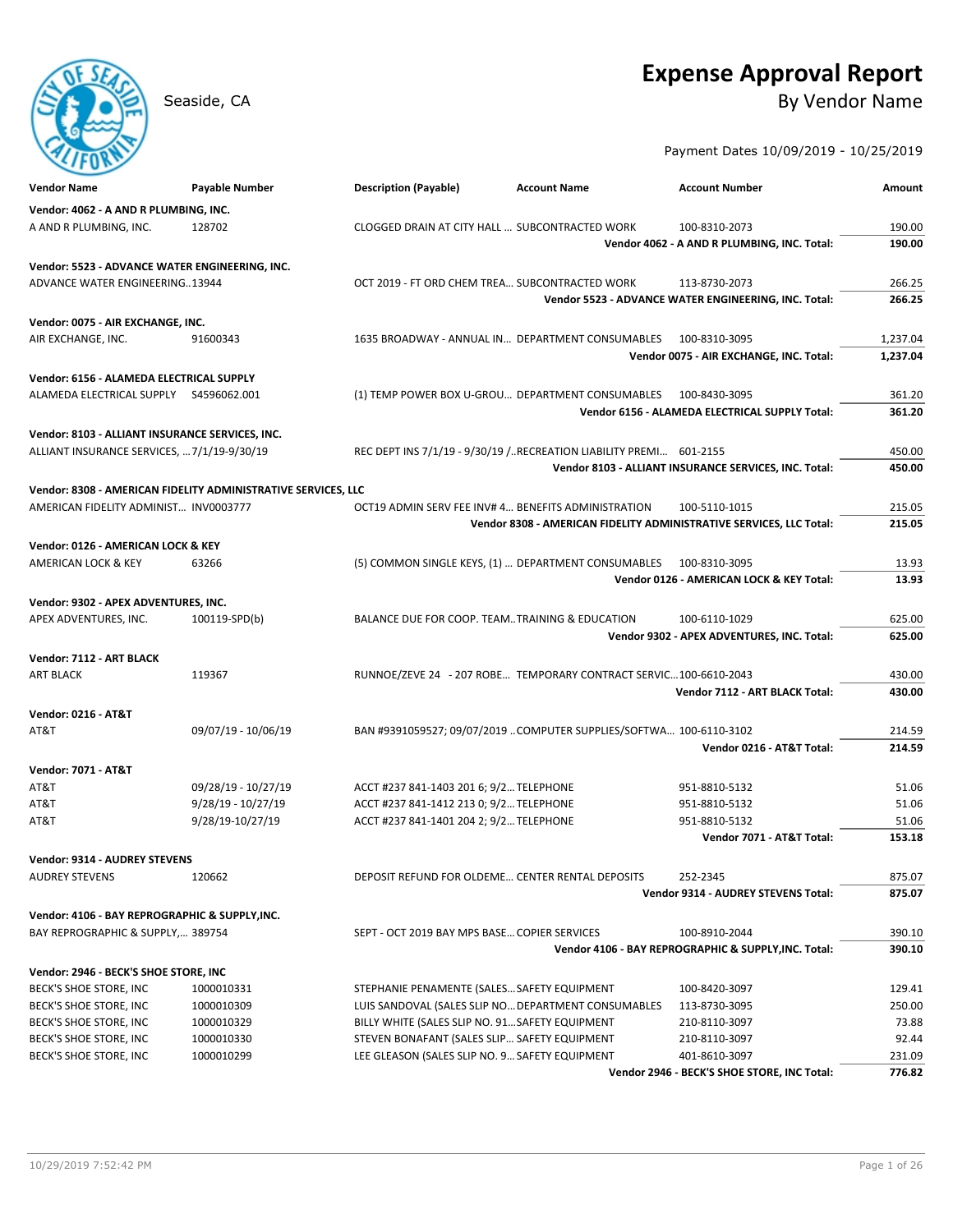| <b>Expense Approval Report</b>                                                        |                |                                                        |                            | Payment Dates: 10/09/2019 - 10/25/2019                   |           |
|---------------------------------------------------------------------------------------|----------------|--------------------------------------------------------|----------------------------|----------------------------------------------------------|-----------|
| <b>Vendor Name</b>                                                                    | Payable Number | <b>Description (Payable)</b>                           | <b>Account Name</b>        | <b>Account Number</b>                                    | Amount    |
| Vendor: 8671 - BIZON GROUP INC.                                                       |                |                                                        |                            |                                                          |           |
| <b>BIZON GROUP INC.</b>                                                               | INV-028750     | (2) 10' REFURBISHED CONTAIN DEPARTMENT EQUIPMENT       |                            | 100-6640-8187                                            | 6,827.25  |
|                                                                                       |                |                                                        |                            | Vendor 8671 - BIZON GROUP INC. Total:                    | 6,827.25  |
| Vendor: 9084 - BUCHER MUNICIPAL NORTH AMERICA INC.                                    |                |                                                        |                            |                                                          |           |
| BUCHER MUNICIPAL NORTH A 38739                                                        |                | (8) BRUSH 2 PC - 4 ROW PLASTIC. VEHICLE PARTS          |                            | 501-8520-6144                                            | 1,338.46  |
|                                                                                       |                |                                                        |                            | Vendor 9084 - BUCHER MUNICIPAL NORTH AMERICA INC. Total: | 1,338.46  |
| Vendor: 0530 - CA. STATE DISBURSEMENT UNIT                                            |                |                                                        |                            |                                                          |           |
| CA. STATE DISBURSEMENT UNIT INV0003752                                                |                | CASE NO.: 0530033626-01                                | <b>GARNISHMENT PAYABLE</b> | 100-2059                                                 | 282.56    |
| CA. STATE DISBURSEMENT UNIT INV0003753                                                |                | CASE NO.: 200000001441634                              | <b>GARNISHMENT PAYABLE</b> | 100-2059                                                 | 1,726.69  |
| CA. STATE DISBURSEMENT UNIT INV0003754                                                |                | CASE NO.: 200000001772884                              | <b>GARNISHMENT PAYABLE</b> | 100-2059                                                 | 36.31     |
| CA. STATE DISBURSEMENT UNIT INV0003755                                                |                | CASE NO: 200000000125769                               | <b>GARNISHMENT PAYABLE</b> | 100-2059                                                 | 135.13    |
| CA. STATE DISBURSEMENT UNIT INV0003756                                                |                | CASE NO.: 200000001549267                              | <b>GARNISHMENT PAYABLE</b> | 100-2059                                                 | 461.53    |
| CA. STATE DISBURSEMENT UNIT INV0003757                                                |                | CASE NO: 200000001987788                               | <b>GARNISHMENT PAYABLE</b> | 100-2059                                                 | 603.69    |
| CA. STATE DISBURSEMENT UNIT INV0003758                                                |                | CASE NO: 200000001987788                               | <b>GARNISHMENT PAYABLE</b> | 100-2059                                                 | 23.08     |
| CA. STATE DISBURSEMENT UNIT INV0003793                                                |                | CASE NO.: 0530033626-01                                | <b>GARNISHMENT PAYABLE</b> | 100-2059                                                 | 200.59    |
| CA. STATE DISBURSEMENT UNIT INV0003794                                                |                | CASE NO.: 200000001441634                              | <b>GARNISHMENT PAYABLE</b> | 100-2059                                                 | 1,767.48  |
| CA. STATE DISBURSEMENT UNIT INV0003795                                                |                | CASE NO.: 200000001772884                              | <b>GARNISHMENT PAYABLE</b> | 100-2059                                                 | 163.71    |
| CA. STATE DISBURSEMENT UNIT INV0003796                                                |                | CASE NO: 200000000125769                               | <b>GARNISHMENT PAYABLE</b> | 100-2059                                                 | 142.61    |
| CA. STATE DISBURSEMENT UNIT INV0003797                                                |                | CASE NO.: 200000001549267                              | <b>GARNISHMENT PAYABLE</b> | 100-2059                                                 | 461.53    |
| CA. STATE DISBURSEMENT UNIT INV0003798                                                |                | CASE NO: 200000001987788                               | <b>GARNISHMENT PAYABLE</b> | 100-2059                                                 | 603.69    |
| CA. STATE DISBURSEMENT UNIT INV0003799                                                |                | CASE NO: 200000001987788                               | <b>GARNISHMENT PAYABLE</b> | 100-2059                                                 | 23.08     |
| CA. STATE DISBURSEMENT UNIT INV0003793                                                |                | CASE NO.: 0530033626-01                                | <b>GARNISHMENT PAYABLE</b> | 210-2059                                                 | 98.48     |
| CA. STATE DISBURSEMENT UNIT INV0003752                                                |                | CASE NO.: 0530033626-01                                | <b>GARNISHMENT PAYABLE</b> | 951-2059                                                 | 16.51     |
| CA. STATE DISBURSEMENT UNIT INV0003755                                                |                | CASE NO: 200000000125769                               | <b>GARNISHMENT PAYABLE</b> | 951-2059                                                 | 7.48      |
|                                                                                       |                |                                                        |                            | Vendor 0530 - CA. STATE DISBURSEMENT UNIT Total:         | 6,754.15  |
| Vendor: 5103 - CALIF LAW ENFRCMNT ASSOC                                               |                |                                                        |                            |                                                          |           |
| CALIF LAW ENFRCMNT ASSOC                                                              | INV0003759     | POLICE DISABILITY                                      | MISC PAYROLL PAYABLES      | 100-2062                                                 | 31.14     |
| CALIF LAW ENFRCMNT ASSOC                                                              | INV0003760     | POLICE DISABILITY                                      | MISC PAYROLL PAYABLES      | 100-2062                                                 | 280.26    |
| CALIF LAW ENFRCMNT ASSOC                                                              | INV0003800     | POLICE DISABILITY                                      | MISC PAYROLL PAYABLES      | 100-2062                                                 | 31.11     |
| CALIF LAW ENFRCMNT ASSOC                                                              | INV0003801     | POLICE DISABILITY                                      | MISC PAYROLL PAYABLES      | 100-2062                                                 | 279.99    |
|                                                                                       |                |                                                        |                            | Vendor 5103 - CALIF LAW ENFRCMNT ASSOC Total:            | 622.50    |
| Vendor: 0487 - CALIF PEACE OFFICERS ASSN                                              |                |                                                        |                            |                                                          |           |
| CALIF PEACE OFFICERS ASSN                                                             | 175420         | (1) DEPT MEMBERSHIP: SMALL  DUES & MEMBERSHIP          |                            | 100-6110-4122                                            | 1,150.00  |
|                                                                                       |                |                                                        |                            | Vendor 0487 - CALIF PEACE OFFICERS ASSN Total:           | 1,150.00  |
|                                                                                       |                |                                                        |                            |                                                          |           |
| Vendor: 4508 - CALPERS LONG-TERM CARE PROGRAM<br>CALPERS LONG-TERM CARE PR INV0003740 |                | <b>EMPLOYEE PREMIUM</b>                                |                            |                                                          |           |
|                                                                                       |                |                                                        | MISC PAYROLL PAYABLES      | 100-2062                                                 | 153.65    |
| CALPERS LONG-TERM CARE PR INV0003784                                                  |                | <b>EMPLOYEE PREMIUM</b>                                | MISC PAYROLL PAYABLES      | 100-2062                                                 | 153.65    |
|                                                                                       |                |                                                        |                            | Vendor 4508 - CALPERS LONG-TERM CARE PROGRAM Total:      | 307.30    |
| Vendor: 9319 - CAPE                                                                   |                |                                                        |                            |                                                          |           |
| CAPE                                                                                  | 10/24/19       | NORCAL CHAPTER MTG - LAURI TRAINING & EDUCATION        |                            | 100-6110-1029                                            | 24.00     |
|                                                                                       |                |                                                        |                            | Vendor 9319 - CAPE Total:                                | 24.00     |
| Vendor: 9320 - CARLOS RODRIGUEZ                                                       |                |                                                        |                            |                                                          |           |
| <b>CARLOS RODRIGUEZ</b>                                                               | 119567         | PARK DEPOSIT REFUND FOR SO RENTAL DEPOSITS             |                            | 257-2345                                                 | 42.07     |
|                                                                                       |                |                                                        |                            | Vendor 9320 - CARLOS RODRIGUEZ Total:                    | 42.07     |
| Vendor: 8996 - CASEY PRINTING, INC.                                                   |                |                                                        |                            |                                                          |           |
| CASEY PRINTING, INC.                                                                  | 40127011       | (1,800) CITY OF SEASIDE RECRE OUTSIDE PRINTING SERVICE |                            | 100-9100-2053                                            | 3,508.02  |
|                                                                                       |                |                                                        |                            | Vendor 8996 - CASEY PRINTING, INC. Total:                | 3,508.02  |
| Vendor: 5583 - CITY OF DEL REY OAKS                                                   |                |                                                        |                            |                                                          |           |
| CITY OF DEL REY OAKS                                                                  | INV0003772     | SEWER IMPACT FEE PAYMENT                               | <b>IMPACT FEES</b>         | 951-8810-9196                                            | 15,487.82 |
|                                                                                       |                |                                                        |                            | Vendor 5583 - CITY OF DEL REY OAKS Total:                | 15,487.82 |
|                                                                                       |                |                                                        |                            |                                                          |           |
| Vendor: 3068 - CITY OF SAND CITY                                                      |                |                                                        |                            |                                                          |           |
| <b>CITY OF SAND CITY</b>                                                              | INV0003773     | SEWER IMPACT FEE PAYMENT                               | <b>IMPACT FEES</b>         | 951-8810-9196                                            | 8,854.55  |
|                                                                                       |                |                                                        |                            | Vendor 3068 - CITY OF SAND CITY Total:                   | 8,854.55  |
| Vendor: 8426 - CLIFTONLARSONALLEN LLP                                                 |                |                                                        |                            |                                                          |           |
| <b>CLIFTONLARSONALLEN LLP</b>                                                         | 2255495        | AUDIT SVCS THROUGH 9/27/20 CITY AUDIT                  |                            | 100-5110-1025                                            | 1,465.00  |
|                                                                                       |                |                                                        |                            | Vendor 8426 - CLIFTONLARSONALLEN LLP Total:              | 1,465.00  |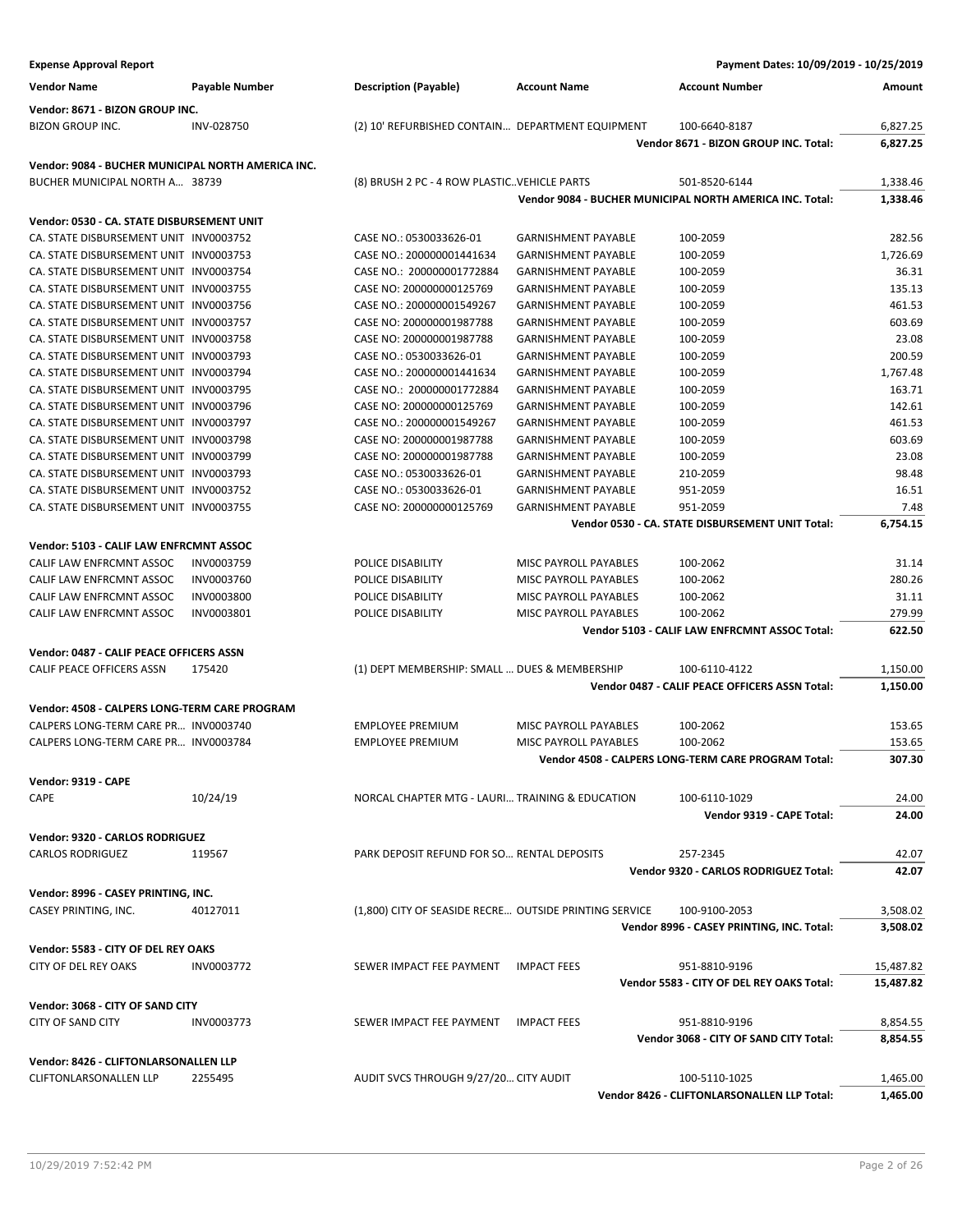| <b>Expense Approval Report</b>                   |                       |                                                       |                                                                      | Payment Dates: 10/09/2019 - 10/25/2019                 |          |
|--------------------------------------------------|-----------------------|-------------------------------------------------------|----------------------------------------------------------------------|--------------------------------------------------------|----------|
| <b>Vendor Name</b>                               | <b>Payable Number</b> | <b>Description (Payable)</b>                          | <b>Account Name</b>                                                  | <b>Account Number</b>                                  | Amount   |
| Vendor: 8414 - COASTAL FABRICATION COMPANY, INC. |                       |                                                       |                                                                      |                                                        |          |
| COASTAL FABRICATION COMP 48865                   |                       | FABRICATE 14 SIGN PLATES AND. DEPARTMENT EQUIPMENT    |                                                                      | 100-6640-8187                                          | 1,733.04 |
| COASTAL FABRICATION COMP 48840                   |                       | REPAIR CRACK ON JOHN DEER  OUTSIDE REPAIRS            |                                                                      | 501-8520-6148                                          | 407.15   |
|                                                  |                       |                                                       |                                                                      | Vendor 8414 - COASTAL FABRICATION COMPANY, INC. Total: | 2,140.19 |
| Vendor: 6553 - COMCAST                           |                       |                                                       |                                                                      |                                                        |          |
| COMCAST                                          | 10/2/19-11/1/19       | ACCT #8155 10 027 0272432; 9 DATA COMMUNICATION       |                                                                      | 503-4010-5138                                          | 270.90   |
|                                                  |                       |                                                       |                                                                      | Vendor 6553 - COMCAST Total:                           | 270.90   |
| Vendor: 6204 - CONCERN HEALTH                    |                       |                                                       |                                                                      |                                                        |          |
| <b>CONCERN HEALTH</b>                            | CN2003026             |                                                       | SEPT 2019 - PER EMPLOYEE PER EMPLOYEE ASSISTANCE PROGR 100-2031-1038 |                                                        | 693.00   |
|                                                  |                       |                                                       |                                                                      | Vendor 6204 - CONCERN HEALTH Total:                    | 693.00   |
| Vendor: 2279 - COUNTY OF MONTEREY IT DEPT.       |                       |                                                       |                                                                      |                                                        |          |
| COUNTY OF MONTEREY IT DEPT. 822 8/2019           |                       |                                                       | AUG 2019 - SEASIDE POLICE (82 COMPUTER SUPPLIES/SOFTWA 100-6110-3102 |                                                        | 1,245.50 |
|                                                  |                       |                                                       |                                                                      | Vendor 2279 - COUNTY OF MONTEREY IT DEPT. Total:       | 1,245.50 |
|                                                  |                       |                                                       |                                                                      |                                                        |          |
| Vendor: 4052 - CPS HR CONSULTING                 |                       |                                                       |                                                                      |                                                        |          |
| CPS HR CONSULTING                                | SOP49964              | 9/27/19 TEST DATE - MAINT W PERSONNEL RECRUITMENT     |                                                                      | 100-2031-2064                                          | 473.00   |
|                                                  |                       |                                                       |                                                                      | Vendor 4052 - CPS HR CONSULTING Total:                 | 473.00   |
| Vendor: 0898 - CRYSTAL SPRINGS WATER             |                       |                                                       |                                                                      |                                                        |          |
| <b>CRYSTAL SPRINGS WATER</b>                     | 0000217303            | 440 HARCOURT - ENGINEERING DEPARTMENT CONSUMABLES     |                                                                      | 100-8310-3095                                          | 64.50    |
| <b>CRYSTAL SPRINGS WATER</b>                     | 0000217304            | 440 HARCOURT - RMS 9/23/19                            | DEPARTMENT CONSUMABLES                                               | 100-8310-3095                                          | 64.25    |
| <b>CRYSTAL SPRINGS WATER</b>                     | 0000222506            | 440 HARCOURT - ENGINEERING DEPARTMENT CONSUMABLES     |                                                                      | 100-8310-3095                                          | 5.00     |
| <b>CRYSTAL SPRINGS WATER</b>                     | 0000222507            | 440 HARCOURT - RMS 9/30/19                            | DEPARTMENT CONSUMABLES                                               | 100-8310-3095                                          | 5.00     |
| <b>CRYSTAL SPRINGS WATER</b>                     | 0000222508            | 656 BROADWAY AVE 9/30/19                              | DEPARTMENT CONSUMABLES                                               | 100-8310-3095                                          | 5.00     |
| <b>CRYSTAL SPRINGS WATER</b>                     | 0000217307            | 986 HILBY AVE 9/23/19                                 | DEPARTMENT CONSUMABLES                                               | 100-9100-3095                                          | 39.25    |
| <b>CRYSTAL SPRINGS WATER</b>                     | 0000217308            | 1136 WHEELER ST 9/23/19                               | DEPARTMENT CONSUMABLES                                               | 100-9100-3095                                          | 44.50    |
| <b>CRYSTAL SPRINGS WATER</b>                     | 0000217309            | 1148 WHEELER ST 9/23/19                               | DEPARTMENT CONSUMABLES                                               | 100-9100-3095                                          | 55.00    |
| <b>CRYSTAL SPRINGS WATER</b>                     | 0000222836            | 986 HILBY AVE 9/30/19                                 | DEPARTMENT CONSUMABLES                                               | 100-9100-3095                                          | 18.00    |
| <b>CRYSTAL SPRINGS WATER</b>                     | 0000222837            | 1148 WHEELER ST 9/30/19                               | DEPARTMENT CONSUMABLES                                               | 100-9100-3095                                          | 5.00     |
| <b>CRYSTAL SPRINGS WATER</b>                     | 000222838             | 1136 WHEELER ST 9/30/19                               | DEPARTMENT CONSUMABLES                                               | 100-9100-3095                                          | 5.00     |
|                                                  |                       |                                                       |                                                                      | Vendor 0898 - CRYSTAL SPRINGS WATER Total:             | 310.50   |
| Vendor: 6727 - DATAPROSE, INC.                   |                       |                                                       |                                                                      |                                                        |          |
| DATAPROSE, INC.                                  | DP1903276             | SEPT 2019 - PRINTING/MAILING OUTSIDE PRINTING SERVICE |                                                                      | 401-8610-2053                                          | 137.55   |
| DATAPROSE, INC.                                  | DP1903276             | SEPT 2019 - PRINTING/MAILING POSTAGE                  |                                                                      | 401-8610-4124                                          | 312.97   |
|                                                  |                       |                                                       |                                                                      | Vendor 6727 - DATAPROSE, INC. Total:                   | 450.52   |
| Vendor: 6818 - DE LAGE LANDEN                    |                       |                                                       |                                                                      |                                                        |          |
| DE LAGE LANDEN                                   | 65269001              | OCT 2019 - LEASE FOR SHARP/ COPIER SERVICES           |                                                                      | 100-5110-2044                                          | 518.35   |
|                                                  |                       |                                                       |                                                                      | Vendor 6818 - DE LAGE LANDEN Total:                    | 518.35   |
| Vendor: 0981 - DEL MAR FRENCH LAUNDRY, INC.      |                       |                                                       |                                                                      |                                                        |          |
| DEL MAR FRENCH LAUNDRY, IN 10/07/2019            |                       |                                                       | RECREATION - KITCHEN APRONSTEMPORARY CONTRACT SERVIC100-9100-2043    |                                                        | 12.80    |
|                                                  |                       |                                                       |                                                                      | Vendor 0981 - DEL MAR FRENCH LAUNDRY, INC. Total:      | 12.80    |
| Vendor: 0988 - DEL REY CAR WASH                  |                       |                                                       |                                                                      |                                                        |          |
| DEL REY CAR WASH                                 | 1054                  | (12) FULL SVC CAR WASHES - S OTHER EXPENSE            |                                                                      | 100-6110-2078                                          | 225.00   |
| DEL REY CAR WASH                                 | 1052                  | (3) FULL SERVICE CAR WASHES - OTHER EXPENSE           |                                                                      | 501-8510-2078                                          | 54.00    |
|                                                  |                       |                                                       |                                                                      | Vendor 0988 - DEL REY CAR WASH Total:                  | 279.00   |
|                                                  |                       |                                                       |                                                                      |                                                        |          |
| Vendor: 4896 - DEPARTMENT OF JUSTICE             |                       |                                                       |                                                                      |                                                        |          |
| DEPARTMENT OF JUSTICE                            | 401931                | AUGUST 2019 - FINGERPRINT A PERSONNEL RECRUITMENT     |                                                                      | 100-2031-2064                                          | 32.00    |
| DEPARTMENT OF JUSTICE                            | 407709                |                                                       | SEPT 2019 - FINGERPRINT APPS  BACKGROUND INVESTIGATION               | 100-6110-1027                                          | 132.00   |
| DEPARTMENT OF JUSTICE                            | 401931                |                                                       | AUGUST 2019 - FINGERPRINT A BACKGROUND INVESTIGATION                 | 100-9310-1027                                          | 128.00   |
|                                                  |                       |                                                       |                                                                      | Vendor 4896 - DEPARTMENT OF JUSTICE Total:             | 292.00   |
| Vendor: 6000 - DONALD G. FREEMAN                 |                       |                                                       |                                                                      |                                                        |          |
| DONALD G. FREEMAN                                | 10/1/19               | RE: RESIDENTS FOR RESPONSIB LEGAL SERVICES            |                                                                      | 100-3010-1022                                          | 120.00   |
|                                                  |                       |                                                       |                                                                      | Vendor 6000 - DONALD G. FREEMAN Total:                 | 120.00   |
| Vendor: 5405 - DUKE'S ROOT CONTROL, INC.         |                       |                                                       |                                                                      |                                                        |          |
| DUKE'S ROOT CONTROL, INC.                        | 16147                 | SEWER MAINT - JET POWER II -  SUBCONTRACTED WORK      |                                                                      | 951-8820-2073                                          | 1,922.80 |
|                                                  |                       |                                                       |                                                                      | Vendor 5405 - DUKE'S ROOT CONTROL, INC. Total:         | 1,922.80 |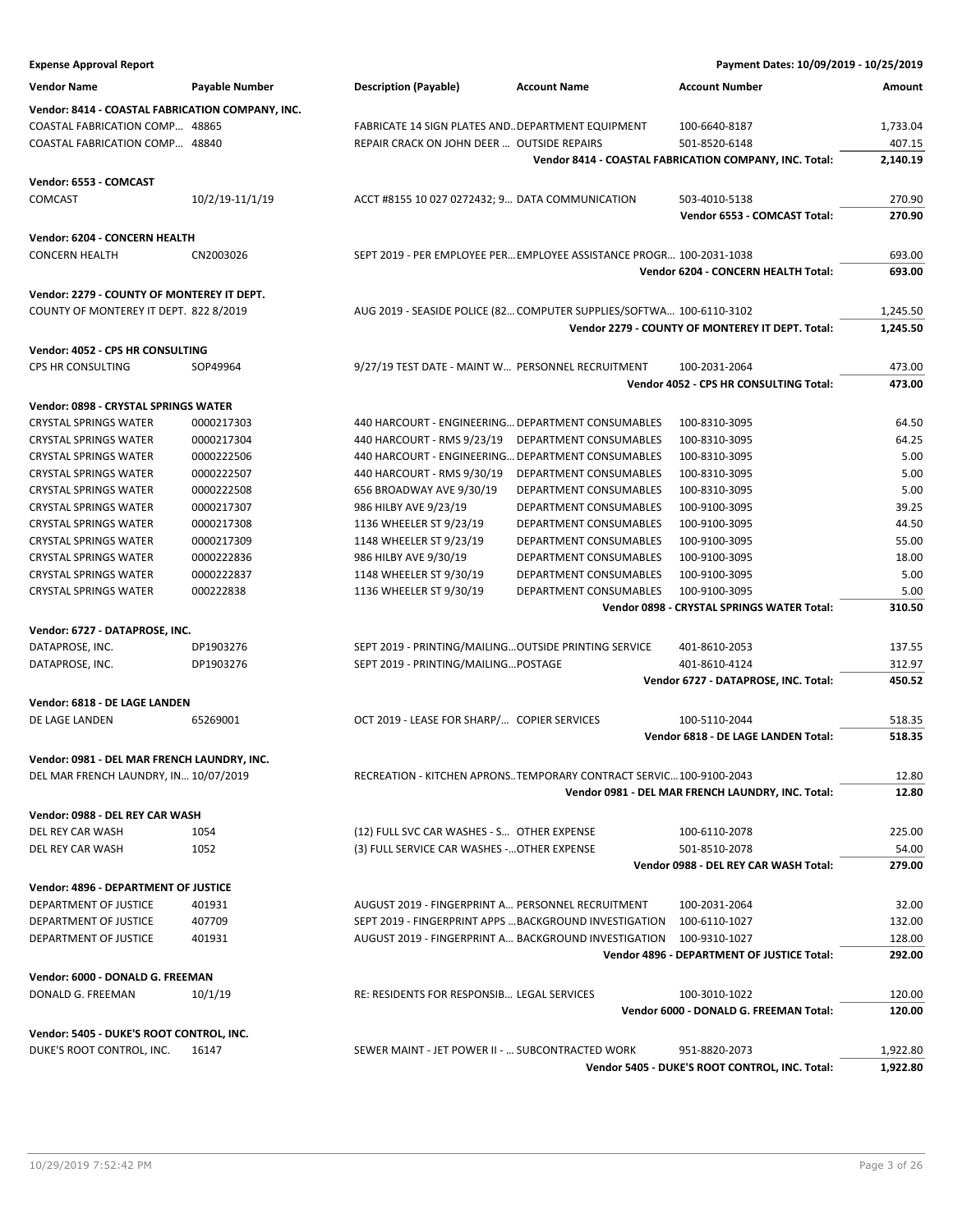| <b>Expense Approval Report</b>                  |                       |                                                                    |                               | Payment Dates: 10/09/2019 - 10/25/2019             |                  |
|-------------------------------------------------|-----------------------|--------------------------------------------------------------------|-------------------------------|----------------------------------------------------|------------------|
| <b>Vendor Name</b>                              | <b>Payable Number</b> | <b>Description (Payable)</b>                                       | <b>Account Name</b>           | <b>Account Number</b>                              | Amount           |
| Vendor: 7358 - EAN SERVICES, LLC                |                       |                                                                    |                               |                                                    |                  |
| EAN SERVICES, LLC                               | 800035162753          | RENTAL AGREE #75N7JK/CONS  TRAINING & EDUCATION                    |                               | 100-6110-1029                                      | 84.17            |
|                                                 |                       |                                                                    |                               | Vendor 7358 - EAN SERVICES, LLC Total:             | 84.17            |
| Vendor: 4892 - EDGES ELECTRICAL GROUP           |                       |                                                                    |                               |                                                    |                  |
| <b>EDGES ELECTRICAL GROUP</b>                   | S4776049.001          | (2) 24VDC RELAY - BLDG #4399 DEPARTMENT CONSUMABLES                |                               | 113-8730-3095                                      | 45.19            |
|                                                 |                       |                                                                    |                               | Vendor 4892 - EDGES ELECTRICAL GROUP Total:        | 45.19            |
| Vendor: 8882 - EVERYONE'S HARVEST               |                       |                                                                    |                               |                                                    |                  |
| <b>EVERYONE'S HARVEST</b>                       | $09-19$               | SEPT 2019 - SEASIDE FARMER'S FARMERS' MARKET                       |                               | 100-7310-4206                                      | 2,691.00         |
|                                                 |                       |                                                                    |                               | Vendor 8882 - EVERYONE'S HARVEST Total:            | 2,691.00         |
| <b>Vendor: 1176 - EWING IRRIGATION PRODUCTS</b> |                       |                                                                    |                               |                                                    |                  |
| <b>EWING IRRIGATION PRODUCTS 8421777</b>        |                       | MISC SUPPLIES FOR DEL MONTE DEPARTMENT CONSUMABLES                 |                               | 100-8440-3095                                      | 650.18           |
| EWING IRRIGATION PRODUCTS 8441362               |                       | (4) PLST GLOBE                                                     | DEPARTMENT CONSUMABLES        | 100-8440-3095                                      | 227.86           |
|                                                 |                       |                                                                    |                               | Vendor 1176 - EWING IRRIGATION PRODUCTS Total:     | 878.04           |
| Vendor: 5969 - FASTENAL COMPANY                 |                       |                                                                    |                               |                                                    |                  |
| <b>FASTENAL COMPANY</b>                         | CASEA95204            | SEPT 2019 - VENDING SUPPLIES SUBCONTRACTED WORK                    |                               | 100-8420-2073                                      | 398.75           |
| <b>FASTENAL COMPANY</b>                         | CASEA95757            | (100) 1/4x1 3/4 FPh TAPCON -  DEPARTMENT CONSUMABLES               |                               | 100-8420-3095                                      | 21.03            |
| <b>FASTENAL COMPANY</b>                         | CASEA95793            | (1) 3/8" x 6" GALVHEX LAG - P DEPARTMENT CONSUMABLES               |                               | 100-8420-3095                                      | 10.29            |
| <b>FASTENAL COMPANY</b>                         | CASEA95846            | (1) 2Pc2 XL/3XLLmRnstSet - PA DEPARTMENT CONSUMABLES               |                               | 100-8420-3095                                      | 50.32            |
| <b>FASTENAL COMPANY</b>                         | CASEA95922            | MISC SUPPLIES - PARKS DEPT                                         | DEPARTMENT CONSUMABLES        | 100-8420-3095                                      | 393.30           |
| <b>FASTENAL COMPANY</b>                         | <b>CASEA95923</b>     | (1) 2XL LIME HOODED SWEATSH DEPARTMENT CONSUMABLES                 |                               | 100-8420-3095                                      | 17.69            |
| <b>FASTENAL COMPANY</b>                         | CASEA96029            | (1) 4LB 12" SLEDGEHAMMER                                           | <b>TOOLS</b>                  | 100-8420-3107                                      | 51.41            |
| <b>FASTENAL COMPANY</b>                         | CASEA96030            | MISC SUPPLIES - STREETS DEPT                                       | <b>DEPARTMENT CONSUMABLES</b> | 210-8110-3095                                      | 53.13            |
| <b>FASTENAL COMPANY</b>                         | CASEA95809            | MISC SUPPLIES FOR FLEET SHOP DEPARTMENT CONSUMABLES                |                               | 501-8520-3095                                      | 36.84            |
|                                                 |                       |                                                                    |                               | Vendor 5969 - FASTENAL COMPANY Total:              | 1,032.76         |
| Vendor: 8338 - FEDEX                            |                       |                                                                    |                               |                                                    |                  |
| <b>FEDEX</b>                                    | 6-750-95124           | ACCT #1317-9207-7 /SHIPMENT DEPARTMENT CONSUMABLES                 |                               | 100-8440-3095                                      | 26.87            |
|                                                 |                       |                                                                    |                               | Vendor 8338 - FEDEX Total:                         | 26.87            |
| Vendor: 3883 - FELIPE DE JESUS OLVERA           |                       |                                                                    |                               |                                                    |                  |
| FELIPE DE JESUS OLVERA                          | 2391                  | GRIND 8 STUMPS AT LAGUNA  SUBCONTRACTED WORK                       |                               | 100-8450-2073                                      | 1,350.00         |
|                                                 |                       |                                                                    |                               | Vendor 3883 - FELIPE DE JESUS OLVERA Total:        | 1,350.00         |
| Vendor: 1188 - FERGUSON ENTERPRISES INC #686    |                       |                                                                    |                               |                                                    |                  |
| FERGUSON ENTERPRISES INC # 8049801              |                       | (1) STD BAR SINK BSKT STRN, (1) DEPARTMENT CONSUMABLES             |                               | 113-8730-3095                                      | 47.89            |
| FERGUSON ENTERPRISES INC # 8050068              |                       | (1) 2-1/2 JR SS DUO BSKT STRN DEPARTMENT CONSUMABLES               |                               | 113-8730-3095                                      | 7.66             |
|                                                 |                       |                                                                    |                               | Vendor 1188 - FERGUSON ENTERPRISES INC #686 Total: | 55.55            |
| Vendor: 1224 - FIRST ALARM                      |                       |                                                                    |                               |                                                    |                  |
| <b>FIRST ALARM</b>                              | 498824                | 220 COE AVENUE - ADDITION T ALARM SERVICE                          |                               | 100-9200-2070                                      | 72.48            |
| <b>FIRST ALARM</b>                              | 498825                | 220 COE AVENUE - MONITORI  ALARM SERVICE                           |                               | 100-9200-2070                                      | 44.57            |
|                                                 |                       |                                                                    |                               | Vendor 1224 - FIRST ALARM Total:                   | 117.05           |
|                                                 |                       |                                                                    |                               |                                                    |                  |
| Vendor: 8066 - FUN EXPRESS, LLC                 |                       | MISC SUPPLIES FOR CITY BIRTH CITY BIRTHDAY                         |                               |                                                    |                  |
| FUN EXPRESS, LLC<br>FUN EXPRESS, LLC            | 698373512-01          | MISC SUPPLIES FOR POOL ACTIV DEPARTMENT CONSUMABLES                |                               | 100-9200-7172<br>100-9400-3095                     | 163.48<br>275.12 |
|                                                 | 698329814-01          |                                                                    |                               | Vendor 8066 - FUN EXPRESS, LLC Total:              | 438.60           |
|                                                 |                       |                                                                    |                               |                                                    |                  |
| Vendor: 6306 - GAVILAN PEST CONTROL             |                       |                                                                    |                               |                                                    |                  |
| <b>GAVILAN PEST CONTROL</b>                     | 0126425               | 1635 BROADWAY AVE - MONT TEMPORARY CONTRACT SERVIC100-6640-2043    |                               |                                                    | 73.00            |
| <b>GAVILAN PEST CONTROL</b>                     | 0126357               | 986 HILBY AVE - MONTHLY PESTTEMPORARY CONTRACT SERVIC100-9200-2043 |                               | Vendor 6306 - GAVILAN PEST CONTROL Total:          | 87.00            |
|                                                 |                       |                                                                    |                               |                                                    | 160.00           |
| Vendor: 9088 - GENE'S IMPORT AUTO BODY, INC.    |                       |                                                                    |                               |                                                    |                  |
| GENE'S IMPORT AUTO BODY, I 17555                |                       | REPAIR WORK ON 2006 CHEVY S. VEHICLE PARTS                         |                               | 501-8520-6144                                      | 851.77           |
|                                                 |                       |                                                                    |                               | Vendor 9088 - GENE'S IMPORT AUTO BODY, INC. Total: | 851.77           |
| Vendor: 5198 - GOLDEN STATE PORTABLES           |                       |                                                                    |                               |                                                    |                  |
| <b>GOLDEN STATE PORTABLES</b>                   | 41094                 | CHEMICAL TOILETS (2), SINK; 1 CITY BIRTHDAY                        |                               | 100-9200-7172                                      | 376.75           |
|                                                 |                       |                                                                    |                               | Vendor 5198 - GOLDEN STATE PORTABLES Total:        | 376.75           |
| Vendor: 1388 - GRAINGER                         |                       |                                                                    |                               |                                                    |                  |
| <b>GRAINGER</b>                                 | 9317055748            | (3) LIGHT DUTY INDSTRL FAN 18 DEPARTMENT CONSUMABLES               |                               | 113-8730-3095                                      | 532.62           |
|                                                 |                       |                                                                    |                               | Vendor 1388 - GRAINGER Total:                      | 532.62           |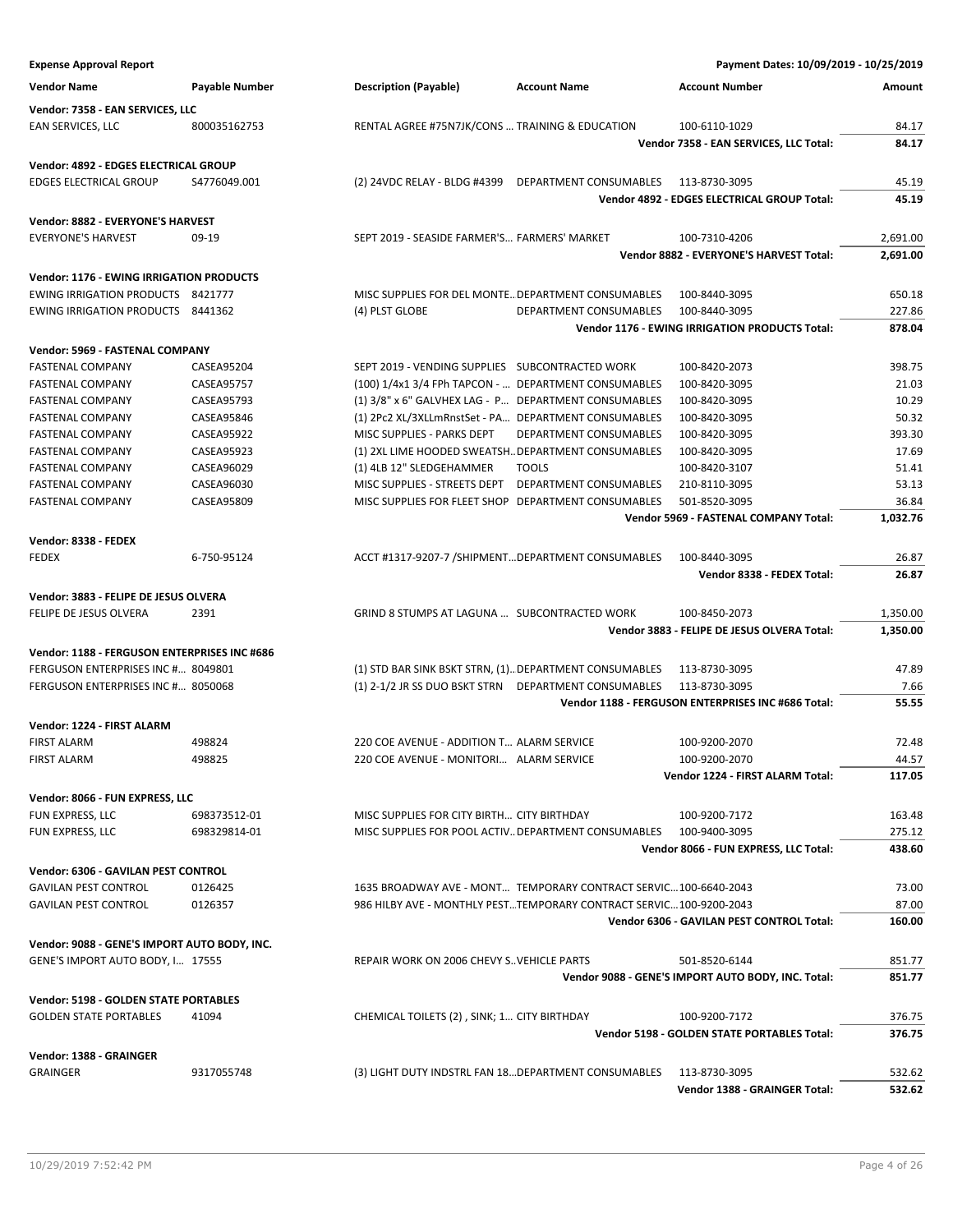| <b>Expense Approval Report</b>                                                 |                |                                                      |                                                  | Payment Dates: 10/09/2019 - 10/25/2019                   |                |
|--------------------------------------------------------------------------------|----------------|------------------------------------------------------|--------------------------------------------------|----------------------------------------------------------|----------------|
| <b>Vendor Name</b>                                                             | Payable Number | <b>Description (Payable)</b>                         | <b>Account Name</b>                              | <b>Account Number</b>                                    | Amount         |
| <b>Vendor: 1391 - GRANITE CONSTRUCTION COMPANY</b>                             |                |                                                      |                                                  |                                                          |                |
| <b>GRANITE CONSTRUCTION COM 1671081</b>                                        |                | TICKET #15590777 / PATCH MA DEPARTMENT CONSUMABLES   |                                                  | 210-8110-3095                                            | 126.87         |
|                                                                                |                |                                                      |                                                  | <b>Vendor 1391 - GRANITE CONSTRUCTION COMPANY Total:</b> | 126.87         |
| Vendor: 1392 - GRANITE ROCK COMPANY                                            |                |                                                      |                                                  |                                                          |                |
| <b>GRANITE ROCK COMPANY</b>                                                    | 1194762        | TICKET #670091 - .75 TONS CO DEPARTMENT CONSUMABLES  |                                                  | 210-8110-3095                                            | 147.49         |
|                                                                                |                |                                                      |                                                  | Vendor 1392 - GRANITE ROCK COMPANY Total:                | 147.49         |
|                                                                                |                |                                                      |                                                  |                                                          |                |
| Vendor: 3154 - GREEN VALLEY LANSCAPE INC.<br><b>GREEN VALLEY LANSCAPE INC.</b> | 35622          | (1) GAS CAN, (4) PRUNERS, (4)  TOOLS                 |                                                  | 100-8420-3107                                            | 321.32         |
|                                                                                |                |                                                      |                                                  | Vendor 3154 - GREEN VALLEY LANSCAPE INC. Total:          | 321.32         |
|                                                                                |                |                                                      |                                                  |                                                          |                |
| Vendor: 9157 - GREG S. OMOTO                                                   |                |                                                      |                                                  |                                                          |                |
| <b>GREG S. OMOTO</b>                                                           | SEPT/OCT 2019  | ADULT SOFTBALL GAME OFFICI SUBCONTRACTED WORK        |                                                  | 100-9340-2073                                            | 490.00         |
|                                                                                |                |                                                      |                                                  | Vendor 9157 - GREG S. OMOTO Total:                       | 490.00         |
| Vendor: 6372 - GUARDIAN-ALTERNATE FUNDED                                       |                |                                                      |                                                  |                                                          |                |
| GUARDIAN-ALTERNATE FUNDED INV0003778                                           |                | SEPTEMBER 2019 CLAIMS                                | DENTAL PAYABLE                                   | 502-2066                                                 | 9,612.96       |
|                                                                                |                |                                                      |                                                  | Vendor 6372 - GUARDIAN-ALTERNATE FUNDED Total:           | 9,612.96       |
| Vendor: 9264 - HANLEY & FLEISHMAN, LLP                                         |                |                                                      |                                                  |                                                          |                |
| HANLEY & FLEISHMAN, LLP                                                        | 3148           | 9/4/19 - 9/24/19 GENERAL MA LEGAL SERVICES - SPECIAL |                                                  | 100-3010-1023                                            | 8,160.00       |
|                                                                                |                |                                                      |                                                  | Vendor 9264 - HANLEY & FLEISHMAN, LLP Total:             | 8,160.00       |
| Vendor: 1561 - HOME DEPOT CREDIT SERVICES                                      |                |                                                      |                                                  |                                                          |                |
| HOME DEPOT CREDIT SERVICES 14045                                               |                | SUPPLIES FOR CORP YARD                               | DEPARTMENT CONSUMABLES                           | 100-8310-3095                                            | 29.04          |
| HOME DEPOT CREDIT SERVICES 2194282                                             |                | SUPPLIES FOR CORP YARD                               | DEPARTMENT CONSUMABLES                           | 100-8310-3095                                            | 71.69          |
| HOME DEPOT CREDIT SERVICES 5021391                                             |                | <b>SUPPLIES FOR CITY HALL</b>                        | DEPARTMENT CONSUMABLES                           | 100-8310-3095                                            | 209.32         |
| HOME DEPOT CREDIT SERVICES 8971662                                             |                | CREDIT MEMO FOR PUBLIC WO DEPARTMENT CONSUMABLES     |                                                  | 100-8310-3095                                            | $-188.78$      |
| HOME DEPOT CREDIT SERVICES 9971522                                             |                | SUPPLIES FOR PUBLIC WORKS O DEPARTMENT CONSUMABLES   |                                                  | 100-8310-3095                                            | 188.78         |
| HOME DEPOT CREDIT SERVICES 1202055                                             |                | SUPPLIES FOR PARKS DEPT                              | DEPARTMENT CONSUMABLES                           | 100-8420-3095                                            | 43.68          |
| HOME DEPOT CREDIT SERVICES 1202253                                             |                | SUPPLIES FOR CUTINO PARK                             | DEPARTMENT CONSUMABLES                           | 100-8420-3095                                            | 37.12          |
| HOME DEPOT CREDIT SERVICES 141225                                              |                | SUPPLIES FOR CUTINO PARK                             | DEPARTMENT CONSUMABLES                           | 100-8420-3095                                            | 28.13          |
| HOME DEPOT CREDIT SERVICES 160249                                              |                | SUPPLIES FOR PARKS DEPT                              | DEPARTMENT CONSUMABLES                           | 100-8420-3095                                            | 6.53           |
| HOME DEPOT CREDIT SERVICES 160269                                              |                | SUPPLIES FOR CUTINO PARK                             | DEPARTMENT CONSUMABLES                           | 100-8420-3095                                            | 36.99          |
| HOME DEPOT CREDIT SERVICES 2019724                                             |                | SUPPLIES FOR CUTINO PARK                             | DEPARTMENT CONSUMABLES                           | 100-8420-3095                                            | 66.23          |
| HOME DEPOT CREDIT SERVICES 2190422                                             |                | SUPPLIES FOR CUTINO PARK                             | DEPARTMENT CONSUMABLES                           | 100-8420-3095                                            | 7.80           |
| HOME DEPOT CREDIT SERVICES 2202025                                             |                | SUPPLIES FOR CUTINO PARK                             | DEPARTMENT CONSUMABLES                           | 100-8420-3095                                            | 16.32          |
| HOME DEPOT CREDIT SERVICES 3040428                                             |                | SUPPLIES FOR PARKS DEPT                              | DEPARTMENT CONSUMABLES                           | 100-8420-3095                                            | 94.59          |
| HOME DEPOT CREDIT SERVICES 3164290                                             |                | SUPPLIES FOR LAGUNA GRANDE DEPARTMENT CONSUMABLES    |                                                  | 100-8420-3095                                            | 11.17          |
| HOME DEPOT CREDIT SERVICES 3194168                                             |                | SUPPLIES FOR PARKS DEPT                              | DEPARTMENT CONSUMABLES                           | 100-8420-3095                                            | 222.59         |
| HOME DEPOT CREDIT SERVICES 3202198                                             |                | <b>SUPPLIES FOR CUTINO PARK</b>                      | DEPARTMENT CONSUMABLES                           | 100-8420-3095                                            | 20.67          |
| HOME DEPOT CREDIT SERVICES 4020520                                             |                | SUPPLIES FOR PARKS DEPT                              | DEPARTMENT CONSUMABLES                           | 100-8420-3095                                            | 134.62         |
| HOME DEPOT CREDIT SERVICES 7016917                                             |                | SUPPLIES FOR PARKS DEPT                              | DEPARTMENT CONSUMABLES                           | 100-8420-3095                                            | 8.72           |
| HOME DEPOT CREDIT SERVICES 7163149                                             |                | SUPPLIES FOR PLAYGROUND                              | DEPARTMENT CONSUMABLES                           | 100-8420-3095                                            | 82.92          |
| HOME DEPOT CREDIT SERVICES 8202129                                             |                | SUPPLIES FOR CUTINO PARK                             | DEPARTMENT CONSUMABLES                           | 100-8420-3095                                            | 64.29          |
| HOME DEPOT CREDIT SERVICES 9202793                                             |                | SUPPLIES FOR CUTINO PARK                             | DEPARTMENT CONSUMABLES                           | 100-8420-3095                                            | 10.00          |
| HOME DEPOT CREDIT SERVICES 5389643                                             |                | SUPPLIES FOR IRRIGATION                              | DEPARTMENT CONSUMABLES                           | 100-8440-3095                                            | 490.53         |
| HOME DEPOT CREDIT SERVICES 1141016<br>HOME DEPOT CREDIT SERVICES 1155141       |                | SUPPLIES FOR POMA DEPT                               | DEPARTMENT CONSUMABLES                           | 113-8730-3095                                            | 20.19<br>18.78 |
| HOME DEPOT CREDIT SERVICES 1202412                                             |                | SUPPLIES FOR POMA DEPT<br>SUPPLIES FOR POMA          | DEPARTMENT CONSUMABLES<br>DEPARTMENT CONSUMABLES | 113-8730-3095<br>113-8730-3095                           | 326.66         |
| HOME DEPOT CREDIT SERVICES 130157                                              |                | SUPPLIES FOR POMA                                    | DEPARTMENT CONSUMABLES                           | 113-8730-3095                                            | 24.37          |
| HOME DEPOT CREDIT SERVICES 150401                                              |                | SUPPLIES FOR POMA DEPT                               | DEPARTMENT CONSUMABLES                           | 113-8730-3095                                            | 35.65          |
| HOME DEPOT CREDIT SERVICES 1591174                                             |                | <b>SUPPLIES FOR POMA</b>                             | DEPARTMENT CONSUMABLES                           | 113-8730-3095                                            | 46.88          |
| HOME DEPOT CREDIT SERVICES 2017731                                             |                | <b>SUPPLIES FOR POMA</b>                             | DEPARTMENT CONSUMABLES                           | 113-8730-3095                                            | 38.47          |
| HOME DEPOT CREDIT SERVICES 2020967                                             |                | SUPPLIES FOR POMA                                    | DEPARTMENT CONSUMABLES                           | 113-8730-3095                                            | 27.29          |
| HOME DEPOT CREDIT SERVICES 2120230                                             |                | <b>SUPPLIES FOR POMA</b>                             | DEPARTMENT CONSUMABLES                           | 113-8730-3095                                            | 21.71          |
| HOME DEPOT CREDIT SERVICES 2130007                                             |                | <b>SUPPLIES FOR POMA</b>                             | DEPARTMENT CONSUMABLES                           | 113-8730-3095                                            | 29.85          |
| HOME DEPOT CREDIT SERVICES 2150313                                             |                | SUPPLIES FOR POMA DEPT                               | DEPARTMENT CONSUMABLES                           | 113-8730-3095                                            | 46.93          |
| HOME DEPOT CREDIT SERVICES 231243                                              |                | SUPPLIES FOR POMA                                    | DEPARTMENT CONSUMABLES                           | 113-8730-3095                                            | 218.37         |
| HOME DEPOT CREDIT SERVICES 2581192                                             |                | SUPPLIES FOR POMA                                    | DEPARTMENT CONSUMABLES                           | 113-8730-3095                                            | 9.80           |
| HOME DEPOT CREDIT SERVICES 2972717                                             |                | SUPPLIES FOR POMA - PO #7693 DEPARTMENT CONSUMABLES  |                                                  | 113-8730-3095                                            | 17.41          |
| HOME DEPOT CREDIT SERVICES 3020727                                             |                | SUPPLIES FOR POMA                                    | DEPARTMENT CONSUMABLES                           | 113-8730-3095                                            | 36.13          |
| HOME DEPOT CREDIT SERVICES 3134789                                             |                | SUPPLIES FOR POMA                                    | DEPARTMENT CONSUMABLES                           | 113-8730-3095                                            | 25.78          |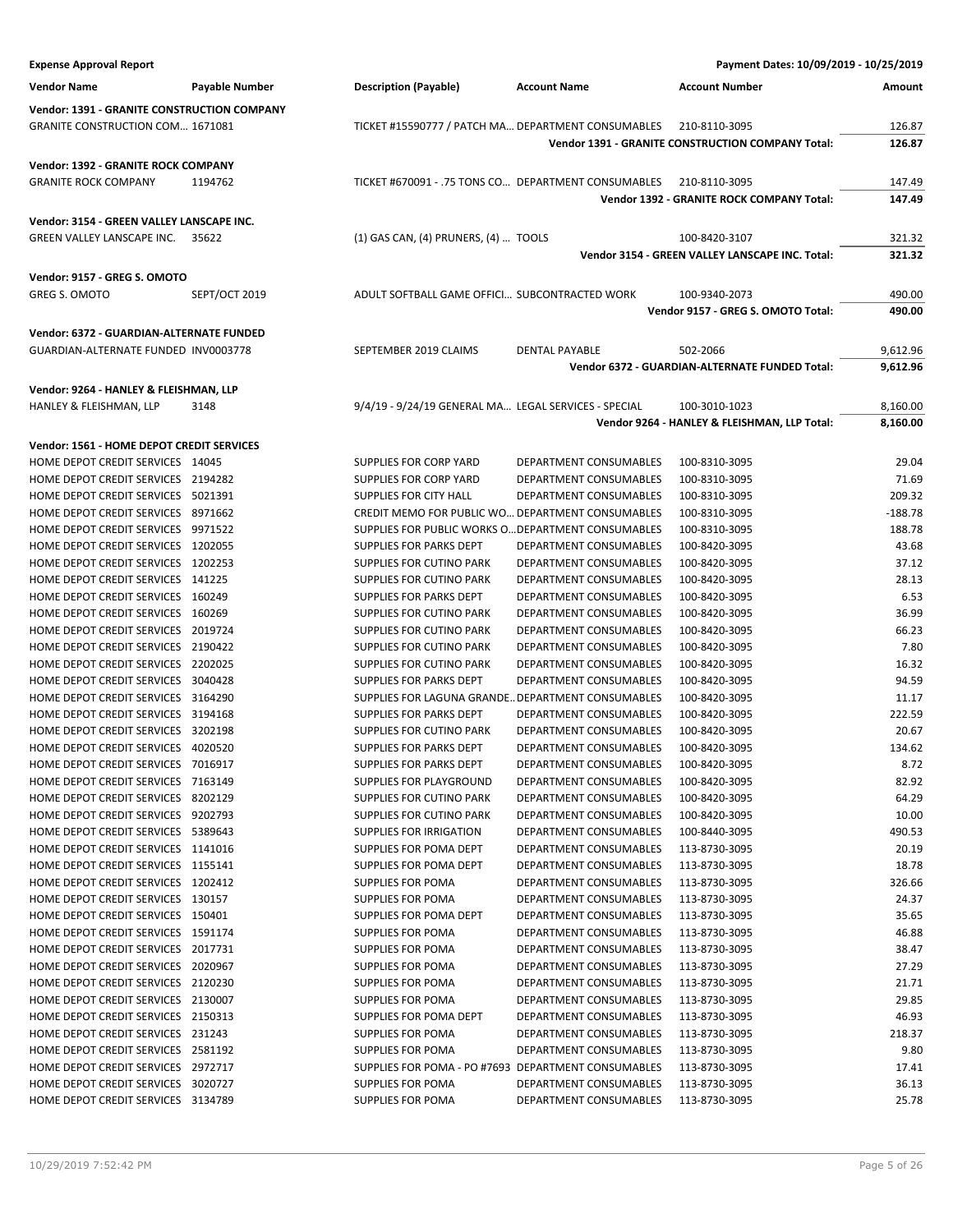| Vendor Name                                              | Payable Nu |
|----------------------------------------------------------|------------|
| <b>HOME DEPOT CREDIT SERVICES</b>                        | 3202209    |
| HOME DEPOT CREDIT SERVICES                               | 3202213    |
| HOME DEPOT CREDIT SERVICES                               | 3202214    |
| HOME DEPOT CREDIT SERVICES                               | 3582255    |
| HOME DEPOT CREDIT SERVICES                               | 3971330    |
| HOME DEPOT CREDIT SERVICES                               | 3973489    |
| HOME DEPOT CREDIT SERVICES                               | 3973492    |
| HOME DEPOT CREDIT SERVICES                               | 4130624    |
| HOME DEPOT CREDIT SERVICES                               | 4971670    |
| HOME DEPOT CREDIT SERVICES                               | 4973443    |
| HOME DEPOT CREDIT SERVICES                               | 5017302    |
| HOME DEPOT CREDIT SERVICES                               | 5022380    |
| HOME DEPOT CREDIT SERVICES                               | 5140469    |
| HOME DEPOT CREDIT SERVICES                               | 5152798    |
| HOME DEPOT CREDIT SERVICES                               | 561126     |
| HOME DEPOT CREDIT SERVICES                               | 561127     |
| HOME DEPOT CREDIT SERVICES                               | 563871     |
| HOME DEPOT CREDIT SERVICES                               | 591280     |
| HOME DEPOT CREDIT SERVICES                               | 5971472    |
| HOME DEPOT CREDIT SERVICES                               | 6052751    |
|                                                          |            |
| HOME DEPOT CREDIT SERVICES<br>HOME DEPOT CREDIT SERVICES | 6562258    |
|                                                          | 6570611    |
| HOME DEPOT CREDIT SERVICES                               | 6582241    |
| HOME DEPOT CREDIT SERVICES                               | 6591198    |
| HOME DEPOT CREDIT SERVICES                               | 6591199    |
| HOME DEPOT CREDIT SERVICES                               | 6971009    |
| HOME DEPOT CREDIT SERVICES                               | 7010972    |
| HOME DEPOT CREDIT SERVICES                               | 7022018    |
| HOME DEPOT CREDIT SERVICES                               | 7135243    |
| HOME DEPOT CREDIT SERVICES                               | 7562951    |
| HOME DEPOT CREDIT SERVICES                               | 7581828    |
| HOME DEPOT CREDIT SERVICES                               | 8053437    |
| HOME DEPOT CREDIT SERVICES                               | 8150826    |
| HOME DEPOT CREDIT SERVICES                               | 8582005    |
| HOME DEPOT CREDIT SERVICES                               | 8972172    |
| HOME DEPOT CREDIT SERVICES                               | 8972221    |
| HOME DEPOT CREDIT SERVICES                               | 9016401    |
| HOME DEPOT CREDIT SERVICES                               | 9130213    |
| HOME DEPOT CREDIT SERVICES                               | 9132847    |
| HOME DEPOT CREDIT SERVICES                               | 9132848    |
| HOME DEPOT CREDIT SERVICES                               | 9150014    |
| HOME DEPOT CREDIT SERVICES                               | 9564054    |
| HOME DEPOT CREDIT SERVICES                               | 9574167    |
| HOME DEPOT CREDIT SERVICES                               | 971466     |
| HOME DEPOT CREDIT SERVICES                               | 9972022    |
| HOME DEPOT CREDIT SERVICES                               | 9972065    |
| HOME DEPOT CREDIT SERVICES                               | 9973079    |
| HOME DEPOT CREDIT SERVICES                               | 141230     |
| HOME DEPOT CREDIT SERVICES                               | 2013670    |
| HOME DEPOT CREDIT SERVICES                               | 2201908    |
| HOME DEPOT CREDIT SERVICES                               | 3201898    |
| HOME DEPOT CREDIT SERVICES                               | 3202760    |
| HOME DEPOT CREDIT SERVICES                               | 4140727    |
| HOME DEPOT CREDIT SERVICES                               | 4140945    |
| HOME DEPOT CREDIT SERVICES                               | 4201884    |
| HOME DEPOT CREDIT SERVICES                               | 4202374    |
| HOME DEPOT CREDIT SERVICES                               | 4202750    |
| HOME DEPOT CREDIT SERVICES                               | 5202152    |
| HOME DEPOT CREDIT SERVICES                               | 5971525    |
| HOME DEPOT CREDIT SERVICES                               | 6974226    |

| Vendor Name                        | Payable Number | <b>Description (Payable)</b>                      | <b>Account Name</b>           | <b>Account Number</b>          | Amount   |
|------------------------------------|----------------|---------------------------------------------------|-------------------------------|--------------------------------|----------|
| HOME DEPOT CREDIT SERVICES 3202209 |                | <b>SUPPLIES FOR POMA</b>                          | DEPARTMENT CONSUMABLES        | 113-8730-3095                  | 105.68   |
| HOME DEPOT CREDIT SERVICES         | 3202213        | <b>CREDIT FOR POMA SUPPLIES</b>                   | DEPARTMENT CONSUMABLES        | 113-8730-3095                  | $-86.31$ |
| HOME DEPOT CREDIT SERVICES 3202214 |                | <b>SUPPLIES FOR POMA</b>                          | DEPARTMENT CONSUMABLES        | 113-8730-3095                  | 140.93   |
| HOME DEPOT CREDIT SERVICES 3582255 |                | <b>SUPPLIES FOR POMA</b>                          | DEPARTMENT CONSUMABLES        | 113-8730-3095                  | 50.21    |
| HOME DEPOT CREDIT SERVICES 3971330 |                | <b>SUPPLIES FOR POMA</b>                          | <b>DEPARTMENT CONSUMABLES</b> | 113-8730-3095                  | 49.48    |
| HOME DEPOT CREDIT SERVICES 3973489 |                | <b>SUPPLIES FOR POMA</b>                          | DEPARTMENT CONSUMABLES        | 113-8730-3095                  | 22.11    |
| HOME DEPOT CREDIT SERVICES 3973492 |                | SUPPLIES FOR POMA                                 | DEPARTMENT CONSUMABLES        | 113-8730-3095                  | 3.57     |
| HOME DEPOT CREDIT SERVICES 4130624 |                | <b>SUPPLIES FOR POMA</b>                          | DEPARTMENT CONSUMABLES        | 113-8730-3095                  | 71.25    |
| HOME DEPOT CREDIT SERVICES 4971670 |                | <b>SUPPLIES FOR POMA</b>                          | DEPARTMENT CONSUMABLES        | 113-8730-3095                  | 7.40     |
| HOME DEPOT CREDIT SERVICES 4973443 |                | <b>SUPPLIES FOR POMA</b>                          | DEPARTMENT CONSUMABLES        | 113-8730-3095                  | 11.38    |
| HOME DEPOT CREDIT SERVICES 5017302 |                | <b>SUPPLIES FOR POMA</b>                          | DEPARTMENT CONSUMABLES        | 113-8730-3095                  | 9.01     |
| HOME DEPOT CREDIT SERVICES 5022380 |                | SUPPLIES FOR POMA DEPT                            | DEPARTMENT CONSUMABLES        | 113-8730-3095                  | 10.47    |
| HOME DEPOT CREDIT SERVICES 5140469 |                | <b>SUPPLIES FOR POMA</b>                          | DEPARTMENT CONSUMABLES        | 113-8730-3095                  | 20.48    |
| HOME DEPOT CREDIT SERVICES 5152798 |                | SUPPLIES FOR PLAYGROUND                           | DEPARTMENT CONSUMABLES        | 113-8730-3095                  | 24.94    |
| HOME DEPOT CREDIT SERVICES 561126  |                | <b>SUPPLIES FOR POMA</b>                          | DEPARTMENT CONSUMABLES        | 113-8730-3095                  | 2.48     |
| HOME DEPOT CREDIT SERVICES 561127  |                | <b>SUPPLIES FOR POMA</b>                          | DEPARTMENT CONSUMABLES        | 113-8730-3095                  | 14.17    |
| HOME DEPOT CREDIT SERVICES 563871  |                | SUPPLIES FOR POMA                                 | DEPARTMENT CONSUMABLES        | 113-8730-3095                  | 143.06   |
| HOME DEPOT CREDIT SERVICES 591280  |                | <b>SUPPLIES FOR POMA</b>                          | DEPARTMENT CONSUMABLES        | 113-8730-3095                  | 184.63   |
| HOME DEPOT CREDIT SERVICES 5971472 |                | <b>SUPPLIES FOR POMA</b>                          | DEPARTMENT CONSUMABLES        | 113-8730-3095                  | 24.18    |
| HOME DEPOT CREDIT SERVICES 6052751 |                | <b>SUPPLIES FOR POMA</b>                          | <b>DEPARTMENT CONSUMABLES</b> | 113-8730-3095                  | 138.29   |
| HOME DEPOT CREDIT SERVICES 6562258 |                | <b>SUPPLIES FOR POMA</b>                          | DEPARTMENT CONSUMABLES        | 113-8730-3095                  | 226.45   |
| HOME DEPOT CREDIT SERVICES 6570611 |                | SUPPLIES FOR POMA                                 | DEPARTMENT CONSUMABLES        | 113-8730-3095                  | 14.14    |
| HOME DEPOT CREDIT SERVICES 6582241 |                | <b>SUPPLIES FOR POMA</b>                          | DEPARTMENT CONSUMABLES        | 113-8730-3095                  | 123.45   |
| HOME DEPOT CREDIT SERVICES 6591198 |                | <b>SUPPLIES FOR POMA</b>                          | DEPARTMENT CONSUMABLES        | 113-8730-3095                  | 27.20    |
| HOME DEPOT CREDIT SERVICES 6591199 |                | <b>SUPPLIES FOR POMA</b>                          | DEPARTMENT CONSUMABLES        |                                | 9.32     |
| HOME DEPOT CREDIT SERVICES 6971009 |                | <b>SUPPLIES FOR POMA</b>                          | DEPARTMENT CONSUMABLES        | 113-8730-3095<br>113-8730-3095 | 21.99    |
| HOME DEPOT CREDIT SERVICES 7010972 |                |                                                   |                               |                                | 22.72    |
|                                    |                | SUPPLIES FOR POMA                                 | DEPARTMENT CONSUMABLES        | 113-8730-3095                  |          |
| HOME DEPOT CREDIT SERVICES 7022018 |                | <b>SUPPLIES FOR POMA</b>                          | DEPARTMENT CONSUMABLES        | 113-8730-3095                  | 33.05    |
| HOME DEPOT CREDIT SERVICES 7135243 |                | SUPPLIES FOR PREDIDIO PD                          | DEPARTMENT CONSUMABLES        | 113-8730-3095                  | 42.79    |
| HOME DEPOT CREDIT SERVICES 7562951 |                | <b>SUPPLIES FOR POMA</b>                          | DEPARTMENT CONSUMABLES        | 113-8730-3095                  | 30.27    |
| HOME DEPOT CREDIT SERVICES 7581828 |                | <b>SUPPLIES FOR POMA</b>                          | DEPARTMENT CONSUMABLES        | 113-8730-3095                  | 22.01    |
| HOME DEPOT CREDIT SERVICES 8053437 |                | SUPPLIES FOR POMA                                 | DEPARTMENT CONSUMABLES        | 113-8730-3095                  | 120.08   |
| HOME DEPOT CREDIT SERVICES 8150826 |                | <b>SUPPLIES FOR POMA</b>                          | DEPARTMENT CONSUMABLES        | 113-8730-3095                  | 4.93     |
| HOME DEPOT CREDIT SERVICES 8582005 |                | <b>SUPPLIES FOR POMA</b>                          | DEPARTMENT CONSUMABLES        | 113-8730-3095                  | 49.13    |
| HOME DEPOT CREDIT SERVICES 8972172 |                | <b>SUPPLIES FOR POMA</b>                          | DEPARTMENT CONSUMABLES        | 113-8730-3095                  | 23.71    |
| HOME DEPOT CREDIT SERVICES 8972221 |                | SUPPLIES FOR POMA                                 | DEPARTMENT CONSUMABLES        | 113-8730-3095                  | 18.59    |
| HOME DEPOT CREDIT SERVICES 9016401 |                | <b>SUPPLIES FOR POMA</b>                          | DEPARTMENT CONSUMABLES        | 113-8730-3095                  | 45.95    |
| HOME DEPOT CREDIT SERVICES 9130213 |                | <b>SUPPLIES FOR POMA</b>                          | <b>DEPARTMENT CONSUMABLES</b> | 113-8730-3095                  | 13.89    |
| HOME DEPOT CREDIT SERVICES 9132847 |                | <b>SUPPLIES FOR POMA</b>                          | DEPARTMENT CONSUMABLES        | 113-8730-3095                  | 32.08    |
| HOME DEPOT CREDIT SERVICES 9132848 |                | SUPPLIES FOR POMA                                 | DEPARTMENT CONSUMABLES        | 113-8730-3095                  | 39.22    |
| HOME DEPOT CREDIT SERVICES 9150014 |                | SUPPLIES FOR POMA DEPT                            | DEPARTMENT CONSUMABLES        | 113-8730-3095                  | 44.89    |
| HOME DEPOT CREDIT SERVICES 9564054 |                | SUPPLIES FOR POMA                                 | DEPARTMENT CONSUMABLES        | 113-8730-3095                  | 28.82    |
| HOME DEPOT CREDIT SERVICES 9574167 |                | SUPPLIES FOR POMA                                 | DEPARTMENT CONSUMABLES        | 113-8730-3095                  | 8.70     |
| HOME DEPOT CREDIT SERVICES 971466  |                | SUPPLIES FOR NEW POMA OFFI DEPARTMENT CONSUMABLES |                               | 113-8730-3095                  | 170.09   |
| HOME DEPOT CREDIT SERVICES 9972022 |                | SUPPLIES FOR POMA                                 | DEPARTMENT CONSUMABLES        | 113-8730-3095                  | 63.95    |
| HOME DEPOT CREDIT SERVICES 9972065 |                | SUPPLIES FOR POMA                                 | DEPARTMENT CONSUMABLES        | 113-8730-3095                  | 35.48    |
| HOME DEPOT CREDIT SERVICES 9973079 |                | <b>SUPPLIES FOR POMA</b>                          | DEPARTMENT CONSUMABLES        | 113-8730-3095                  | 4.35     |
| HOME DEPOT CREDIT SERVICES 141230  |                | SUPPLIES FOR STREETS DEPT                         | DEPARTMENT CONSUMABLES        | 210-8110-3095                  | 55.59    |
| HOME DEPOT CREDIT SERVICES 2013670 |                | SUPPLIES FOR STREETS DEPT                         | DEPARTMENT CONSUMABLES        | 210-8110-3095                  | 60.72    |
| HOME DEPOT CREDIT SERVICES 2201908 |                | SUPPLIES FOR STREETS DEPT                         | DEPARTMENT CONSUMABLES        | 210-8110-3095                  | 32.71    |
| HOME DEPOT CREDIT SERVICES 3201898 |                | SUPPLIES FOR STREETS DEPT                         | DEPARTMENT CONSUMABLES        | 210-8110-3095                  | 76.18    |
| HOME DEPOT CREDIT SERVICES 3202760 |                | SUPPLIES FOR STREETS DEPT                         | DEPARTMENT CONSUMABLES        | 210-8110-3095                  | 16.37    |
| HOME DEPOT CREDIT SERVICES 4140727 |                | SUPPLIES FOR STREETS DEPT                         | DEPARTMENT CONSUMABLES        | 210-8110-3095                  | 46.94    |
| HOME DEPOT CREDIT SERVICES 4140945 |                | SUPPLIES FOR STREETS DEPT                         | DEPARTMENT CONSUMABLES        | 210-8110-3095                  | 238.13   |
| HOME DEPOT CREDIT SERVICES 4201884 |                | SUPPLIES FOR STREETS DEPT                         | DEPARTMENT CONSUMABLES        | 210-8110-3095                  | 92.03    |
| HOME DEPOT CREDIT SERVICES 4202374 |                | SUPPLIES FOR STREETS DEPT                         | DEPARTMENT CONSUMABLES        | 210-8110-3095                  | 6.46     |
| HOME DEPOT CREDIT SERVICES 4202750 |                | SUPPLIES FOR STREETS DEPT                         | DEPARTMENT CONSUMABLES        | 210-8110-3095                  | 127.17   |
| HOME DEPOT CREDIT SERVICES 5202152 |                | SUPPLIES FOR STREETS DEPT                         | DEPARTMENT CONSUMABLES        | 210-8110-3095                  | 20.69    |
| HOME DEPOT CREDIT SERVICES 5971525 |                | SUPPLIES FOR STREETS DEPT                         | DEPARTMENT CONSUMABLES        | 210-8110-3095                  | 11.98    |
| HOME DEPOT CREDIT SERVICES 6974226 |                | SUPPLIES FOR STREETS DEPT                         | DEPARTMENT CONSUMABLES        | 210-8110-3095                  | 30.96    |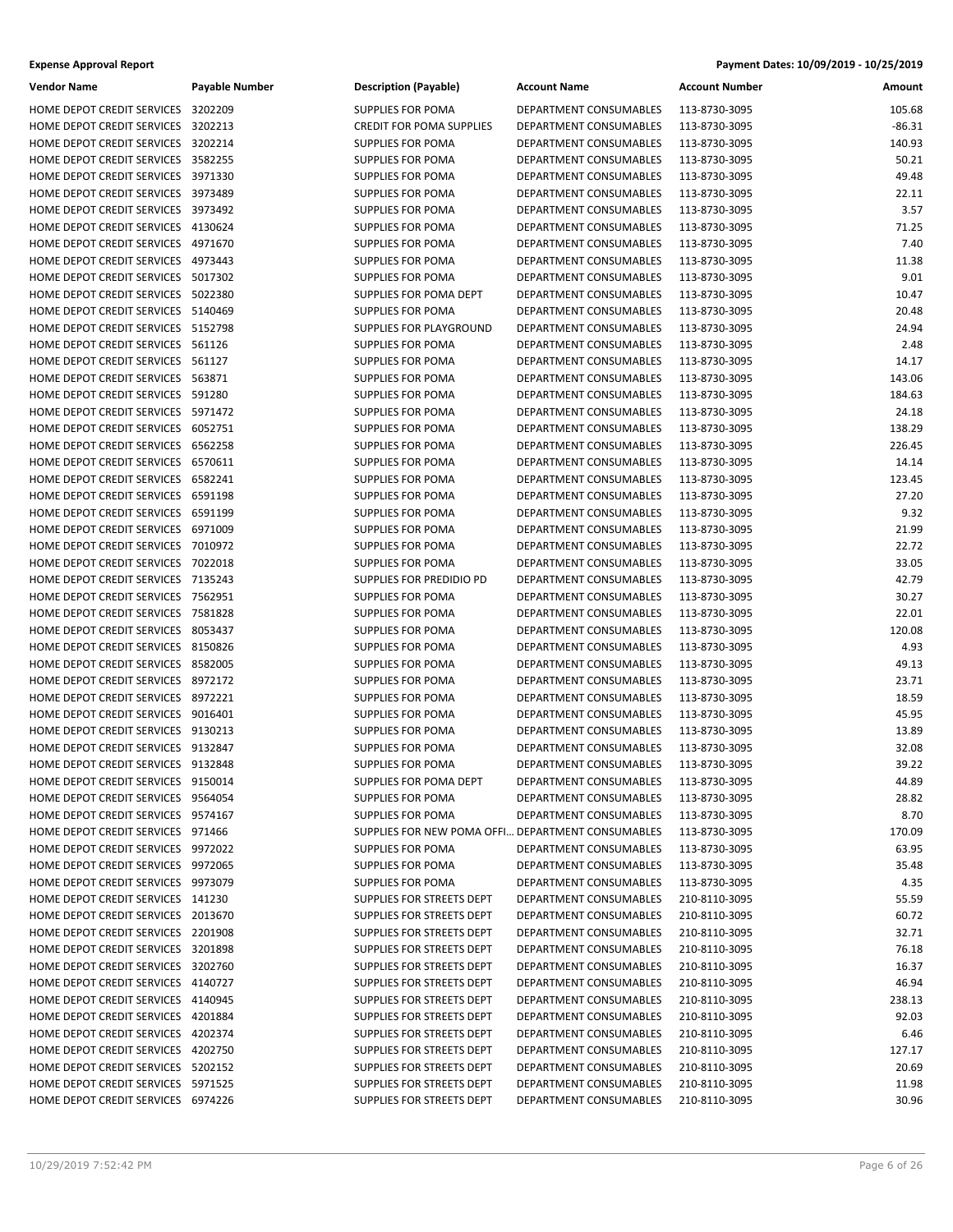| <b>Vendor Name</b>                 | <b>Payable Number</b> | <b>Description (Payable)</b>  | <b>Account Name</b>    | <b>Account Number</b> | Amount |
|------------------------------------|-----------------------|-------------------------------|------------------------|-----------------------|--------|
| <b>HOME DEPOT CREDIT SERVICES</b>  | 7141313               | SUPPLIES FOR STREETS DEPT     | DEPARTMENT CONSUMABLES | 210-8110-3095         | 23.54  |
| <b>HOME DEPOT CREDIT SERVICES</b>  | 7202659               | SUPPLIES FOR STREETS DEPT     | DEPARTMENT CONSUMABLES | 210-8110-3095         | 48.95  |
| HOME DEPOT CREDIT SERVICES         | 7202687               | SUPPLIES FOR STREETS DEPT     | DEPARTMENT CONSUMABLES | 210-8110-3095         | 87.38  |
| <b>HOME DEPOT CREDIT SERVICES</b>  | 970672                | SUPPLIES FOR STREETS DEPT     | DEPARTMENT CONSUMABLES | 210-8110-3095         | 65.45  |
| HOME DEPOT CREDIT SERVICES         | 4050579               | <b>SUPPLIES FOR CITY HALL</b> | DEPARTMENT CONSUMABLES | 210-8420-3095         | 71.94  |
| <b>HOME DEPOT CREDIT SERVICES</b>  | 1202397               | SUPPLIES FOR WATER DEPT       | DEPARTMENT CONSUMABLES | 401-8620-3095         | 15.71  |
| <b>HOME DEPOT CREDIT SERVICES</b>  | 1973818               | SUPPLIES FOR WATER DEPT       | DEPARTMENT CONSUMABLES | 401-8620-3095         | 41.18  |
| <b>HOME DEPOT CREDIT SERVICES</b>  | 6201860               | SUPPLIES FOR WATER DEPT       | DEPARTMENT CONSUMABLES | 401-8620-3095         | 37.17  |
| HOME DEPOT CREDIT SERVICES         | 6972433               | SUPPLIES FOR WATER DEPT       | DEPARTMENT CONSUMABLES | 401-8620-3095         | 10.66  |
| HOME DEPOT CREDIT SERVICES 9140393 |                       | SUPPLIES FOR WATER DEPT       | DEPARTMENT CONSUMABLES | 401-8620-3095         | 24.12  |
| HOME DEPOT CREDIT SERVICES 9140406 |                       | SUPPLIES FOR WATER DEPT       | DEPARTMENT CONSUMABLES | 401-8620-3095         | 20.01  |
| <b>HOME DEPOT CREDIT SERVICES</b>  | 9972093               | SUPPLIES FOR WATER DEPT       | DEPARTMENT CONSUMABLES | 401-8620-3095         | 22.93  |
| HOME DEPOT CREDIT SERVICES         | 9190507               | SUPPLIES FOR PO#639           | <b>VEHICLE PARTS</b>   | 501-8520-6144         | 64.41  |
| <b>HOME DEPOT CREDIT SERVICES</b>  | 1593553               | SUPPLIES FOR SEWER DEPT       | DEPARTMENT CONSUMABLES | 951-8820-3095         | 75.64  |
| HOME DEPOT CREDIT SERVICES         | 8391156               | SUPPLIES FOR SEWER DEPT       | DEPARTMENT CONSUMABLES | 951-8820-3095         | 91.77  |
|                                    |                       |                               |                        |                       |        |

#### **Vendor: 5891 - HONEYWELL ANALYTICS, INC**

| HONEYWELL ANALYTICS, INC | 5247690566 |
|--------------------------|------------|
|--------------------------|------------|

#### **Vendor: 1569 - HOPE SERVICES**

|  | $\sim$ $\mu$ |                |
|--|--------------|----------------|
|  | NUR'         | 0 <sup>c</sup> |

| ,,,,,,,,,,,,,,,,,,,,,,           | ,,,,,,,,,,,, |
|----------------------------------|--------------|
| <b>ICMA RETIREMENT TRUST-457</b> | DM0000311    |
| ICMA RETIREMENT TRUST-457        | INV0003765   |
| <b>ICMA RETIREMENT TRUST-457</b> | INV0003765   |
| <b>ICMA RETIREMENT TRUST-457</b> | INV0003765   |
| <b>ICMA RETIREMENT TRUST-457</b> | INV0003765   |
| ICMA RETIREMENT TRUST-457        | INV0003765   |
| <b>ICMA RETIREMENT TRUST-457</b> | INV0003765   |
| <b>ICMA RETIREMENT TRUST-457</b> | INV0003765   |
| ICMA RETIREMENT TRUST-457        | INV0003765   |
| ICMA RETIREMENT TRUST-457        | INV0003765   |
| ICMA RETIREMENT TRUST-457        | INV0003765   |
| ICMA RETIREMENT TRUST-457        | INV0003765   |
| ICMA RETIREMENT TRUST-457        | INV0003765   |
| <b>ICMA RETIREMENT TRUST-457</b> | INV0003765   |
| ICMA RETIREMENT TRUST-457        | INV0003765   |
| ICMA RETIREMENT TRUST-457        | INV0003765   |
| ICMA RETIREMENT TRUST-457        | INV0003765   |
| <b>ICMA RETIREMENT TRUST-457</b> | INV0003765   |
| ICMA RETIREMENT TRUST-457        | INV0003765   |
| ICMA RETIREMENT TRUST-457        | INV0003765   |
| <b>ICMA RETIREMENT TRUST-457</b> | INV0003765   |
| ICMA RETIREMENT TRUST-457        | INV0003765   |
| ICMA RETIREMENT TRUST-457        | INV0003765   |
| <b>ICMA RETIREMENT TRUST-457</b> | INV0003765   |
| <b>ICMA RETIREMENT TRUST-457</b> | INV0003765   |
| ICMA RETIREMENT TRUST-457        | INV0003765   |
| ICMA RETIREMENT TRUST-457        | INV0003765   |
| ICMA RETIREMENT TRUST-457        | INV0003765   |
| ICMA RETIREMENT TRUST-457        | INV0003765   |
| <b>ICMA RETIREMENT TRUST-457</b> | INV0003765   |
| ICMA RETIREMENT TRUST-457        | INV0003765   |
| ICMA RETIREMENT TRUST-457        | INV0003765   |
| ICMA RETIREMENT TRUST-457        | INV0003765   |
| <b>ICMA RETIREMENT TRUST-457</b> | INV0003765   |

|                           |                        | Vendor 1561 - HOME DEPOT CREDIT SERVICES Total: | 6.378.67 |
|---------------------------|------------------------|-------------------------------------------------|----------|
| SUPPLIES FOR SEWER DEPT   | DEPARTMENT CONSUMABLES | 951-8820-3095                                   | 91.77    |
| SUPPLIES FOR SEWER DEPT   | DEPARTMENT CONSUMABLES | 951-8820-3095                                   | 75.64    |
| SUPPLIES FOR PO#639       | <b>VEHICLE PARTS</b>   | 501-8520-6144                                   | 64.41    |
| SUPPLIES FOR WATER DEPT   | DEPARTMENT CONSUMABLES | 401-8620-3095                                   | 22.93    |
| SUPPLIES FOR WATER DEPT   | DEPARTMENT CONSUMABLES | 401-8620-3095                                   | 20.01    |
| SUPPLIES FOR WATER DEPT   | DEPARTMENT CONSUMABLES | 401-8620-3095                                   | 24.12    |
| SUPPLIES FOR WATER DEPT   | DEPARTMENT CONSUMABLES | 401-8620-3095                                   | 10.66    |
| SUPPLIES FOR WATER DEPT   | DEPARTMENT CONSUMABLES | 401-8620-3095                                   | 37.17    |
| SUPPLIES FOR WATER DEPT   | DEPARTMENT CONSUMABLES | 401-8620-3095                                   | 41.18    |
| SUPPLIES FOR WATER DEPT   | DEPARTMENT CONSUMABLES | 401-8620-3095                                   | 15.71    |
| SUPPLIES FOR CITY HALL    | DEPARTMENT CONSUMABLES | 210-8420-3095                                   | 71.94    |
| SUPPLIES FOR STREETS DEPT | DEPARTMENT CONSUMABLES | 210-8110-3095                                   | 65.45    |
| SUPPLIES FOR STREETS DEPT | DEPARTMENT CONSUMABLES | 210-8110-3095                                   | 87.38    |
| SUPPLIES FOR STREETS DEPT | DEPARTMENT CONSUMABLES | 210-8110-3095                                   | 48.95    |
| SUPPLIES FOR STREETS DEPT | DEPARTMENT CONSUMABLES | 210-8110-3095                                   | 23.54    |

**Vendor 5891 - HONEYWELL ANALYTICS, INC Total: 735.00**

(1) POSI CHEK CALIBRATION S/N...TEMPORARY CONTRACT SERVIC... 100-6640-2043 735.00

| <b>Vendor: 1569 - HOPE SERVICES</b>      |            |                                                    |                       |                                    |           |
|------------------------------------------|------------|----------------------------------------------------|-----------------------|------------------------------------|-----------|
| <b>HOPE SERVICES</b>                     | S169526    | SEPT 2019 - SEASIDE MAINTEN SUBCONTRACTED WORK     |                       | 100-8420-2073                      | 5,500.00  |
| <b>HOPE SERVICES</b>                     | S169526    | SEPT 2019 - SEASIDE MAINTEN SUBCONTRACTED WORK     |                       | 103-8710-2073                      | 612.86    |
|                                          |            |                                                    |                       | Vendor 1569 - HOPE SERVICES Total: | 6,112.86  |
| Vendor: 4920 - ICMA RETIREMENT TRUST-457 |            |                                                    |                       |                                    |           |
| ICMA RETIREMENT TRUST-457                | DM0000310  | ANDERSON LOAN 6 ADJ: USED  DEFERRED COMP PAYABLE   |                       | 100-2060                           | 192.28    |
| ICMA RETIREMENT TRUST-457                | DM0000311  | ENRIQUEZ, E LOAN REIMB ADJ:  DEFERRED COMP PAYABLE |                       | 100-2060                           | 55.74     |
| ICMA RETIREMENT TRUST-457                | INV0003765 | <b>CONTRIBUTIONS</b>                               | DEFERRED COMP PAYABLE | 100-2060                           | 20,597.31 |
| ICMA RETIREMENT TRUST-457                | INV0003765 | <b>CONTRIBUTIONS</b>                               | DEFERRED COMP PAYABLE | 100-2060                           | 461.77    |
| ICMA RETIREMENT TRUST-457                | INV0003765 | <b>CONTRIBUTIONS</b>                               | DEFERRED COMP PAYABLE | 100-2060                           | 1,105.78  |
| ICMA RETIREMENT TRUST-457                | INV0003765 | <b>CONTRIBUTIONS</b>                               | DEFERRED COMP PAYABLE | 100-2060                           | 324.99    |
| <b>ICMA RETIREMENT TRUST-457</b>         | INV0003765 | <b>CONTRIBUTIONS</b>                               | DEFERRED COMP PAYABLE | 100-2060                           | 392.17    |
| ICMA RETIREMENT TRUST-457                | INV0003765 | <b>CONTRIBUTIONS</b>                               | DEFERRED COMP PAYABLE | 100-2060                           | 5,624.16  |
| ICMA RETIREMENT TRUST-457                | INV0003765 | <b>CONTRIBUTIONS</b>                               | DEFERRED COMP PAYABLE | 100-2060                           | 393.72    |
| ICMA RETIREMENT TRUST-457                | INV0003765 | <b>CONTRIBUTIONS</b>                               | DEFERRED COMP PAYABLE | 100-2060                           | 661.01    |
| ICMA RETIREMENT TRUST-457                | INV0003765 | <b>CONTRIBUTIONS</b>                               | DEFERRED COMP PAYABLE | 100-2060                           | 1,028.77  |
| ICMA RETIREMENT TRUST-457                | INV0003765 | <b>CONTRIBUTIONS</b>                               | DEFERRED COMP PAYABLE | 100-2060                           | 109.37    |
| ICMA RETIREMENT TRUST-457                | INV0003765 | <b>CONTRIBUTIONS</b>                               | DEFERRED COMP PAYABLE | 103-2060                           | 8.91      |
| ICMA RETIREMENT TRUST-457                | INV0003765 | <b>CONTRIBUTIONS</b>                               | DEFERRED COMP PAYABLE | 103-2060                           | 7.37      |
| ICMA RETIREMENT TRUST-457                | INV0003765 | <b>CONTRIBUTIONS</b>                               | DEFERRED COMP PAYABLE | 113-2060                           | 165.52    |
| ICMA RETIREMENT TRUST-457                | INV0003765 | <b>CONTRIBUTIONS</b>                               | DEFERRED COMP PAYABLE | 113-2060                           | 57.12     |
| ICMA RETIREMENT TRUST-457                | INV0003765 | <b>CONTRIBUTIONS</b>                               | DEFERRED COMP PAYABLE | 200-2060                           | 142.42    |
| ICMA RETIREMENT TRUST-457                | INV0003765 | <b>CONTRIBUTIONS</b>                               | DEFERRED COMP PAYABLE | 210-2060                           | 156.87    |
| ICMA RETIREMENT TRUST-457                | INV0003765 | <b>CONTRIBUTIONS</b>                               | DEFERRED COMP PAYABLE | 210-2060                           | 376.46    |
| <b>ICMA RETIREMENT TRUST-457</b>         | INV0003765 | <b>CONTRIBUTIONS</b>                               | DEFERRED COMP PAYABLE | 210-2060                           | 31.10     |
| ICMA RETIREMENT TRUST-457                | INV0003765 | <b>CONTRIBUTIONS</b>                               | DEFERRED COMP PAYABLE | 271-2060                           | 200.21    |
| ICMA RETIREMENT TRUST-457                | INV0003765 | <b>CONTRIBUTIONS</b>                               | DEFERRED COMP PAYABLE | 271-2060                           | 64.24     |
| ICMA RETIREMENT TRUST-457                | INV0003765 | <b>CONTRIBUTIONS</b>                               | DEFERRED COMP PAYABLE | 271-2060                           | 96.05     |
| ICMA RETIREMENT TRUST-457                | INV0003765 | <b>CONTRIBUTIONS</b>                               | DEFERRED COMP PAYABLE | 271-2060                           | 118.58    |
| ICMA RETIREMENT TRUST-457                | INV0003765 | <b>CONTRIBUTIONS</b>                               | DEFERRED COMP PAYABLE | 345-2060                           | 14.75     |
| ICMA RETIREMENT TRUST-457                | INV0003765 | <b>CONTRIBUTIONS</b>                               | DEFERRED COMP PAYABLE | 345-2060                           | 3.52      |
| ICMA RETIREMENT TRUST-457                | INV0003765 | <b>CONTRIBUTIONS</b>                               | DEFERRED COMP PAYABLE | 401-2060                           | 74.35     |
| ICMA RETIREMENT TRUST-457                | INV0003765 | <b>CONTRIBUTIONS</b>                               | DEFERRED COMP PAYABLE | 401-2060                           | 28.55     |
| ICMA RETIREMENT TRUST-457                | INV0003765 | <b>CONTRIBUTIONS</b>                               | DEFERRED COMP PAYABLE | 401-2060                           | 109.13    |
| ICMA RETIREMENT TRUST-457                | INV0003765 | <b>CONTRIBUTIONS</b>                               | DEFERRED COMP PAYABLE | 401-2060                           | 485.94    |
| ICMA RETIREMENT TRUST-457                | INV0003765 | <b>CONTRIBUTIONS</b>                               | DEFERRED COMP PAYABLE | 501-2060                           | 57.12     |
| ICMA RETIREMENT TRUST-457                | INV0003765 | <b>CONTRIBUTIONS</b>                               | DEFERRED COMP PAYABLE | 501-2060                           | 65.24     |
| ICMA RETIREMENT TRUST-457                | INV0003765 | <b>CONTRIBUTIONS</b>                               | DEFERRED COMP PAYABLE | 501-2060                           | 197.98    |
| ICMA RETIREMENT TRUST-457                | INV0003765 | <b>CONTRIBUTIONS</b>                               | DEFERRED COMP PAYABLE | 503-2060                           | 313.82    |
| ICMA RETIREMENT TRUST-457                | INV0003765 | <b>CONTRIBUTIONS</b>                               | DEFERRED COMP PAYABLE | 503-2060                           | 573.85    |
|                                          |            |                                                    |                       |                                    |           |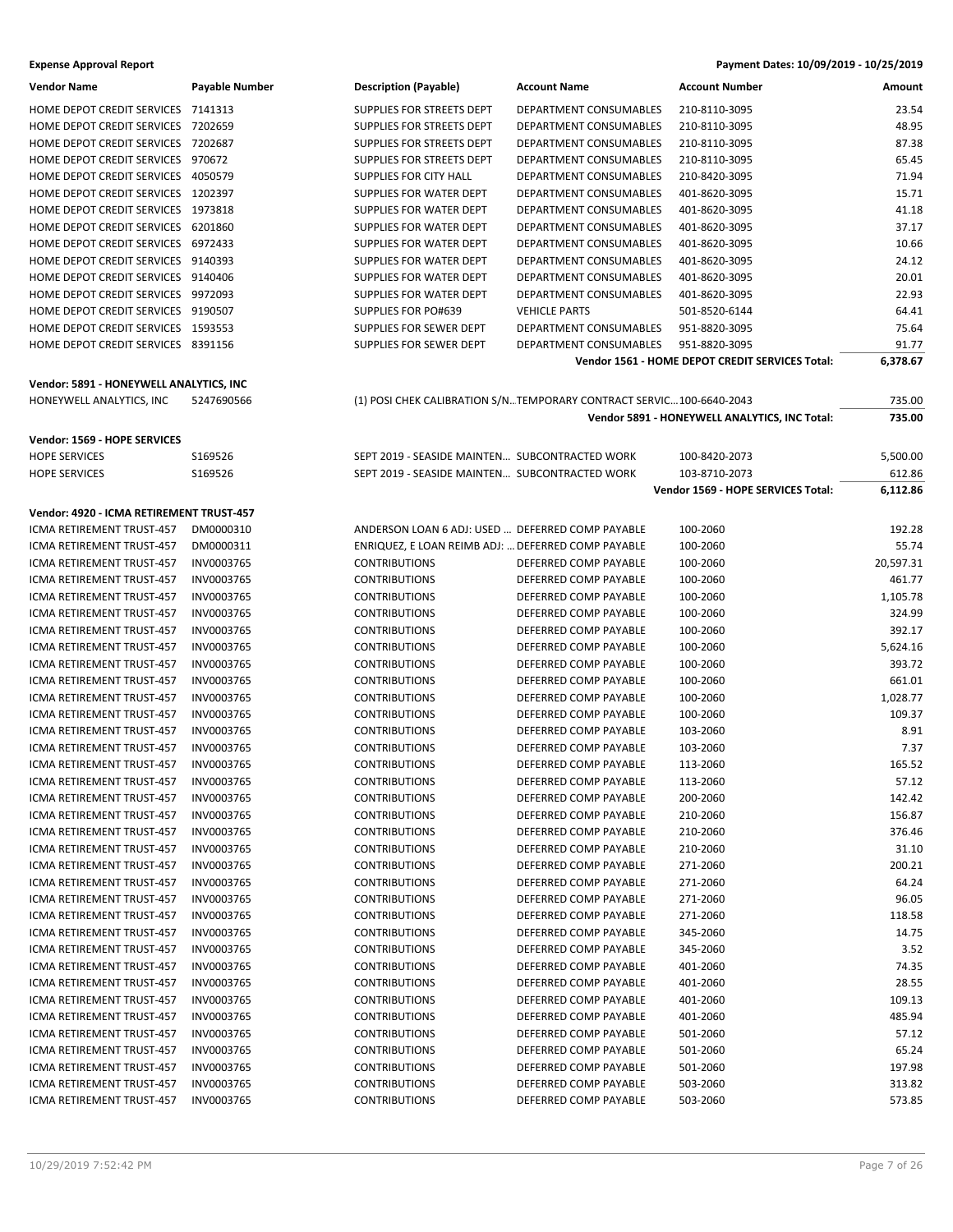| <b>Vendor Name</b>                                     | Payable Number           | <b>Description (Payable)</b>                                   | <b>Account Name</b>                                                 | <b>Account Number</b>                            | Amount           |
|--------------------------------------------------------|--------------------------|----------------------------------------------------------------|---------------------------------------------------------------------|--------------------------------------------------|------------------|
| ICMA RETIREMENT TRUST-457                              | INV0003765               | <b>CONTRIBUTIONS</b>                                           | DEFERRED COMP PAYABLE                                               | 951-2060                                         | 254.04           |
| ICMA RETIREMENT TRUST-457                              | INV0003765               | <b>CONTRIBUTIONS</b>                                           | DEFERRED COMP PAYABLE                                               | 951-2060                                         | 64.68            |
| ICMA RETIREMENT TRUST-457                              | INV0003765               | <b>CONTRIBUTIONS</b>                                           | DEFERRED COMP PAYABLE                                               | 951-2060                                         | 57.04            |
| ICMA RETIREMENT TRUST-457                              | INV0003765               | <b>CONTRIBUTIONS</b>                                           | DEFERRED COMP PAYABLE                                               | 951-2060                                         | 36.08            |
|                                                        |                          |                                                                |                                                                     | Vendor 4920 - ICMA RETIREMENT TRUST-457 Total:   | 34,708.01        |
| Vendor: 7173 - Iconix Waterworks (US) Inc.             |                          |                                                                |                                                                     |                                                  |                  |
| Iconix Waterworks (US) Inc.                            | 17913039357              | (5) B12 CONCRETE BOX                                           | DEPARTMENT CONSUMABLES                                              | 401-8620-3095                                    | 181.63           |
|                                                        |                          |                                                                |                                                                     | Vendor 7173 - Iconix Waterworks (US) Inc. Total: | 181.63           |
|                                                        |                          |                                                                |                                                                     |                                                  |                  |
| Vendor: 8332 - IVY SIMPSON                             |                          |                                                                |                                                                     |                                                  |                  |
| <b>IVY SIMPSON</b>                                     | 1342                     | WEEKLY INTERIOR PLANT SVC 1 SUBCONTRACTED WORK                 |                                                                     | 100-8310-2073                                    | 216.00           |
|                                                        |                          |                                                                |                                                                     | Vendor 8332 - IVY SIMPSON Total:                 | 216.00           |
| Vendor: 9310 - JAMES J. DAGDIGIAN JR.                  |                          |                                                                |                                                                     |                                                  |                  |
| JAMES J. DAGDIGIAN JR.                                 | FALL ART 2019            | JUDGE FOR GRAPHICS CATEGO ART PROGRAM                          |                                                                     | 100-9200-7190                                    | 100.00           |
|                                                        |                          |                                                                |                                                                     | Vendor 9310 - JAMES J. DAGDIGIAN JR. Total:      | 100.00           |
| Vendor: 7065 - JAN ROEHL CONSULTING                    |                          |                                                                |                                                                     |                                                  |                  |
| JAN ROEHL CONSULTING                                   | 13                       | SEPT 2019 - CAL VIP EVALUATI JAN ROEHL CONSULTING              |                                                                     | 100-2042-1039                                    | 573.75           |
|                                                        |                          |                                                                |                                                                     | Vendor 7065 - JAN ROEHL CONSULTING Total:        | 573.75           |
| Vendor: 8022 - JEFF K. BILLS                           |                          |                                                                |                                                                     |                                                  |                  |
| JEFF K. BILLS                                          | 3891819                  |                                                                | (4) SUREHIRE ASSESSMENTS 9/ BACKGROUND INVESTIGATION                | 100-6110-1027                                    | 1,600.00         |
| JEFF K. BILLS                                          | 3992719                  | (1) SUREHIRE ASSESSMENT 9/2 BACKGROUND INVESTIGATION           |                                                                     | 100-6110-1027                                    | 400.00           |
|                                                        |                          |                                                                |                                                                     | Vendor 8022 - JEFF K. BILLS Total:               | 2,000.00         |
| Vendor: 1334 - JOHN C GEMMA                            |                          |                                                                |                                                                     |                                                  |                  |
| JOHN C GEMMA                                           | CS1911                   | JUNE 2019 - NETWORK SUPPORT CONSULTANT                         |                                                                     | 503-4010-1030                                    | 500.00           |
|                                                        |                          |                                                                |                                                                     | Vendor 1334 - JOHN C GEMMA Total:                | 500.00           |
|                                                        |                          |                                                                |                                                                     |                                                  |                  |
| Vendor: 6284 - JOHNSON ELECTRONICS                     |                          |                                                                |                                                                     |                                                  |                  |
| <b>JOHNSON ELECTRONICS</b>                             | 4069639                  |                                                                | SEPT - NOV 2019 QUARTERLY F TEMPORARY CONTRACT SERVIC 100-6640-2043 |                                                  | 84.00            |
| <b>JOHNSON ELECTRONICS</b>                             | 4069627                  | 1148 WHEELER ST - QUARTERLYALARM SERVICE                       |                                                                     | 100-9200-2070                                    | 57.00            |
|                                                        |                          |                                                                |                                                                     | Vendor 6284 - JOHNSON ELECTRONICS Total:         | 141.00           |
| Vendor: 9321 - JONATHAN GUERRERO                       |                          |                                                                |                                                                     |                                                  |                  |
| <b>JONATHAN GUERRERO</b>                               | 117541                   | DEPOSIT REFUND FOR LAGUNA RENTAL DEPOSITS                      |                                                                     | 257-2345                                         | 71.62            |
|                                                        |                          |                                                                |                                                                     | <b>Vendor 9321 - JONATHAN GUERRERO Total:</b>    | 71.62            |
| Vendor: 8982 - JOSEPHINE KERNES POOL                   |                          |                                                                |                                                                     |                                                  |                  |
| <b>JOSEPHINE KERNES POOL</b>                           |                          | POOL DEPOSIT REFUND FOR 10 SWIM CENTER RENTAL DEPOSIT 256-2345 |                                                                     |                                                  |                  |
|                                                        | 120393                   |                                                                |                                                                     |                                                  | 65.25            |
|                                                        |                          |                                                                |                                                                     | Vendor 8982 - JOSEPHINE KERNES POOL Total:       | 65.25            |
|                                                        |                          |                                                                |                                                                     |                                                  |                  |
| Vendor: 8558 - KION<br><b>KION</b>                     | 483674-1                 | SEASIDE P.D. RECRUITMENT 8/ PERSONNEL RECRUITMENT              |                                                                     | 100-6110-2064                                    | 1,500.00         |
|                                                        |                          |                                                                |                                                                     | Vendor 8558 - KION Total:                        | 1,500.00         |
|                                                        |                          |                                                                |                                                                     |                                                  |                  |
| Vendor: 5462 - LABORERS NATIONAL PENSION               |                          |                                                                |                                                                     |                                                  |                  |
| LABORERS NATIONAL PENSION                              | INV0003761               | LIUNA PENSION                                                  | LIUNA PENSION PAYABLE                                               | 100-2064                                         | 2,360.49         |
| LABORERS NATIONAL PENSION                              | INV0003802               | LIUNA PENSION                                                  | LIUNA PENSION PAYABLE                                               | 100-2064                                         | 2,105.27         |
| LABORERS NATIONAL PENSION                              | INV0003761               | LIUNA PENSION                                                  | LIUNA PENSION PAYABLE                                               | 103-2064                                         | 31.03            |
| LABORERS NATIONAL PENSION                              | INV0003802               | LIUNA PENSION                                                  | LIUNA PENSION PAYABLE                                               | 103-2064                                         | 47.37            |
| LABORERS NATIONAL PENSION                              | INV0003761               | LIUNA PENSION                                                  | LIUNA PENSION PAYABLE                                               | 113-2064                                         | 78.70            |
| LABORERS NATIONAL PENSION                              | INV0003802               | LIUNA PENSION                                                  | LIUNA PENSION PAYABLE                                               | 113-2064                                         | 191.87           |
| <b>LABORERS NATIONAL PENSION</b>                       | INV0003761               | LIUNA PENSION                                                  | LIUNA PENSION PAYABLE                                               | 210-2064                                         | 241.95           |
| LABORERS NATIONAL PENSION                              | INV0003802               | LIUNA PENSION                                                  | LIUNA PENSION PAYABLE                                               | 210-2064                                         | 337.36           |
| LABORERS NATIONAL PENSION                              | INV0003761               | LIUNA PENSION                                                  | LIUNA PENSION PAYABLE                                               | 271-2064                                         | 458.15           |
| LABORERS NATIONAL PENSION                              | INV0003802               | LIUNA PENSION                                                  | LIUNA PENSION PAYABLE                                               | 271-2064                                         | 508.20           |
| LABORERS NATIONAL PENSION                              | INV0003761               | LIUNA PENSION                                                  | LIUNA PENSION PAYABLE                                               | 345-2064                                         | 13.89            |
| LABORERS NATIONAL PENSION                              | INV0003802               | LIUNA PENSION                                                  | LIUNA PENSION PAYABLE                                               | 345-2064                                         | 40.39            |
| LABORERS NATIONAL PENSION                              | INV0003761               | LIUNA PENSION                                                  | LIUNA PENSION PAYABLE                                               | 401-2064                                         | 512.11           |
| LABORERS NATIONAL PENSION                              | INV0003802               | LIUNA PENSION                                                  | LIUNA PENSION PAYABLE                                               | 401-2064                                         | 503.88           |
| LABORERS NATIONAL PENSION                              | INV0003762               | LIUNA PENSION POST 7/11                                        | LIUNA PENSION PAYABLE                                               | 501-2064                                         | 288.00           |
| LABORERS NATIONAL PENSION<br>LABORERS NATIONAL PENSION | INV0003803<br>INV0003761 | LIUNA PENSION POST 7/11<br>LIUNA PENSION                       | LIUNA PENSION PAYABLE<br>LIUNA PENSION PAYABLE                      | 501-2064<br>951-2064                             | 288.00<br>335.68 |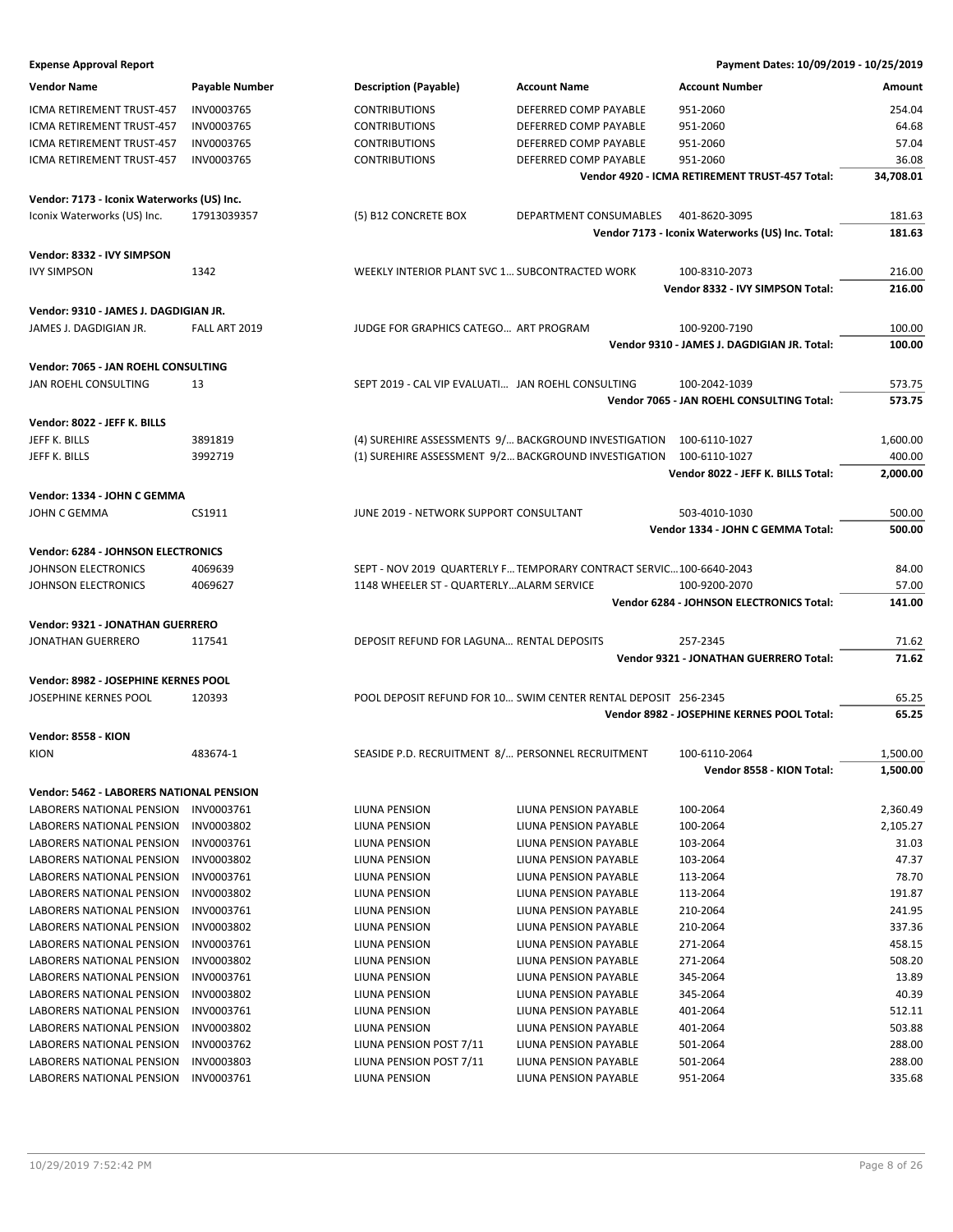| <b>Expense Approval Report</b>                                   |                |                                                        |                                                                       | Payment Dates: 10/09/2019 - 10/25/2019                       |              |
|------------------------------------------------------------------|----------------|--------------------------------------------------------|-----------------------------------------------------------------------|--------------------------------------------------------------|--------------|
| <b>Vendor Name</b>                                               | Payable Number | <b>Description (Payable)</b>                           | <b>Account Name</b>                                                   | <b>Account Number</b>                                        | Amount       |
| <b>LABORERS NATIONAL PENSION</b>                                 | INV0003802     | LIUNA PENSION                                          | LIUNA PENSION PAYABLE                                                 | 951-2064                                                     | 297.66       |
|                                                                  |                |                                                        |                                                                       | Vendor 5462 - LABORERS NATIONAL PENSION Total:               | 8,640.00     |
|                                                                  |                |                                                        |                                                                       |                                                              |              |
| Vendor: 0213 - LANGUAGE LINE SERVICES                            |                | SEPT 2019 - OVER-THE-PHONE  TELEPHONE                  |                                                                       |                                                              |              |
| LANGUAGE LINE SERVICES                                           | 4648311        |                                                        |                                                                       | 100-6110-5132<br>Vendor 0213 - LANGUAGE LINE SERVICES Total: | 7.39<br>7.39 |
|                                                                  |                |                                                        |                                                                       |                                                              |              |
| Vendor: 6172 - LEXISNEXIS RISK DATA MANGEMENT INC.               |                |                                                        |                                                                       |                                                              |              |
| LEXISNEXIS RISK DATA MANGE 1035416-20190930                      |                | SEPT 2019 - MINIMUM COMMI INVESTIGATION EXPENSE        |                                                                       | 100-6130-4125                                                | 150.00       |
|                                                                  |                |                                                        |                                                                       | Vendor 6172 - LEXISNEXIS RISK DATA MANGEMENT INC. Total:     | 150.00       |
| <b>Vendor: 1976 - LINCOLN AQUATICS</b>                           |                |                                                        |                                                                       |                                                              |              |
| LINCOLN AQUATICS                                                 | 36975884       | CHEMICALS FOR POOL AT 1148 CHEMICALS                   |                                                                       | 100-8310-3099                                                | 542.97       |
| LINCOLN AQUATICS                                                 | 29503409       | SUPPLIES FOR 1148 WHEELER S DEPARTMENT CONSUMABLES     |                                                                       | 100-9400-3095                                                | 361.89       |
| LINCOLN AQUATICS                                                 | 36976164       | (1) ECON-T FEED PUMP W/ 6' C DEPARTMENT CONSUMABLES    |                                                                       | 100-9400-3095                                                | 383.23       |
|                                                                  |                |                                                        |                                                                       | Vendor 1976 - LINCOLN AQUATICS Total:                        | 1,288.09     |
| Vendor: 8838 - M & A STEAM                                       |                |                                                        |                                                                       |                                                              |              |
| M & A STEAM                                                      | 2214           | YOUTH CENTER BLDG - STEAM  SUBCONTRACTED WORK          |                                                                       | 113-8730-2073                                                | 500.00       |
| M & A STEAM                                                      | 2215           | CHILD CARE CTR BLDG - STEAM  SUBCONTRACTED WORK        |                                                                       | 113-8730-2073                                                | 600.00       |
|                                                                  |                |                                                        |                                                                       | Vendor 8838 - M & A STEAM Total:                             | 1,100.00     |
| Vendor: 9313 - MANUEL L. LOPEZ & LINDA L. LOPEZ                  |                |                                                        |                                                                       |                                                              |              |
| MANUEL L. LOPEZ & LINDA L. L SEPT 2019                           |                |                                                        | SEPT 2019 - (2) LIVE SCAN SERV BACKGROUND INVESTIGATION 100-9310-1027 |                                                              | 60.00        |
|                                                                  |                |                                                        |                                                                       | Vendor 9313 - MANUEL L. LOPEZ & LINDA L. LOPEZ Total:        | 60.00        |
|                                                                  |                |                                                        |                                                                       |                                                              |              |
| Vendor: 6379 - MARINA COAST WATER DISTRICT                       |                |                                                        |                                                                       |                                                              |              |
| MARINA COAST WATER DISTRI 8/31/19-9/30/19                        |                | 8/31/19-9/30/19 (7) MISC WA WATER                      |                                                                       | 100-8310-5133                                                | 501.51       |
| MARINA COAST WATER DISTRI 8/31/19-9/30/19                        |                | 8/31/19-9/30/19 (7) MISC WA WATER                      |                                                                       | 100-8440-5133                                                | 4,527.04     |
| MARINA COAST WATER DISTRI 8/31/19-9/30/19                        |                | 8/31/19-9/30/19 (7) MISC WA WATER                      |                                                                       | 100-8440-5133                                                | 102.23       |
| MARINA COAST WATER DISTRI 8/31/19-9/30/19                        |                | 8/31/19-9/30/19 (7) MISC WA WATER                      |                                                                       | 210-8420-5133                                                | 166.81       |
| MARINA COAST WATER DISTRI 8/31/19-9/30/19                        |                | 8/31/19-9/30/19 (7) MISC WA WATER                      |                                                                       | 210-8420-5133                                                | 166.81       |
| MARINA COAST WATER DISTRI 8/31/19-9/30/19                        |                | 8/31/19-9/30/19 (7) MISC WA WATER                      |                                                                       | 210-8420-5133                                                | 166.81       |
| MARINA COAST WATER DISTRI 8/31/19-9/30/19                        |                | 8/31/19-9/30/19 (7) MISC WA WATER                      |                                                                       | 210-8420-5133                                                | 1,006.28     |
|                                                                  |                |                                                        |                                                                       | Vendor 6379 - MARINA COAST WATER DISTRICT Total:             | 6,637.49     |
| Vendor: 2236 - MBS BUSINESS SYSTEMS                              |                |                                                        |                                                                       |                                                              |              |
| MBS BUSINESS SYSTEMS                                             | 371496         | SEASIDE POLICE - KONICA MIN COPIER SERVICES            |                                                                       | 100-6110-2044                                                | 1,930.84     |
| MBS BUSINESS SYSTEMS                                             | 369769         | 610 OLYMPIA AVE - CONTRACT  COPIER SERVICES            |                                                                       | 100-8310-2044                                                | 107.36       |
|                                                                  |                |                                                        |                                                                       | Vendor 2236 - MBS BUSINESS SYSTEMS Total:                    | 2,038.20     |
| Vendor: 2781 - MIRIAM WILSON                                     |                |                                                        |                                                                       |                                                              |              |
| <b>MIRIAM WILSON</b>                                             | 242962         | SEPT 2019 - MIGRATORY BIRD  SUBCONTRACTED WORK         |                                                                       | 100-8420-2073                                                | 500.00       |
|                                                                  |                |                                                        |                                                                       | Vendor 2781 - MIRIAM WILSON Total:                           | 500.00       |
|                                                                  |                |                                                        |                                                                       |                                                              |              |
| Vendor: 2186 - MISSION UNIFORM SERVICE                           | 510891102      | SEASIDE MAIN & UTILITIES UNI UNIFORM SERVICE / LAUNDRY |                                                                       |                                                              | 42.96        |
| <b>MISSION UNIFORM SERVICE</b><br><b>MISSION UNIFORM SERVICE</b> | 510945849      | SEASIDE MAIN & UTILITIES UNI UNIFORM SERVICE / LAUNDRY |                                                                       | 100-8310-2049<br>100-8310-2049                               | 42.96        |
| MISSION UNIFORM SERVICE                                          | 510957838      | SEASIDE MAIN & UTILITIES UNI UNIFORM SERVICE / LAUNDRY |                                                                       | 100-8310-2049                                                | 11.88        |
| MISSION UNIFORM SERVICE                                          | 510891102      | SEASIDE MAIN & UTILITIES UNI UNIFORM SERVICE/LAUNDRY   |                                                                       | 100-8410-2049                                                | 13.75        |
| <b>MISSION UNIFORM SERVICE</b>                                   | 510945849      | SEASIDE MAIN & UTILITIES UNI UNIFORM SERVICE/LAUNDRY   |                                                                       | 100-8410-2049                                                | 13.75        |
| <b>MISSION UNIFORM SERVICE</b>                                   | 510957838      | SEASIDE MAIN & UTILITIES UNI UNIFORM SERVICE/LAUNDRY   |                                                                       | 100-8410-2049                                                | 3.80         |
| <b>MISSION UNIFORM SERVICE</b>                                   | 510891102      | SEASIDE MAIN & UTILITIES UNI UNIFORM SERVICE/LAUNDRY   |                                                                       | 100-8420-2049                                                | 42.96        |
| MISSION UNIFORM SERVICE                                          | 510945849      | SEASIDE MAIN & UTILITIES UNI UNIFORM SERVICE/LAUNDRY   |                                                                       | 100-8420-2049                                                | 42.96        |
| MISSION UNIFORM SERVICE                                          | 510957838      | SEASIDE MAIN & UTILITIES UNI UNIFORM SERVICE/LAUNDRY   |                                                                       | 100-8420-2049                                                | 11.88        |
| <b>MISSION UNIFORM SERVICE</b>                                   | 510891102      | SEASIDE MAIN & UTILITIES UNI UNIFORM SERVICE / LAUNDRY |                                                                       | 100-8440-2049                                                | 25.76        |
| <b>MISSION UNIFORM SERVICE</b>                                   | 510945849      | SEASIDE MAIN & UTILITIES UNI UNIFORM SERVICE / LAUNDRY |                                                                       | 100-8440-2049                                                | 25.76        |
| <b>MISSION UNIFORM SERVICE</b>                                   | 510957838      | SEASIDE MAIN & UTILITIES UNI UNIFORM SERVICE / LAUNDRY |                                                                       | 100-8440-2049                                                | 7.12         |
| MISSION UNIFORM SERVICE                                          | 510891102      | SEASIDE MAIN & UTILITIES UNI UNIFORM SERVICE / LAUNDRY |                                                                       | 100-8450-2049                                                | 13.75        |
| MISSION UNIFORM SERVICE                                          | 510945849      | SEASIDE MAIN & UTILITIES UNI UNIFORM SERVICE / LAUNDRY |                                                                       | 100-8450-2049                                                | 13.75        |
| <b>MISSION UNIFORM SERVICE</b>                                   | 510957838      | SEASIDE MAIN & UTILITIES UNI UNIFORM SERVICE / LAUNDRY |                                                                       | 100-8450-2049                                                | 3.80         |
| <b>MISSION UNIFORM SERVICE</b>                                   | 510862865      | RECREATION UNIFORM WEEKLY UNIFORM SERVICE/LAUNDRY      |                                                                       | 100-9105-2049                                                | 125.68       |
| <b>MISSION UNIFORM SERVICE</b>                                   | 510915322      | RECREATION DEPT - WEEKLY UNUNIFORM SERVICE/LAUNDRY     |                                                                       | 100-9105-2049                                                | 125.68       |
| <b>MISSION UNIFORM SERVICE</b>                                   | 510891102      | SEASIDE MAIN & UTILITIES UNI UNIFORM SERVICE/LAUNDRY   |                                                                       | 103-8710-2049                                                | 8.60         |
| MISSION UNIFORM SERVICE                                          | 510945849      | SEASIDE MAIN & UTILITIES UNI UNIFORM SERVICE/LAUNDRY   |                                                                       | 103-8710-2049                                                | 8.60         |
| MISSION UNIFORM SERVICE                                          | 510957838      | SEASIDE MAIN & UTILITIES UNI UNIFORM SERVICE/LAUNDRY   |                                                                       | 103-8710-2049                                                | 2.38         |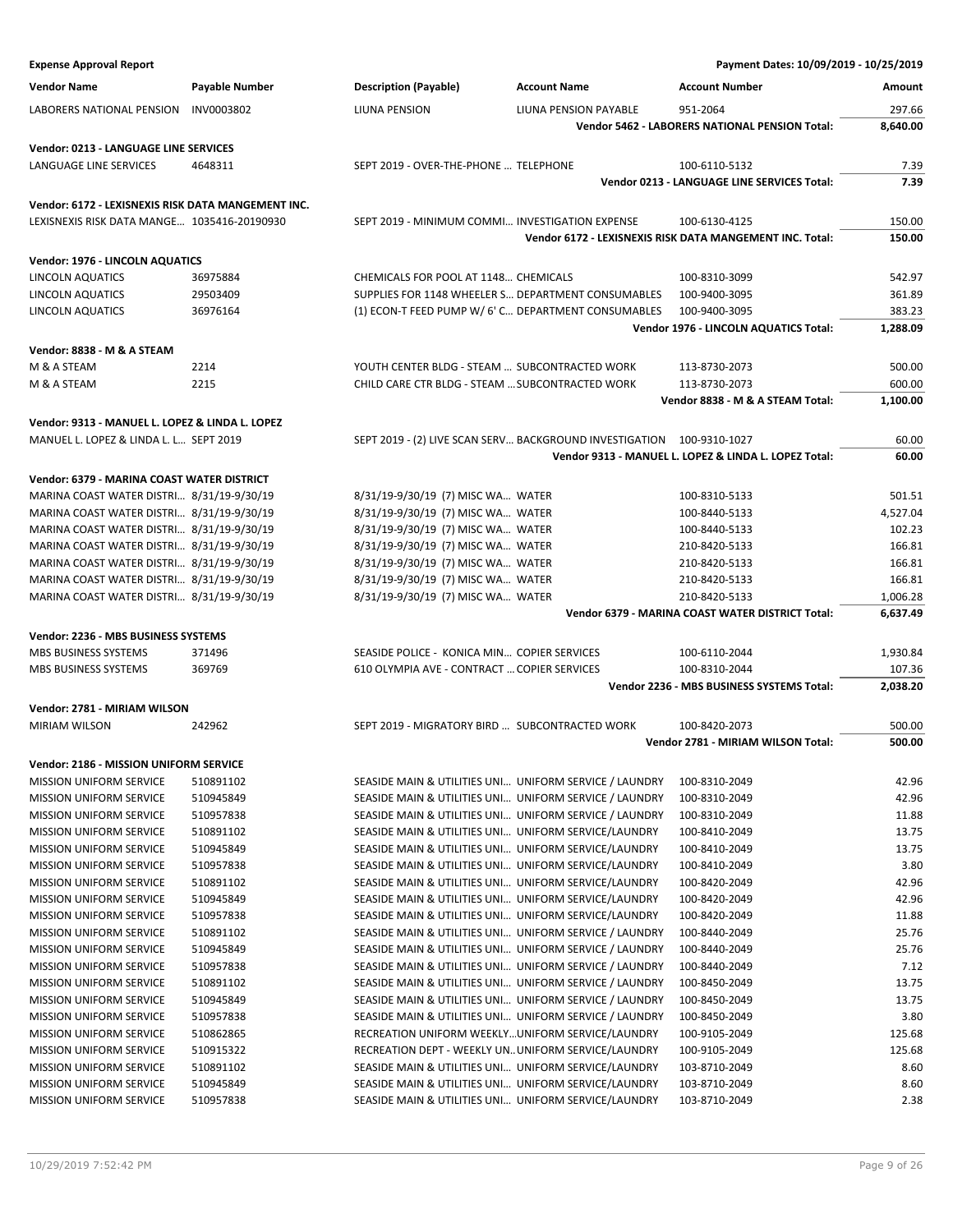| <b>Vendor Name</b>                                 | <b>Payable Number</b> | <b>Description (Payable)</b>                           | <b>Account Name</b>    | <b>Account Number</b>                                    | Amount    |
|----------------------------------------------------|-----------------------|--------------------------------------------------------|------------------------|----------------------------------------------------------|-----------|
| <b>MISSION UNIFORM SERVICE</b>                     | 510891103             | SEASIDE POMA UNIFORM SVC  SUBCONTRACTED WORK           |                        | 113-8730-2073                                            | 96.60     |
| <b>MISSION UNIFORM SERVICE</b>                     | 510945850             | SEASIDE POMA UNIFORM SVC  SUBCONTRACTED WORK           |                        | 113-8730-2073                                            | 96.60     |
| MISSION UNIFORM SERVICE                            | 510891102             | SEASIDE MAIN & UTILITIES UNI UNIFORM SERVICE/LAUNDRY   |                        | 210-8110-2049                                            | 34.36     |
| <b>MISSION UNIFORM SERVICE</b>                     | 510945849             | SEASIDE MAIN & UTILITIES UNI UNIFORM SERVICE/LAUNDRY   |                        | 210-8110-2049                                            | 34.36     |
| <b>MISSION UNIFORM SERVICE</b>                     | 510957838             | SEASIDE MAIN & UTILITIES UNI UNIFORM SERVICE/LAUNDRY   |                        | 210-8110-2049                                            | 9.50      |
| <b>MISSION UNIFORM SERVICE</b>                     | 510891102             | SEASIDE MAIN & UTILITIES UNI UNIFORM SERVICE/LAUNDRY   |                        | 210-8420-2049                                            | 8.59      |
| <b>MISSION UNIFORM SERVICE</b>                     | 510945849             | SEASIDE MAIN & UTILITIES UNI UNIFORM SERVICE/LAUNDRY   |                        | 210-8420-2049                                            | 8.59      |
| MISSION UNIFORM SERVICE                            | 510957838             | SEASIDE MAIN & UTILITIES UNI UNIFORM SERVICE/LAUNDRY   |                        | 210-8420-2049                                            | 2.39      |
| <b>MISSION UNIFORM SERVICE</b>                     | 510891102             | SEASIDE MAIN & UTILITIES UNI UNIFORM SERVICE/LAUNDRY   |                        | 271-8110-2049                                            | 34.36     |
| <b>MISSION UNIFORM SERVICE</b>                     | 510945849             | SEASIDE MAIN & UTILITIES UNI UNIFORM SERVICE/LAUNDRY   |                        | 271-8110-2049                                            | 34.36     |
| <b>MISSION UNIFORM SERVICE</b>                     | 510957838             | SEASIDE MAIN & UTILITIES UNI UNIFORM SERVICE/LAUNDRY   |                        | 271-8110-2049                                            | 9.50      |
| <b>MISSION UNIFORM SERVICE</b>                     | 510891102             | SEASIDE MAIN & UTILITIES UNI UNIFORM SERVICE/LAUNDRY   |                        | 401-8620-2049                                            | 34.36     |
| <b>MISSION UNIFORM SERVICE</b>                     | 510945849             | SEASIDE MAIN & UTILITIES UNI UNIFORM SERVICE/LAUNDRY   |                        | 401-8620-2049                                            | 34.36     |
| <b>MISSION UNIFORM SERVICE</b>                     | 510957838             | SEASIDE MAIN & UTILITIES UNI UNIFORM SERVICE/LAUNDRY   |                        | 401-8620-2049                                            | 9.50      |
| <b>MISSION UNIFORM SERVICE</b>                     | 510891102             | SEASIDE MAIN & UTILITIES UNI UNIFORM SERVICE/LAUNDRY   |                        | 501-8520-2049                                            | 34.36     |
| <b>MISSION UNIFORM SERVICE</b>                     | 510945849             | SEASIDE MAIN & UTILITIES UNI UNIFORM SERVICE/LAUNDRY   |                        | 501-8520-2049                                            | 34.36     |
| <b>MISSION UNIFORM SERVICE</b>                     | 510957838             | SEASIDE MAIN & UTILITIES UNI UNIFORM SERVICE/LAUNDRY   |                        | 501-8520-2049                                            | 9.50      |
| <b>MISSION UNIFORM SERVICE</b>                     | 510891102             | SEASIDE MAIN & UTILITIES UNI UNIFORM SERVICE / LAUNDRY |                        | 951-8820-2049                                            | 34.36     |
| <b>MISSION UNIFORM SERVICE</b>                     | 510945849             | SEASIDE MAIN & UTILITIES UNI UNIFORM SERVICE / LAUNDRY |                        | 951-8820-2049                                            | 34.36     |
| <b>MISSION UNIFORM SERVICE</b>                     | 510957838             | SEASIDE MAIN & UTILITIES UNI UNIFORM SERVICE / LAUNDRY |                        | 951-8820-2049                                            | 9.50      |
|                                                    |                       |                                                        |                        | <b>Vendor 2186 - MISSION UNIFORM SERVICE Total:</b>      | 1,191.65  |
| Vendor: 6963 - MNS ENGINEERS, INC.                 |                       |                                                        |                        |                                                          |           |
| MNS ENGINEERS, INC.                                | 71444                 | SEPT 2019 - WEST BROADWAY  WBUV-RSTP GRANT             |                        | 345-8910-9513                                            | 3,575.75  |
| MNS ENGINEERS, INC.                                | 71642                 | OCT 2018 - WEST BROADWAY  WBUV-RSTP GRANT              |                        | 345-8910-9513                                            | 7,286.50  |
|                                                    |                       |                                                        |                        | Vendor 6963 - MNS ENGINEERS, INC. Total:                 | 10,862.25 |
| Vendor: 0144 - MOLINARI SUPPLY, INC.               |                       |                                                        |                        |                                                          |           |
| MOLINARI SUPPLY, INC.                              | 0144120               | (1 CASE) MULTIFOLD TOWEL W JANITORIAL SUPPLIES         |                        | 100-6640-3093                                            | 42.88     |
| MOLINARI SUPPLY, INC.                              | 0143373               | (1 CASE) 2ML BLK LINER                                 | DEPARTMENT CONSUMABLES | 100-8420-3095                                            | 52.39     |
| MOLINARI SUPPLY, INC.                              | 0143551               | (1 CASE) 2ML BLK LINER                                 | DEPARTMENT CONSUMABLES | 100-8420-3095                                            | 52.39     |
| MOLINARI SUPPLY, INC.                              | 0143599               | (1 PKG) GLOVES LG, (1 CASE) M DEPARTMENT CONSUMABLES   |                        | 100-8420-3095                                            | 113.27    |
| MOLINARI SUPPLY, INC.                              | 0143720               | (1 CASE) 2ML BLK LINER                                 | DEPARTMENT CONSUMABLES | 100-8420-3095                                            | 52.39     |
| MOLINARI SUPPLY, INC.                              | 0143907               | (1 CASE) WHT MULTIFOLD TOW DEPARTMENT CONSUMABLES      |                        | 401-8620-3095                                            | 37.04     |
|                                                    |                       |                                                        |                        | Vendor 0144 - MOLINARI SUPPLY, INC. Total:               | 350.36    |
| Vendor: 9311 - MONICA MAPP                         |                       |                                                        |                        |                                                          |           |
| <b>MONICA MAPP</b>                                 | 120411                | DEPOSIT REFUND FOR OLDEME CENTER RENTAL                |                        | 100-3672                                                 | 190.50    |
|                                                    |                       |                                                        |                        | Vendor 9311 - MONICA MAPP Total:                         | 190.50    |
| Vendor: 9306 - MONICA SERRANO                      |                       |                                                        |                        |                                                          |           |
| <b>MONICA SERRANO</b>                              | 118627                | DEPOSIT REFUND FOR LAGUNA RENTAL DEPOSITS              |                        | 257-2345                                                 | 42.00     |
| MONICA SERRANO                                     | 120599                | DEPOSIT REFUND - LAGUNA GR RENTAL DEPOSITS             |                        | 257-2345                                                 | 37.75     |
|                                                    |                       |                                                        |                        | Vendor 9306 - MONICA SERRANO Total:                      | 79.75     |
| Vendor: 4425 - MONTEREY AUTO SUPPLY                |                       |                                                        |                        |                                                          |           |
| MONTEREY AUTO SUPPLY                               | 652298                | (1) ADAPTER TRAILER WIRE                               | DEPARTMENT CONSUMABLES | 113-8730-3095                                            | 15.21     |
| MONTEREY AUTO SUPPLY                               | 666190                | (2) RECTANGULAR C MARKER                               | <b>VEHICLE PARTS</b>   | 501-8520-6144                                            | 12.43     |
| MONTEREY AUTO SUPPLY                               | 667315                | (1) FUEL FILTER                                        | <b>VEHICLE PARTS</b>   | 501-8520-6144                                            | 2.25      |
| MONTEREY AUTO SUPPLY                               | 668329                | (1) CARB KIT                                           | <b>VEHICLE PARTS</b>   | 501-8520-6144                                            | 23.81     |
| MONTEREY AUTO SUPPLY                               | 668514                | (1) NAPAGOLD FUEL FILTER, (1)  VEHICLE PARTS           |                        | 501-8520-6144                                            | 30.57     |
| MONTEREY AUTO SUPPLY                               | 668926                | (2) GROMMET                                            | <b>VEHICLE PARTS</b>   | 501-8520-6144                                            | 5.44      |
| MONTEREY AUTO SUPPLY                               | 669383                | (1) REMAN BRAKE SHOES, (1) C VEHICLE PARTS             |                        | 501-8520-6144                                            | 73.33     |
| MONTEREY AUTO SUPPLY                               | 669599                | (1) SWITCH - NEUTRAL BACKUP VEHICLE PARTS              |                        | 501-8520-6144                                            | 24.30     |
| MONTEREY AUTO SUPPLY                               | 670300                | (1) PLATINUM FILTER KIT                                | <b>VEHICLE PARTS</b>   | 501-8520-6144                                            | 38.96     |
|                                                    |                       |                                                        |                        | Vendor 4425 - MONTEREY AUTO SUPPLY Total:                | 226.30    |
| Vendor: 2234 - MONTEREY BAY AIR RESOURCES DISTRICT |                       |                                                        |                        |                                                          |           |
| MONTEREY BAY AIR RESOURCES2838-093019              |                       | ANNUAL RENEWAL - ROSITA RD,SUBCONTRACTED WORK          |                        | 951-8820-2073                                            | 354.00    |
|                                                    |                       |                                                        |                        | Vendor 2234 - MONTEREY BAY AIR RESOURCES DISTRICT Total: | 354.00    |
| Vendor: 7505 - MONTEREY BAY ANALYTICAL SVCS.       |                       |                                                        |                        |                                                          |           |
| MONTEREY BAY ANALYTICAL S 191001_54                |                       | (4) SAMPLES RECVD ON 10/1/2 WATER SAMPLING             |                        | 401-8620-2072                                            | 104.00    |
|                                                    |                       |                                                        |                        | Vendor 7505 - MONTEREY BAY ANALYTICAL SVCS. Total:       | 104.00    |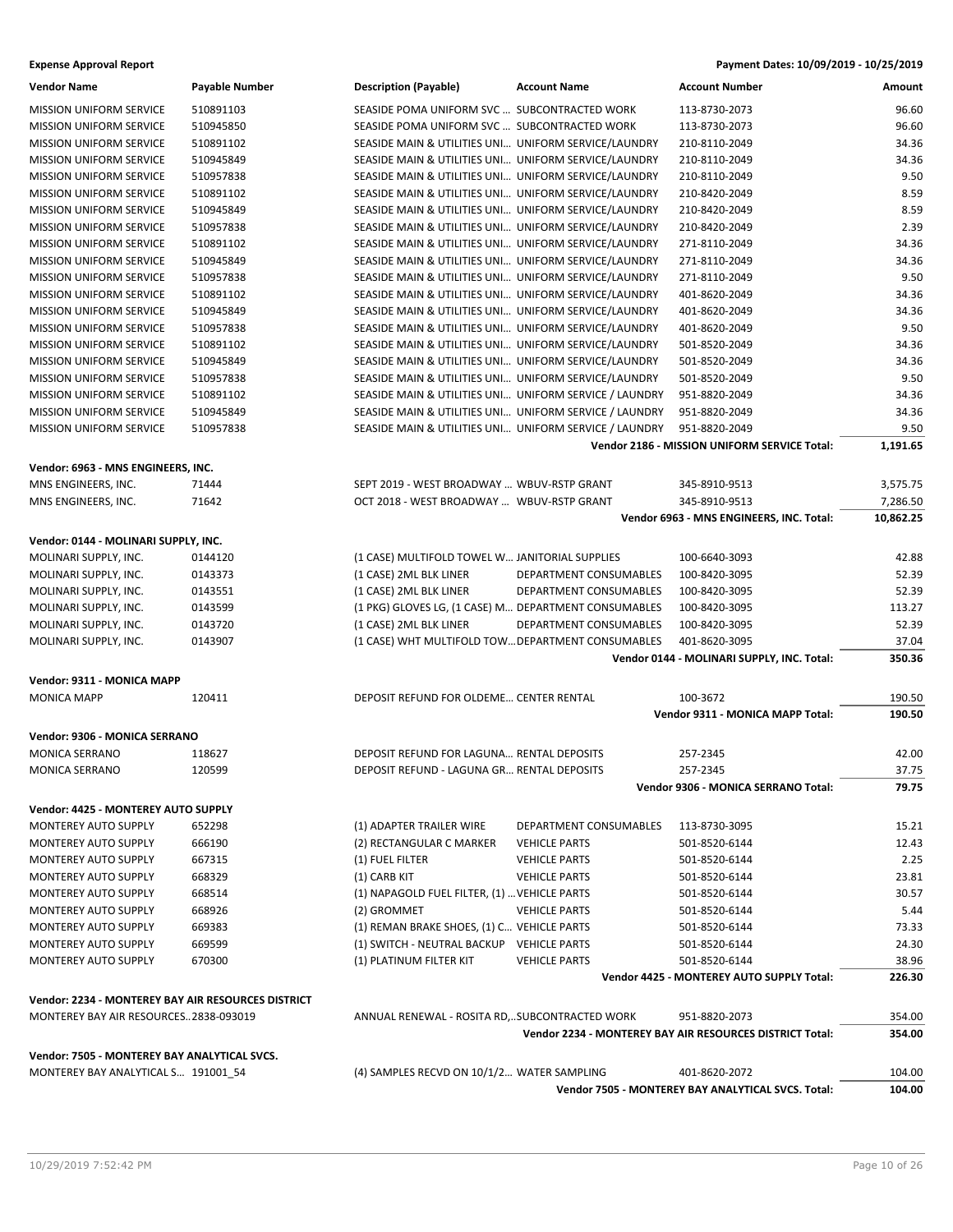| <b>Expense Approval Report</b>                         |                                          |                                                                                                          |                                    | Payment Dates: 10/09/2019 - 10/25/2019                   |                  |
|--------------------------------------------------------|------------------------------------------|----------------------------------------------------------------------------------------------------------|------------------------------------|----------------------------------------------------------|------------------|
| <b>Vendor Name</b>                                     | Payable Number                           | <b>Description (Payable)</b>                                                                             | <b>Account Name</b>                | <b>Account Number</b>                                    | Amount           |
| <b>Vendor: 9309 - MONTEREY BAY COMMUNITY POWER</b>     |                                          |                                                                                                          |                                    |                                                          |                  |
| MONTEREY BAY COMMUNITY  120259                         |                                          | DEPOSIT REFUND FOR OLDEME CENTER RENTAL DEPOSITS                                                         |                                    | 252-2345                                                 | 554.07           |
|                                                        |                                          |                                                                                                          |                                    | <b>Vendor 9309 - MONTEREY BAY COMMUNITY POWER Total:</b> | 554.07           |
| Vendor: 2223 - MONTEREY BAY ENGINEERS, INC.            |                                          |                                                                                                          |                                    |                                                          |                  |
| MONTEREY BAY ENGINEERS, IN 19-074A                     |                                          | SEASIDE RESORTS PROJECT                                                                                  | WEST END PARTNERS DEVELOP 601-2133 |                                                          | 6,180.00         |
|                                                        |                                          |                                                                                                          |                                    | Vendor 2223 - MONTEREY BAY ENGINEERS, INC. Total:        | 6,180.00         |
| Vendor: 2238 - MONTEREY BAY PEST CONTROL               |                                          |                                                                                                          |                                    |                                                          |                  |
| MONTEREY BAY PEST CONTROL 0172597                      |                                          | 440 HARCOURT - TRAILER #A -  PEST CONTROL                                                                |                                    | 100-8310-2057                                            | 62.00            |
| MONTEREY BAY PEST CONTROL 0172599                      |                                          | 440 HARCOURT - POLICE DEPT  PEST CONTROL                                                                 |                                    | 100-8310-2057                                            | 100.00           |
| MONTEREY BAY PEST CONTROL 0172600                      |                                          | 610 OLYMPIA AVE - MONTHLY  PEST CONTROL                                                                  |                                    | 100-8310-2057                                            | 65.00            |
|                                                        |                                          |                                                                                                          |                                    | Vendor 2238 - MONTEREY BAY PEST CONTROL Total:           | 227.00           |
| Vendor: 5543 - MONTEREY BAY URGENT                     |                                          |                                                                                                          |                                    |                                                          |                  |
| <b>MONTEREY BAY URGENT</b>                             | 262473                                   | PUBLIC WORKS PRE-EMPLOYM PERSONNEL RECRUITMENT                                                           |                                    | 100-2031-2064                                            | 60.00            |
| <b>MONTEREY BAY URGENT</b>                             | 262470                                   | RECREATION PRE-EMPLOYMENTSUBCONTRACTED WORK                                                              |                                    | 100-9100-2073                                            | 25.00            |
| <b>MONTEREY BAY URGENT</b>                             | 266933                                   | RECREATION PRE-EMPLOYMENTSUBCONTRACTED WORK                                                              |                                    | 100-9100-2073                                            | 25.00            |
| <b>MONTEREY BAY URGENT</b>                             | 266934                                   | RECREATION PRE-EMPLOYMENTSUBCONTRACTED WORK                                                              |                                    | 100-9100-2073                                            | 25.00            |
| <b>MONTEREY BAY URGENT</b>                             | 267460                                   | RECREATION PRE-EMPLOYMENTSUBCONTRACTED WORK                                                              |                                    | 100-9100-2073                                            | 25.00            |
|                                                        |                                          |                                                                                                          |                                    | Vendor 5543 - MONTEREY BAY URGENT Total:                 | 160.00           |
| Vendor: 0759 - MONTEREY CO. WEEKLY CLASSIFIEDS         |                                          |                                                                                                          |                                    |                                                          |                  |
| MONTEREY CO. WEEKLY CLASSI 541-111297-00002            |                                          | ANNUAL PLNG AND COMM W PUBLISHING & LEGAL ADVERTIS 100-2021-2063                                         |                                    |                                                          | 81.45            |
|                                                        |                                          |                                                                                                          |                                    | Vendor 0759 - MONTEREY CO. WEEKLY CLASSIFIEDS Total:     | 81.45            |
| Vendor: 2205 - MONTEREY COUNTY CONVENTION              |                                          |                                                                                                          |                                    |                                                          |                  |
| MONTEREY COUNTY CONVENT AUG 2019 SEASIDE TID           |                                          | AUGUST 2019 - SEASIDE TID R TID ASSESSMENT                                                               |                                    | 100-2010                                                 | 23,955.03        |
|                                                        |                                          |                                                                                                          |                                    | <b>Vendor 2205 - MONTEREY COUNTY CONVENTION Total:</b>   | 23,955.03        |
| Vendor: 2295 - MONTEREY COUNTY PETROLEUM               |                                          |                                                                                                          |                                    |                                                          |                  |
| MONTEREY COUNTY PETROLE 331927                         |                                          | 1,967 GALLONS UNLEADED REG VEHICLE FUEL                                                                  |                                    | 501-8520-6145                                            | 5,213.44         |
|                                                        |                                          |                                                                                                          |                                    | Vendor 2295 - MONTEREY COUNTY PETROLEUM Total:           | 5,213.44         |
| <b>Vendor: 8791 - MONTEREY ONE WATER</b>               |                                          |                                                                                                          |                                    |                                                          |                  |
| <b>MONTEREY ONE WATER</b>                              | $9/1/19 - 10/31/19$                      | 9/1/19 - 10/31/19 - MULT SERV SEWER SERVICE CHARGE                                                       |                                    | 100-8310-5136                                            | 1,013.07         |
| <b>MONTEREY ONE WATER</b>                              | $9/1/19 - 10/31/19$                      | 9/1/19 - 10/31/19 - MULT SERV SEWER SERVICE CHARGE                                                       |                                    | 100-8310-5136                                            | 26.50            |
| <b>MONTEREY ONE WATER</b>                              | $9/1/19 - 10/31/19$                      | 9/1/19 - 10/31/19 - MULT SERV SEWER SERVICE CHARGE                                                       |                                    | 100-8310-5136                                            | 49.64            |
| <b>MONTEREY ONE WATER</b>                              | $9/1/19 - 10/31/19$                      | 9/1/19 - 10/31/19 - MULT SERV SEWER SERVICE CHARGE                                                       |                                    | 100-8310-5136                                            | 72.06            |
| MONTEREY ONE WATER                                     | $9/1/19 - 10/31/19$                      | 9/1/19 - 10/31/19 - MULT SERV SEWER SERVICE CHARGE                                                       |                                    | 100-8310-5136                                            | 49.64            |
| <b>MONTEREY ONE WATER</b><br><b>MONTEREY ONE WATER</b> | $9/1/19 - 10/31/19$<br>9/1/19 - 10/31/19 | 9/1/19 - 10/31/19 - MULT SERV SEWER SERVICE CHARGE<br>9/1/19 - 10/31/19 - MULT SERV SEWER SERVICE CHARGE |                                    | 100-8310-5136<br>100-8310-5136                           | 148.92           |
| <b>MONTEREY ONE WATER</b>                              | $9/1/19 - 10/31/19$                      | 9/1/19 - 10/31/19 - MULT SERV SEWER SERVICE CHARGE                                                       |                                    | 100-8310-5136                                            | 248.20<br>249.06 |
| <b>MONTEREY ONE WATER</b>                              | $9/1/19 - 10/31/19$                      | 9/1/19 - 10/31/19 - MULT SERV SEWER SERVICE CHARGE                                                       |                                    | 100-8310-5136                                            | 847.64           |
| <b>MONTEREY ONE WATER</b>                              | 13065                                    | APR - JUNE 2019 LIFT STATION SUBCONTRACTED WORK                                                          |                                    | 951-8820-2073                                            | 9,550.92         |
| MONTEREY ONE WATER                                     | 9/1/19 - 10/31/19                        | 9/1/19 - 10/31/19 - MULT SERV RENTAL PROPERTY EXP & MAINT 971-9710-9599                                  |                                    |                                                          | 15.90            |
| <b>MONTEREY ONE WATER</b>                              | 9/1/19 - 10/31/19                        | 9/1/19 - 10/31/19 - MULT SERV RENTAL PROPERTY EXP & MAINT 971-9710-9599                                  |                                    |                                                          | 15.90            |
| <b>MONTEREY ONE WATER</b>                              | $9/1/19 - 10/31/19$                      | 9/1/19 - 10/31/19 - MULT SERV RENTAL PROPERTY EXP & MAINT 971-9710-9599                                  |                                    |                                                          | 15.90            |
| <b>MONTEREY ONE WATER</b>                              | 9/1/19 - 10/31/19                        | 9/1/19 - 10/31/19 - MULT SERV RENTAL PROPERTY EXP & MAINT 971-9710-9599                                  |                                    |                                                          | 72.06            |
| MONTEREY ONE WATER                                     | $9/1/19 - 10/31/19$                      | 9/1/19 - 10/31/19 - MULT SERV RENTAL PROPERTY EXP & MAINT 971-9710-9599                                  |                                    |                                                          | 72.06            |
|                                                        |                                          |                                                                                                          |                                    | Vendor 8791 - MONTEREY ONE WATER Total:                  | 12,447.47        |
| <b>Vendor: 2342 - MONTEREY REGIONAL WASTE</b>          |                                          |                                                                                                          |                                    |                                                          |                  |
| MONTEREY REGIONAL WASTE SCALES SEP19 058               |                                          | SCALES_SEP19_058 9/30/19                                                                                 | <b>REFUSE DISPOSAL</b>             | 951-8820-2068                                            | 22.94            |
|                                                        |                                          |                                                                                                          |                                    | Vendor 2342 - MONTEREY REGIONAL WASTE Total:             | 22.94            |
| Vendor: 7135 - MONTEREY SANITARY SUPPLY, INC.          |                                          |                                                                                                          |                                    |                                                          |                  |
| MONTEREY SANITARY SUPPLY,  13095                       |                                          | MONTHLY MED WASTE SVC ON CSA74 APPROVED MEDICAL SU 100-6120-3096                                         |                                    |                                                          | 144.83           |
|                                                        |                                          |                                                                                                          |                                    | Vendor 7135 - MONTEREY SANITARY SUPPLY, INC. Total:      | 144.83           |
| Vendor: 2346 - MONTEREY SPORTS CENTER                  |                                          |                                                                                                          |                                    |                                                          |                  |
| <b>MONTEREY SPORTS CENTER</b>                          | CM0000300                                | GYM MBRSHIP - SINGLE                                                                                     | MISC PAYROLL PAYABLES              | 100-2062                                                 | $-56.00$         |
| MONTEREY SPORTS CENTER                                 | INV0003744                               | GYM MBRSHIP - SINGLE                                                                                     | MISC PAYROLL PAYABLES              | 100-2062                                                 | 490.15           |
| <b>MONTEREY SPORTS CENTER</b>                          | INV0003745                               | GYM MBRSHP - SENIOR                                                                                      | MISC PAYROLL PAYABLES              | 100-2062                                                 | 18.13            |
| <b>MONTEREY SPORTS CENTER</b>                          | INV0003746                               | GYM MBRSHIP - FAMILY                                                                                     | MISC PAYROLL PAYABLES              | 100-2062                                                 | 608.45           |
| <b>MONTEREY SPORTS CENTER</b>                          | INV0003745                               | GYM MBRSHP - SENIOR                                                                                      | MISC PAYROLL PAYABLES              | 200-2062                                                 | 25.87            |
| <b>MONTEREY SPORTS CENTER</b>                          | INV0003746                               | GYM MBRSHIP - FAMILY                                                                                     | MISC PAYROLL PAYABLES              | 271-2062                                                 | 10.12            |
|                                                        |                                          |                                                                                                          |                                    |                                                          |                  |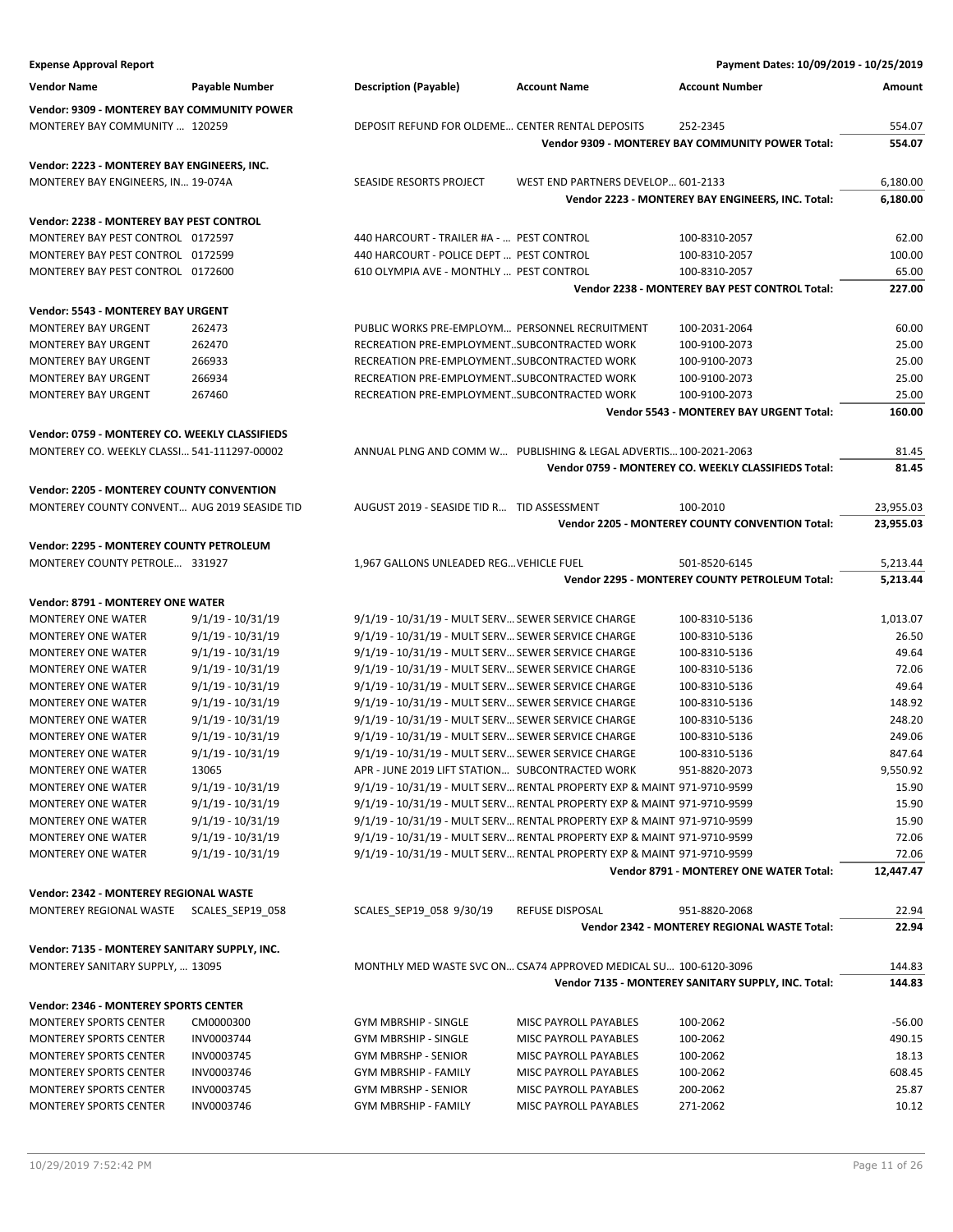| <b>Vendor Name</b>                       | Payable Number     | <b>Description (Payable)</b>                          | <b>Account Name</b>                                                      | <b>Account Number</b>                          | Amount    |
|------------------------------------------|--------------------|-------------------------------------------------------|--------------------------------------------------------------------------|------------------------------------------------|-----------|
| <b>MONTEREY SPORTS CENTER</b>            | INV0003746         | <b>GYM MBRSHIP - FAMILY</b>                           | MISC PAYROLL PAYABLES                                                    | 345-2062                                       | 4.10      |
| <b>MONTEREY SPORTS CENTER</b>            | INV0003744         | <b>GYM MBRSHIP - SINGLE</b>                           | MISC PAYROLL PAYABLES                                                    | 401-2062                                       | 13.85     |
| <b>MONTEREY SPORTS CENTER</b>            | INV0003746         | GYM MBRSHIP - FAMILY                                  | MISC PAYROLL PAYABLES                                                    | 401-2062                                       | 47.21     |
| <b>MONTEREY SPORTS CENTER</b>            | INV0003746         | GYM MBRSHIP - FAMILY                                  | MISC PAYROLL PAYABLES                                                    | 503-2062                                       | 85.00     |
| <b>MONTEREY SPORTS CENTER</b>            | INV0003746         | <b>GYM MBRSHIP - FAMILY</b>                           | MISC PAYROLL PAYABLES                                                    | 951-2062                                       | 10.12     |
|                                          |                    |                                                       |                                                                          | Vendor 2346 - MONTEREY SPORTS CENTER Total:    | 1,257.00  |
|                                          |                    |                                                       |                                                                          |                                                |           |
| Vendor: 2351 - MONTEREY TIRE SERVICE     |                    |                                                       |                                                                          |                                                |           |
| <b>MONTEREY TIRE SERVICE</b>             | 1-88369            | (1) FEALT FRONT END ALIGNM TIRES                      |                                                                          | 501-8520-6147                                  | 79.95     |
| MONTEREY TIRE SERVICE                    | 1-91298            | (1) PARTS BOOT#, (1) LFLT FLAT TIRES                  |                                                                          | 501-8520-6147                                  | 24.73     |
|                                          |                    |                                                       |                                                                          | Vendor 2351 - MONTEREY TIRE SERVICE Total:     | 104.68    |
| Vendor: 7563 - MP EXPRESS                |                    |                                                       |                                                                          |                                                |           |
| <b>MP EXPRESS</b>                        | 58931              | 1,950 FIELD INTERVIEW CARDS  OUTSIDE PRINTING SERVICE |                                                                          | 100-6110-2053                                  | 343.30    |
|                                          |                    |                                                       |                                                                          | Vendor 7563 - MP EXPRESS Total:                | 343.30    |
| Vendor: 9085 - O'CONNOR & SONS INC.      |                    |                                                       |                                                                          |                                                |           |
| O'CONNOR & SONS INC.                     | 40097780           | GENERAL PEST CONTROL ON 9/ PEST CONTROL               |                                                                          | 100-8310-2057                                  | 150.00    |
|                                          |                    |                                                       |                                                                          | Vendor 9085 - O'CONNOR & SONS INC. Total:      | 150.00    |
|                                          |                    |                                                       |                                                                          |                                                |           |
| Vendor: 5582 - O'REILLY AUTO PARTS       |                    |                                                       |                                                                          |                                                |           |
| O'REILLY AUTO PARTS                      | 3503-405630        | (2) OMIX - ADA                                        | <b>VEHICLE PARTS</b>                                                     | 501-8520-6144                                  | 384.81    |
| O'REILLY AUTO PARTS                      | 3503-406868        | (1) TURN SIGNAL SW                                    | <b>VEHICLE PARTS</b>                                                     | 501-8520-6144                                  | 29.33     |
| O'REILLY AUTO PARTS                      | 3503-407928        | CREDIT MEMO FOR (2) OMIX -  VEHICLE PARTS             |                                                                          | 501-8520-6144                                  | $-384.81$ |
|                                          |                    |                                                       |                                                                          | Vendor 5582 - O'REILLY AUTO PARTS Total:       | 29.33     |
| Vendor: 8462 - ORIGINAL WATERMEN, INC.   |                    |                                                       |                                                                          |                                                |           |
| ORIGINAL WATERMEN, INC.                  | S64710             | (26) RACER TANKS IN RED - PAT UNIFORM/LAUNDRY SERVICE |                                                                          | 100-9400-2049                                  | 989.38    |
|                                          |                    |                                                       |                                                                          | Vendor 8462 - ORIGINAL WATERMEN, INC. Total:   | 989.38    |
| Vendor: 9316 - PABLO ROBLES              |                    |                                                       |                                                                          |                                                |           |
| PABLO ROBLES                             | 120970             | PARK DEPOSIT REFUND FOR LA RENTAL DEPOSITS            |                                                                          | 257-2345                                       | 126.18    |
|                                          |                    |                                                       |                                                                          | Vendor 9316 - PABLO ROBLES Total:              | 126.18    |
|                                          |                    |                                                       |                                                                          |                                                |           |
| Vendor: 2652 - PACIFIC GAS & ELECTRIC    |                    |                                                       |                                                                          |                                                |           |
| PACIFIC GAS & ELECTRIC                   | 9/18/19 MISC ACCTS | PGE Individual Statement 9/18/ GAS & ELECTRIC         |                                                                          | 100-8310-5131                                  | 1,325.83  |
| PACIFIC GAS & ELECTRIC                   | 9/18/19 MISC ACCTS | PGE Individual Statement 9/18/ GAS & ELECTRIC         |                                                                          | 100-8420-5131                                  | 293.00    |
| PACIFIC GAS & ELECTRIC                   | 9/18/19 MISC ACCTS | PGE Individual Statement 9/18/ STREET LIGHTINGS       |                                                                          | 210-8210-2059                                  | 3,082.24  |
| PACIFIC GAS & ELECTRIC                   | 9/18/19 MISC ACCTS | PGE Individual Statement 9/18/ GAS & ELECTRIC         |                                                                          | 210-8420-5131                                  | 194.61    |
| PACIFIC GAS & ELECTRIC                   | 9/18/19 MISC ACCTS | PGE Individual Statement 9/18/ GAS AND ELECTRIC       |                                                                          | 951-8820-5131                                  | 1,954.81  |
| PACIFIC GAS & ELECTRIC                   | 9/18/19 MISC ACCTS |                                                       | PGE Individual Statement 9/18/ RENTAL PROPERTY EXP & MAINT 971-9710-9599 |                                                | 18.20     |
|                                          |                    |                                                       |                                                                          | Vendor 2652 - PACIFIC GAS & ELECTRIC Total:    | 6,868.69  |
| Vendor: 2666 - PACIFIC TRUCK PARTS, INC. |                    |                                                       |                                                                          |                                                |           |
| PACIFIC TRUCK PARTS, INC.                | 1810988            | $(10)$ 2.5 GAL DEF FLUID                              | DEPARTMENT CONSUMABLES 501-8520-3095                                     |                                                | 120.07    |
|                                          |                    |                                                       |                                                                          | Vendor 2666 - PACIFIC TRUCK PARTS, INC. Total: | 120.07    |
| <b>Vendor: 8014 - PAXTON ASSOCIATES</b>  |                    |                                                       |                                                                          |                                                |           |
| PAXTON ASSOCIATES                        | 1351               | 7/31/19 - 9/23/19 WATERMAS CONSULTANT                 |                                                                          | 670-2120-1030                                  | 5,000.00  |
|                                          |                    |                                                       |                                                                          | <b>Vendor 8014 - PAXTON ASSOCIATES Total:</b>  | 5,000.00  |
|                                          |                    |                                                       |                                                                          |                                                |           |
| Vendor: 2746 - PENINSULA POOL SERVICE    |                    |                                                       |                                                                          |                                                |           |
| PENINSULA POOL SERVICE                   | 192960903          | (6) 4 GAL CASE SANI-CHLOR                             | <b>CHEMICALS</b>                                                         | 100-8310-3099                                  | 144.92    |
| PENINSULA POOL SERVICE                   | 192960901          | (4) 4 GAL CASE SANI-CHLOR                             | DEPARTMENT CONSUMABLES                                                   | 401-8620-3095                                  | 88.84     |
|                                          |                    |                                                       |                                                                          | Vendor 2746 - PENINSULA POOL SERVICE Total:    | 233.76    |
| Vendor: 3397 - PETER K. FICHTNER         |                    |                                                       |                                                                          |                                                |           |
| PETER K. FICHTNER                        | 10046              | INSTALL NEW DUPLEX RECEPTA SUBCONTRACTED WORK         |                                                                          | 100-8310-2073                                  | 353.09    |
| PETER K. FICHTNER                        | 10041              | (4) SQ-D-PANEL HANDLES - DAV PARKS IMPROVEMENTS       |                                                                          | 348-8910-9570                                  | 414.40    |
| PETER K. FICHTNER                        | 10047              | REPAIR/REPLACE FLOOD LIGHTS PARKS IMPROVEMENTS        |                                                                          | 348-8910-9570                                  | 2,605.20  |
| PETER K. FICHTNER                        | 10048              | REPLACE 1500 W BULBS ON LI PARKS IMPROVEMENTS         |                                                                          | 348-8910-9570                                  | 3,340.80  |
| PETER K. FICHTNER                        | 10049              | REPAIR SHORT CIRCUITS INSIDE  PARKS IMPROVEMENTS      |                                                                          | 348-8910-9570                                  | 1,042.05  |
|                                          |                    |                                                       |                                                                          | Vendor 3397 - PETER K. FICHTNER Total:         | 7,755.54  |
| Vendor: 6162 - PLAYCORE WISCONSIN INC    |                    |                                                       |                                                                          |                                                |           |
| PLAYCORE WISCONSIN INC                   | SI215307           |                                                       |                                                                          |                                                |           |
|                                          |                    | (165) MURIATIC ACID-MINI BUL CHEMICALS                |                                                                          | 100-8310-3099                                  | 1,602.65  |
|                                          |                    |                                                       |                                                                          | Vendor 6162 - PLAYCORE WISCONSIN INC Total:    | 1,602.65  |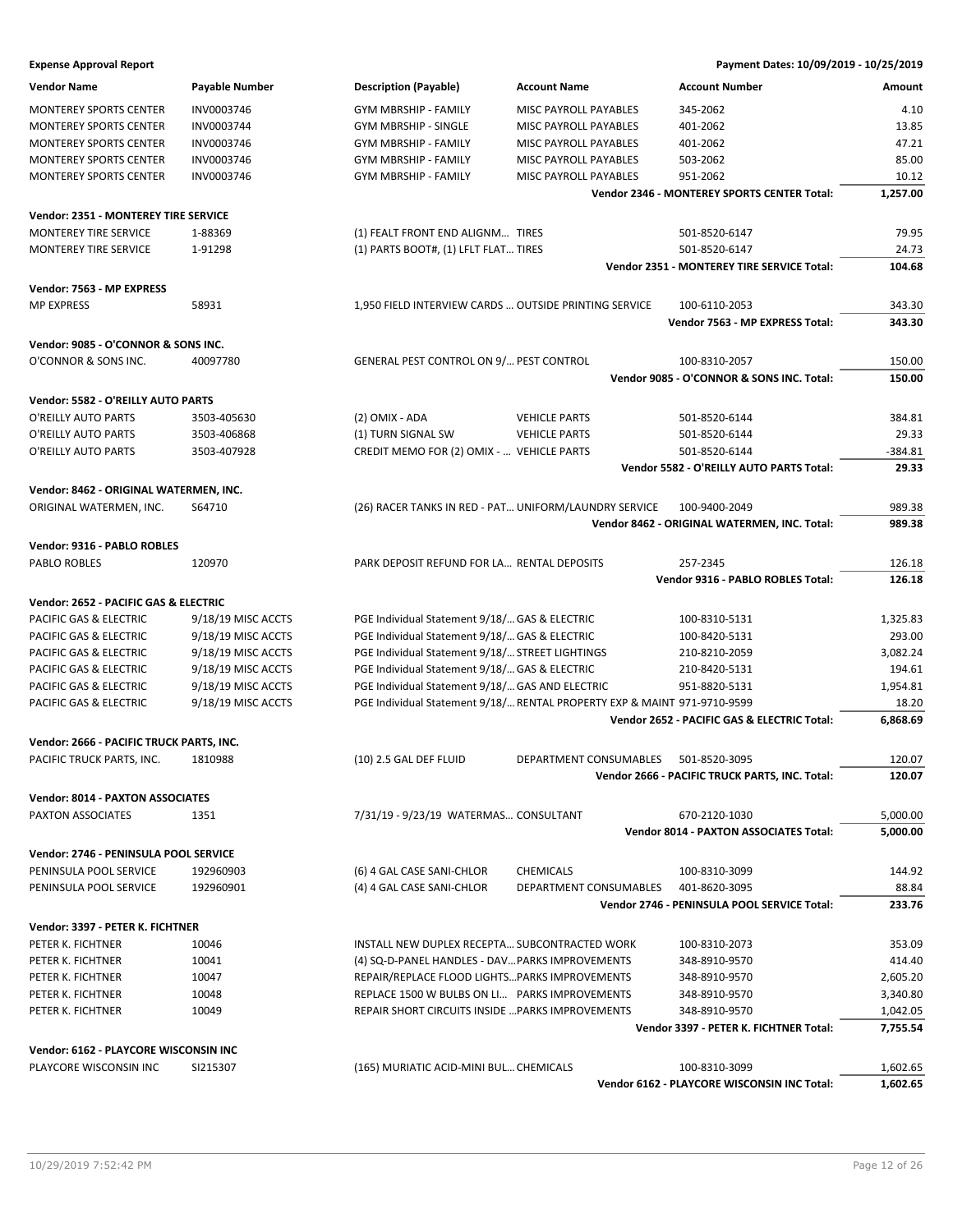| <b>Expense Approval Report</b>                     |                                                            |                                                     |                      | Payment Dates: 10/09/2019 - 10/25/2019                           |           |
|----------------------------------------------------|------------------------------------------------------------|-----------------------------------------------------|----------------------|------------------------------------------------------------------|-----------|
| <b>Vendor Name</b>                                 | Payable Number                                             | <b>Description (Payable)</b>                        | <b>Account Name</b>  | <b>Account Number</b>                                            | Amount    |
| Vendor: 2816 - PLUG & PAY TECHNOLOGIES, INC.       |                                                            |                                                     |                      |                                                                  |           |
|                                                    |                                                            |                                                     |                      |                                                                  |           |
| PLUG & PAY TECHNOLOGIES, INC. SEPT 2019            |                                                            | SEPT 2019 - INV #20191002013 DEPARTMENT CONSUMABLES |                      | 100-9100-3095                                                    | 15.00     |
| PLUG & PAY TECHNOLOGIES, INC. SEPT 2019.           |                                                            | SEPT 2019 - INV #20191002013 DEPARTMENT CONSUMABLES |                      | 100-9100-3095                                                    | 15.00     |
|                                                    |                                                            |                                                     |                      | Vendor 2816 - PLUG & PAY TECHNOLOGIES, INC. Total:               | 30.00     |
| Vendor: 8236 - POLICE RECORDS & INFO MGM           |                                                            |                                                     |                      |                                                                  |           |
| POLICE RECORDS & INFO MGM 7335                     |                                                            | CA PRA SEMINAR - 12/19/19 F TRAINING & EDUCATION    |                      | 100-6110-1029                                                    | 195.00    |
|                                                    |                                                            |                                                     |                      | Vendor 8236 - POLICE RECORDS & INFO MGM Total:                   | 195.00    |
|                                                    | Vendor: 9300 - PORTLAND PRECISION INSTRUMENT & REPAIR INC. |                                                     |                      |                                                                  |           |
| PORTLAND PRECISION INSTRU INV107652                |                                                            | (3) REVU STANDARD v18, PERP DEPARTMENT EQUIPMENT    |                      | 100-8310-8187                                                    | 141.86    |
| PORTLAND PRECISION INSTRU INV107652                |                                                            |                                                     |                      | 100-8910-8187                                                    | 141.86    |
|                                                    |                                                            | (3) REVU STANDARD v18, PERP DEPARTMENT EQUIPMENT    |                      |                                                                  | 141.86    |
| PORTLAND PRECISION INSTRU INV107652                |                                                            | (3) REVU STANDARD v18, PERP DEPARTMENT EQUIPMENT    |                      | 113-8730-8187                                                    |           |
| PORTLAND PRECISION INSTRU INV107652                |                                                            | (3) REVU STANDARD v18, PERP DEPARTMENT EQUIPMENT    |                      | 210-8110-8187                                                    | 141.86    |
| PORTLAND PRECISION INSTRU INV107652                |                                                            | (3) REVU STANDARD v18, PERP DEPARTMENT EQUIPMENT    |                      | 271-8110-8187                                                    | 141.86    |
| PORTLAND PRECISION INSTRU INV107652                |                                                            | (3) REVU STANDARD v18, PERP DEPARTMENT EQUIPMENT    |                      | 401-8610-8187                                                    | 141.85    |
| PORTLAND PRECISION INSTRU INV107652                |                                                            | (3) REVU STANDARD v18, PERP DEPARTMENT EQUIPMENT    |                      | 951-8820-8187                                                    | 141.85    |
|                                                    |                                                            |                                                     |                      | Vendor 9300 - PORTLAND PRECISION INSTRUMENT & REPAIR INC. Total: | 993.00    |
| Vendor: 2849 - PREMIUM AUTO PARTS, INC.            |                                                            |                                                     |                      |                                                                  |           |
| PREMIUM AUTO PARTS, INC.                           | 7474-176687                                                | (2) 24 EXACT FIT                                    | <b>VEHICLE PARTS</b> | 501-8520-6144                                                    | 21.39     |
| PREMIUM AUTO PARTS, INC.                           | 7474-176787                                                | (2) OIL FILTER LD                                   | <b>VEHICLE PARTS</b> | 501-8520-6144                                                    | 14.09     |
|                                                    |                                                            |                                                     |                      | Vendor 2849 - PREMIUM AUTO PARTS, INC. Total:                    | 35.48     |
| Vendor: 9011 - PROJECT DIMENSIONS, INC.            |                                                            |                                                     |                      |                                                                  |           |
|                                                    |                                                            | JULY 2019 - CUTINO PARK PH I                        |                      |                                                                  |           |
| PROJECT DIMENSIONS, INC.                           | 49450                                                      |                                                     | PARKS IMPROVEMENTS   | 348-8910-9570                                                    | 49,873.99 |
|                                                    |                                                            |                                                     |                      | Vendor 9011 - PROJECT DIMENSIONS, INC. Total:                    | 49,873.99 |
| Vendor: 5705 - PUBLIC AGENCY RETIREMENT SERVICES   |                                                            |                                                     |                      |                                                                  |           |
| PUBLIC AGENCY RETIREMENT S INV0003775              |                                                            | AUGUST 2019 REP FEE INV# 43 BENEFITS ADMINISTRATION |                      | 100-5110-1015                                                    | 750.00    |
| PUBLIC AGENCY RETIREMENT S INV0003776              |                                                            | AUGUST 2019 ARS FEE INV# 44 BENEFITS ADMINISTRATION |                      | 100-5110-1015                                                    | 442.24    |
|                                                    |                                                            |                                                     |                      | Vendor 5705 - PUBLIC AGENCY RETIREMENT SERVICES Total:           | 1,192.24  |
| Vendor: 2877 - PUBLIC EMPLOYEES' RETIREMENT SYSTEM |                                                            |                                                     |                      |                                                                  |           |
| PUBLIC EMPLOYEES' RETIREME CM0000299               |                                                            | INCAVIGLIA NSD RETRO ADJ: T/ PERS PAYABLE           |                      | 100-2056                                                         | $-300.41$ |
| PUBLIC EMPLOYEES' RETIREME DM0000312               |                                                            | RAMSAY CONT ADJ                                     | <b>PERS PAYABLE</b>  | 100-2056                                                         | 4.17      |
| PUBLIC EMPLOYEES' RETIREME DM0000313               |                                                            | PREMUTATI CONT ADJ                                  | <b>PERS PAYABLE</b>  | 100-2056                                                         | 12.18     |
| PUBLIC EMPLOYEES' RETIREME DM0000314               |                                                            | FREEMAN CONT ADJ                                    | <b>PERS PAYABLE</b>  | 100-2056                                                         | 6.67      |
| PUBLIC EMPLOYEES' RETIREME INV0003727              |                                                            | GROUP 70001 - MANAGEMENT PERS PAYABLE               |                      | 100-2056                                                         | 516.92    |
| PUBLIC EMPLOYEES' RETIREME INV0003727              |                                                            | GROUP 70001 - MANAGEMENT PERS PAYABLE               |                      | 100-2056                                                         | 140.41    |
| PUBLIC EMPLOYEES' RETIREME INV0003727              |                                                            | GROUP 70001 - MANAGEMENT                            | PERS PAYABLE         | 100-2056                                                         | 16,321.45 |
| PUBLIC EMPLOYEES' RETIREME INV0003727              |                                                            | GROUP 70001 - MANAGEMENT                            | <b>PERS PAYABLE</b>  | 100-2056                                                         | 46.12     |
|                                                    |                                                            |                                                     |                      |                                                                  |           |
| PUBLIC EMPLOYEES' RETIREME INV0003727              |                                                            | GROUP 70001 - MANAGEMENT PERS PAYABLE               |                      | 100-2056                                                         | 36.18     |
| PUBLIC EMPLOYEES' RETIREME INV0003727              |                                                            | GROUP 70001 - MANAGEMENT PERS PAYABLE               |                      | 100-2056                                                         | 11,353.63 |
| PUBLIC EMPLOYEES' RETIREME INV0003727              |                                                            | GROUP 70001 - MANAGEMENT PERS PAYABLE               |                      | 100-2056                                                         | 567.77    |
| PUBLIC EMPLOYEES' RETIREME INV0003727              |                                                            | GROUP 70001 - MANAGEMENT                            | PERS PAYABLE         | 100-2056                                                         | 12,103.65 |
| PUBLIC EMPLOYEES' RETIREME INV0003727              |                                                            | GROUP 70001 - MANAGEMENT PERS PAYABLE               |                      | 100-2056                                                         | 19,090.51 |
| PUBLIC EMPLOYEES' RETIREME INV0003727              |                                                            | GROUP 70001 - MANAGEMENT PERS PAYABLE               |                      | 100-2056                                                         | 1,380.36  |
| PUBLIC EMPLOYEES' RETIREME INV0003727              |                                                            | GROUP 70001 - MANAGEMENT                            | PERS PAYABLE         | 100-2056                                                         | 5,207.76  |
| PUBLIC EMPLOYEES' RETIREME INV0003727              |                                                            | GROUP 70001 - MANAGEMENT                            | PERS PAYABLE         | 100-2056                                                         | 5,101.78  |
| PUBLIC EMPLOYEES' RETIREME INV0003727              |                                                            | GROUP 70001 - MANAGEMENT                            | PERS PAYABLE         | 100-2056                                                         | 1,389.13  |
| PUBLIC EMPLOYEES' RETIREME INV0003727              |                                                            | GROUP 70001 - MANAGEMENT                            | PERS PAYABLE         | 100-2056                                                         | 3,228.31  |
| PUBLIC EMPLOYEES' RETIREME INV0003727              |                                                            | GROUP 70001 - MANAGEMENT                            | PERS PAYABLE         | 100-2056                                                         | 1,247.08  |
| PUBLIC EMPLOYEES' RETIREME INV0003727              |                                                            | GROUP 70001 - MANAGEMENT                            | PERS PAYABLE         | 100-2056                                                         | 1,499.29  |
| PUBLIC EMPLOYEES' RETIREME INV0003727              |                                                            | GROUP 70001 - MANAGEMENT                            | PERS PAYABLE         | 100-2056                                                         | 5,279.41  |
| PUBLIC EMPLOYEES' RETIREME INV0003727              |                                                            | GROUP 70001 - MANAGEMENT                            | PERS PAYABLE         | 100-2056                                                         | 5,350.95  |
| PUBLIC EMPLOYEES' RETIREME INV0003727              |                                                            | GROUP 70001 - MANAGEMENT                            | PERS PAYABLE         | 100-2056                                                         | 1,727.04  |
| PUBLIC EMPLOYEES' RETIREME INV0003727              |                                                            | GROUP 70001 - MANAGEMENT PERS PAYABLE               |                      | 100-2056                                                         | 1,230.45  |
| PUBLIC EMPLOYEES' RETIREME INV0003727              |                                                            | GROUP 70001 - MANAGEMENT                            | PERS PAYABLE         | 100-2056                                                         | 6,794.71  |
| PUBLIC EMPLOYEES' RETIREME INV0003727              |                                                            | GROUP 70001 - MANAGEMENT                            | PERS PAYABLE         | 100-2056                                                         | 7,785.16  |
| PUBLIC EMPLOYEES' RETIREME INV0003727              |                                                            | GROUP 70001 - MANAGEMENT                            | PERS PAYABLE         | 100-2056                                                         | 1,216.06  |
| PUBLIC EMPLOYEES' RETIREME INV0003727              |                                                            | GROUP 70001 - MANAGEMENT                            | PERS PAYABLE         | 100-2056                                                         | 964.44    |
| PUBLIC EMPLOYEES' RETIREME INV0003727              |                                                            | GROUP 70001 - MANAGEMENT PERS PAYABLE               |                      | 100-2056                                                         | 618.89    |
| PUBLIC EMPLOYEES' RETIREME INV0003727              |                                                            | GROUP 70001 - MANAGEMENT PERS PAYABLE               |                      | 100-2056                                                         | 6,733.29  |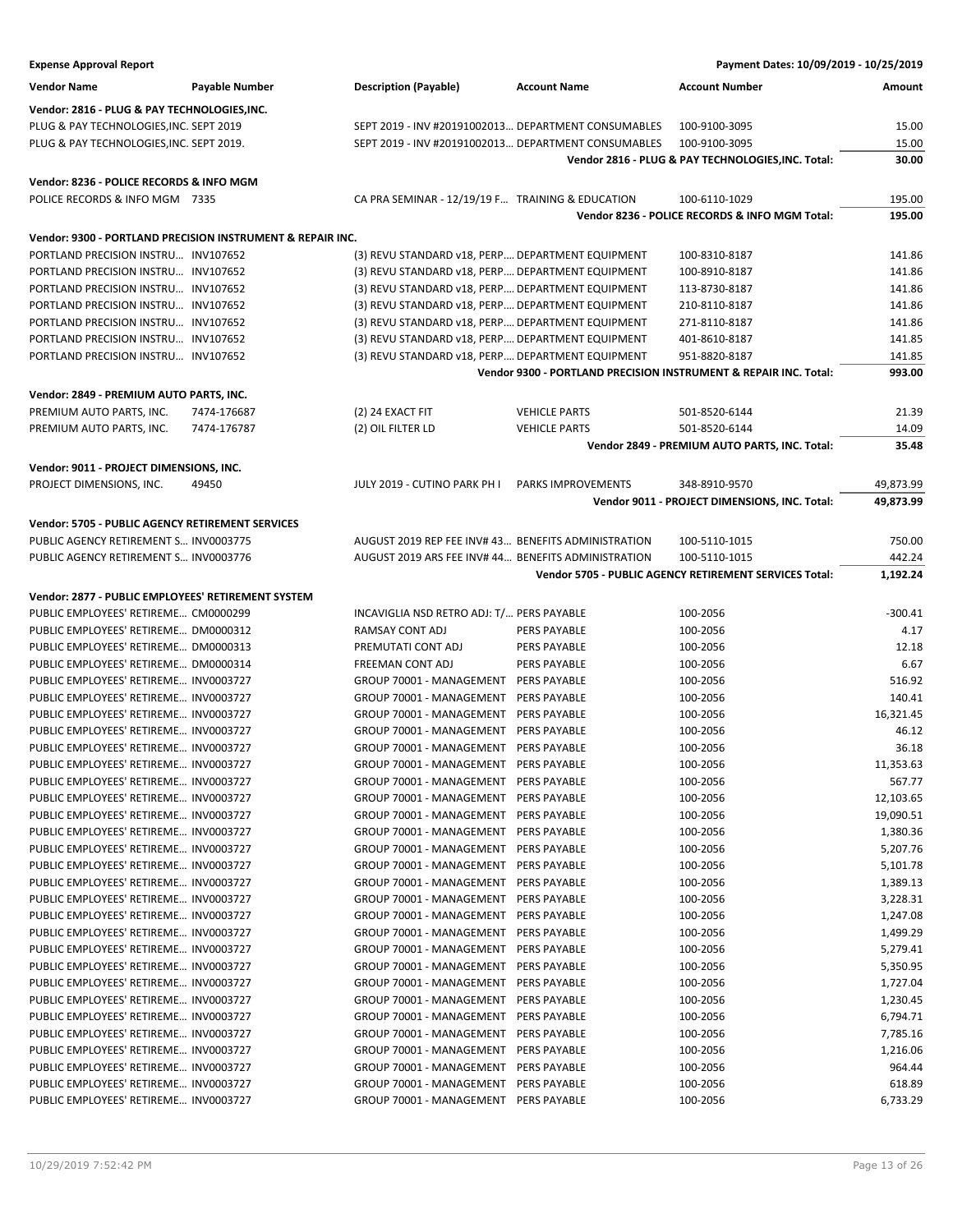| <b>Vendor Name</b>                                                             | <b>Payable Number</b>    | <b>Description (Payable)</b>                         | <b>Account Name</b>                          | <b>Account Number</b>                                    | Amount                 |
|--------------------------------------------------------------------------------|--------------------------|------------------------------------------------------|----------------------------------------------|----------------------------------------------------------|------------------------|
| PUBLIC EMPLOYEES' RETIREME INV0003727                                          |                          | GROUP 70001 - MANAGEMENT                             | <b>PERS PAYABLE</b>                          | 100-2056                                                 | 2,159.53               |
| PUBLIC EMPLOYEES' RETIREME INV0003727                                          |                          | GROUP 70001 - MANAGEMENT                             | PERS PAYABLE                                 | 103-2056                                                 | 42.58                  |
| PUBLIC EMPLOYEES' RETIREME INV0003727                                          |                          | GROUP 70001 - MANAGEMENT                             | PERS PAYABLE                                 | 103-2056                                                 | 62.17                  |
| PUBLIC EMPLOYEES' RETIREME INV0003727                                          |                          | GROUP 70001 - MANAGEMENT                             | PERS PAYABLE                                 | 103-2056                                                 | 0.20                   |
| PUBLIC EMPLOYEES' RETIREME INV0003727                                          |                          | GROUP 70001 - MANAGEMENT                             | PERS PAYABLE                                 | 113-2056                                                 | 2.34                   |
| PUBLIC EMPLOYEES' RETIREME INV0003727                                          |                          | GROUP 70001 - MANAGEMENT                             | PERS PAYABLE                                 | 113-2056                                                 | 1.69                   |
| PUBLIC EMPLOYEES' RETIREME INV0003727                                          |                          | GROUP 70001 - MANAGEMENT                             | PERS PAYABLE                                 | 113-2056                                                 | 579.48                 |
| PUBLIC EMPLOYEES' RETIREME INV0003727                                          |                          | GROUP 70001 - MANAGEMENT                             | <b>PERS PAYABLE</b>                          | 113-2056                                                 | 3.52                   |
| PUBLIC EMPLOYEES' RETIREME INV0003727                                          |                          | GROUP 70001 - MANAGEMENT                             | PERS PAYABLE                                 | 113-2056                                                 | 34.55                  |
| PUBLIC EMPLOYEES' RETIREME INV0003727                                          |                          | GROUP 70001 - MANAGEMENT                             | PERS PAYABLE                                 | 113-2056                                                 | 50.44                  |
| PUBLIC EMPLOYEES' RETIREME INV0003727                                          |                          | GROUP 70001 - MANAGEMENT                             | PERS PAYABLE                                 | 113-2056                                                 | 559.99                 |
| PUBLIC EMPLOYEES' RETIREME INV0003727                                          |                          | GROUP 70001 - MANAGEMENT                             | PERS PAYABLE                                 | 200-2056                                                 | 0.54                   |
| PUBLIC EMPLOYEES' RETIREME INV0003727                                          |                          | GROUP 70001 - MANAGEMENT                             | <b>PERS PAYABLE</b>                          | 200-2056                                                 | 145.20                 |
| PUBLIC EMPLOYEES' RETIREME INV0003727                                          |                          | GROUP 70001 - MANAGEMENT                             | PERS PAYABLE                                 | 200-2056                                                 | 212.01                 |
| PUBLIC EMPLOYEES' RETIREME INV0003727                                          |                          | GROUP 70001 - MANAGEMENT                             | PERS PAYABLE                                 | 210-2056                                                 | 113.79                 |
| PUBLIC EMPLOYEES' RETIREME INV0003727                                          |                          | GROUP 70001 - MANAGEMENT                             | PERS PAYABLE                                 | 210-2056                                                 | 2.43                   |
| PUBLIC EMPLOYEES' RETIREME INV0003727                                          |                          | GROUP 70001 - MANAGEMENT                             | PERS PAYABLE                                 | 210-2056                                                 | 185.15                 |
| PUBLIC EMPLOYEES' RETIREME INV0003727                                          |                          | GROUP 70001 - MANAGEMENT                             | <b>PERS PAYABLE</b>                          | 210-2056                                                 | 178.93                 |
| PUBLIC EMPLOYEES' RETIREME INV0003727                                          |                          | GROUP 70001 - MANAGEMENT                             | <b>PERS PAYABLE</b>                          | 210-2056                                                 | 249.92                 |
| PUBLIC EMPLOYEES' RETIREME INV0003727                                          |                          | GROUP 70001 - MANAGEMENT                             | PERS PAYABLE                                 | 210-2056                                                 | 249.10                 |
| PUBLIC EMPLOYEES' RETIREME INV0003727                                          |                          | GROUP 70001 - MANAGEMENT                             | PERS PAYABLE                                 | 271-2056                                                 | 102.21                 |
| PUBLIC EMPLOYEES' RETIREME INV0003727                                          |                          | GROUP 70001 - MANAGEMENT                             | PERS PAYABLE                                 | 271-2056                                                 | 499.45                 |
| PUBLIC EMPLOYEES' RETIREME INV0003727                                          |                          | GROUP 70001 - MANAGEMENT                             | PERS PAYABLE                                 | 271-2056                                                 | 411.96                 |
| PUBLIC EMPLOYEES' RETIREME INV0003727                                          |                          | GROUP 70001 - MANAGEMENT                             | <b>PERS PAYABLE</b>                          | 271-2056                                                 | 98.76                  |
| PUBLIC EMPLOYEES' RETIREME INV0003727                                          |                          | GROUP 70001 - MANAGEMENT                             | PERS PAYABLE                                 | 271-2056                                                 | 2.94                   |
| PUBLIC EMPLOYEES' RETIREME INV0003727                                          |                          | GROUP 70001 - MANAGEMENT                             | PERS PAYABLE                                 | 271-2056                                                 | 102.05                 |
| PUBLIC EMPLOYEES' RETIREME INV0003727                                          |                          | GROUP 70001 - MANAGEMENT                             | PERS PAYABLE                                 | 345-2056                                                 | 42.64                  |
| PUBLIC EMPLOYEES' RETIREME INV0003727                                          |                          | GROUP 70001 - MANAGEMENT                             | <b>PERS PAYABLE</b>                          | 345-2056                                                 | 29.20                  |
| PUBLIC EMPLOYEES' RETIREME INV0003727                                          |                          | GROUP 70001 - MANAGEMENT                             | <b>PERS PAYABLE</b>                          | 345-2056                                                 | 0.10                   |
| PUBLIC EMPLOYEES' RETIREME INV0003727                                          |                          | GROUP 70001 - MANAGEMENT                             | PERS PAYABLE                                 | 401-2056                                                 | 56.71                  |
| PUBLIC EMPLOYEES' RETIREME INV0003727                                          |                          | GROUP 70001 - MANAGEMENT                             | PERS PAYABLE                                 | 401-2056                                                 | 58.70                  |
| PUBLIC EMPLOYEES' RETIREME INV0003727                                          |                          | GROUP 70001 - MANAGEMENT                             | PERS PAYABLE                                 | 401-2056                                                 | 266.04                 |
| PUBLIC EMPLOYEES' RETIREME INV0003727                                          |                          | GROUP 70001 - MANAGEMENT                             | <b>PERS PAYABLE</b>                          | 401-2056                                                 | 568.17                 |
| PUBLIC EMPLOYEES' RETIREME INV0003727                                          |                          | GROUP 70001 - MANAGEMENT                             | PERS PAYABLE                                 | 401-2056                                                 | 2.96                   |
| PUBLIC EMPLOYEES' RETIREME INV0003727                                          |                          | GROUP 70001 - MANAGEMENT                             | PERS PAYABLE                                 | 401-2056                                                 | 563.60                 |
| PUBLIC EMPLOYEES' RETIREME INV0003727                                          |                          | GROUP 70001 - MANAGEMENT                             | PERS PAYABLE                                 | 501-2056                                                 | 50.44                  |
| PUBLIC EMPLOYEES' RETIREME INV0003727                                          |                          | GROUP 70001 - MANAGEMENT                             | PERS PAYABLE                                 | 501-2056                                                 | 206.81                 |
| PUBLIC EMPLOYEES' RETIREME INV0003727                                          |                          | GROUP 70001 - MANAGEMENT                             | <b>PERS PAYABLE</b>                          | 501-2056                                                 | 298.14                 |
| PUBLIC EMPLOYEES' RETIREME INV0003727                                          |                          | GROUP 70001 - MANAGEMENT                             | PERS PAYABLE                                 | 501-2056                                                 | 199.85                 |
| PUBLIC EMPLOYEES' RETIREME INV0003727                                          |                          | GROUP 70001 - MANAGEMENT PERS PAYABLE                |                                              | 501-2056                                                 | 1.95                   |
| PUBLIC EMPLOYEES' RETIREME INV0003727                                          |                          | GROUP 70001 - MANAGEMENT                             | PERS PAYABLE                                 | 501-2056                                                 | 238.74                 |
| PUBLIC EMPLOYEES' RETIREME INV0003727                                          |                          | GROUP 70001 - MANAGEMENT                             | PERS PAYABLE                                 | 503-2056                                                 | 357.95                 |
| PUBLIC EMPLOYEES' RETIREME INV0003727                                          |                          | GROUP 70001 - MANAGEMENT                             | PERS PAYABLE                                 | 503-2056                                                 | 196.75                 |
| PUBLIC EMPLOYEES' RETIREME INV0003727                                          |                          | GROUP 70001 - MANAGEMENT                             | PERS PAYABLE                                 | 503-2056                                                 | 522.66                 |
| PUBLIC EMPLOYEES' RETIREME INV0003727                                          |                          | GROUP 70001 - MANAGEMENT                             | PERS PAYABLE                                 | 503-2056                                                 | 1.86                   |
| PUBLIC EMPLOYEES' RETIREME INV0003727                                          |                          | GROUP 70001 - MANAGEMENT<br>GROUP 70001 - MANAGEMENT | PERS PAYABLE<br>PERS PAYABLE                 | 503-2056                                                 | 190.13                 |
| PUBLIC EMPLOYEES' RETIREME INV0003727                                          |                          |                                                      | PERS PAYABLE                                 | 951-2056                                                 | 102.04                 |
| PUBLIC EMPLOYEES' RETIREME INV0003727<br>PUBLIC EMPLOYEES' RETIREME INV0003727 |                          | GROUP 70001 - MANAGEMENT                             |                                              | 951-2056                                                 | 354.64<br>2.12         |
| PUBLIC EMPLOYEES' RETIREME INV0003727                                          |                          | GROUP 70001 - MANAGEMENT<br>GROUP 70001 - MANAGEMENT | PERS PAYABLE<br>PERS PAYABLE                 | 951-2056<br>951-2056                                     | 137.26                 |
| PUBLIC EMPLOYEES' RETIREME INV0003727                                          |                          | GROUP 70001 - MANAGEMENT                             | PERS PAYABLE                                 | 951-2056                                                 | 142.04                 |
| PUBLIC EMPLOYEES' RETIREME INV0003727                                          |                          | GROUP 70001 - MANAGEMENT                             | PERS PAYABLE                                 | 951-2056                                                 | 415.82                 |
|                                                                                |                          |                                                      |                                              | Vendor 2877 - PUBLIC EMPLOYEES' RETIREMENT SYSTEM Total: | 127,711.61             |
|                                                                                |                          |                                                      |                                              |                                                          |                        |
| Vendor: 5264 - RABOBANK, N.A.                                                  |                          |                                                      |                                              |                                                          |                        |
| RABOBANK, N.A.                                                                 | INV0003770               | FIT PAYABLE                                          | FEDERAL TAX PAYABLE                          | 100-2052                                                 | 62,610.33              |
| RABOBANK, N.A.                                                                 | INV0003810               | FIT PAYABLE                                          | FEDERAL TAX PAYABLE                          | 100-2052                                                 | 62,870.78              |
| RABOBANK, N.A.                                                                 | INV0003771               | MEDICARE PAYABLE<br><b>MEDICARE PAYABLE</b>          | EE HEALTHCARE PAYABLE                        | 100-2057                                                 | 16,446.04<br>16,693.48 |
| RABOBANK, N.A.<br>RABOBANK, N.A.                                               | INV0003811<br>INV0003770 | FIT PAYABLE                                          | EE HEALTHCARE PAYABLE<br>FEDERAL TAX PAYABLE | 100-2057<br>103-2052                                     | 24.70                  |
| RABOBANK, N.A.                                                                 | INV0003810               | FIT PAYABLE                                          | FEDERAL TAX PAYABLE                          | 103-2052                                                 | 36.65                  |
|                                                                                |                          |                                                      |                                              |                                                          |                        |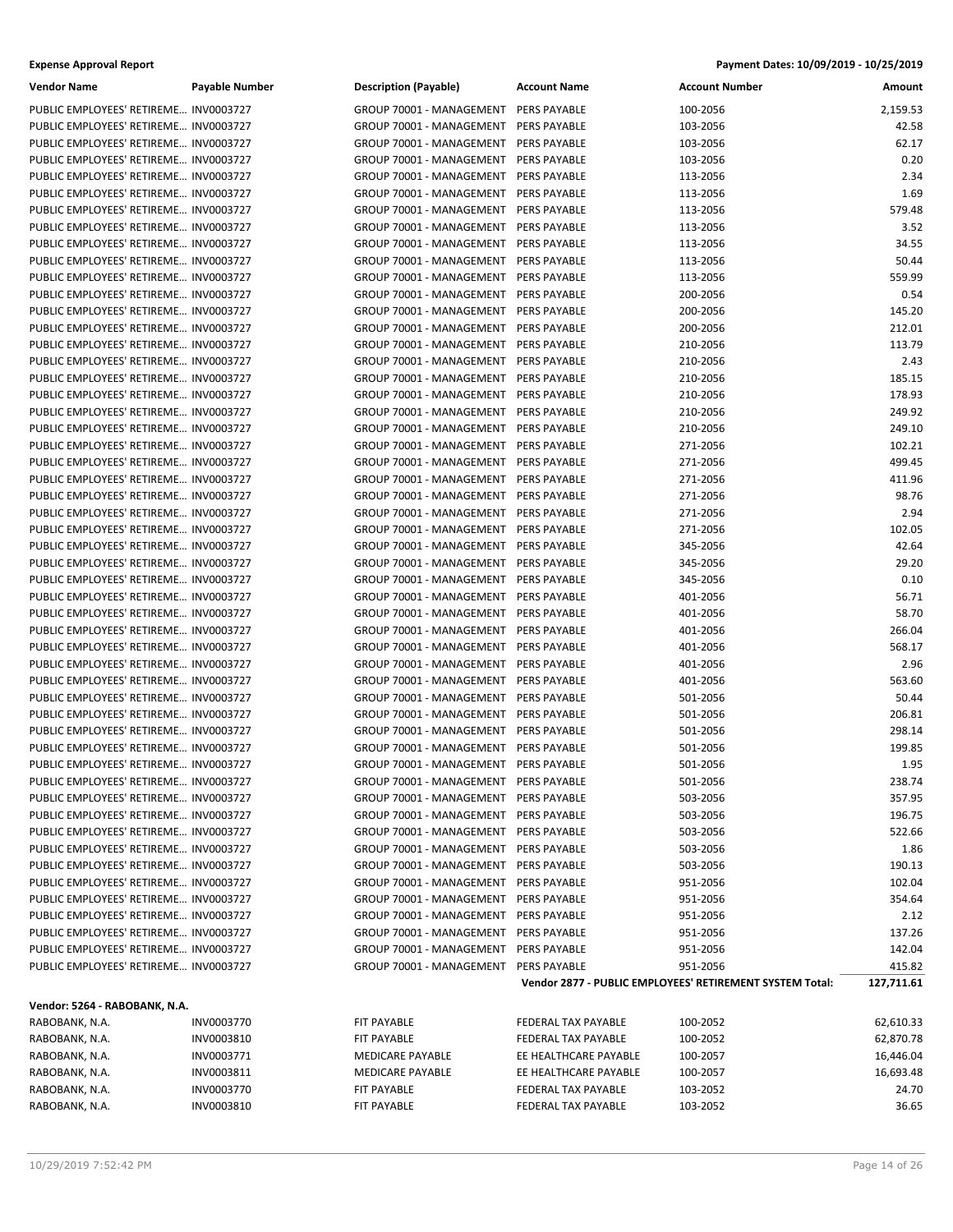| <b>Vendor Name</b>                      | Payable Number    | <b>Description (Payable)</b>                                         | <b>Account Name</b>                          | <b>Account Number</b>                         | Amount     |
|-----------------------------------------|-------------------|----------------------------------------------------------------------|----------------------------------------------|-----------------------------------------------|------------|
| RABOBANK, N.A.                          | INV0003771        | <b>MEDICARE PAYABLE</b>                                              | EE HEALTHCARE PAYABLE                        | 103-2057                                      | 7.72       |
| RABOBANK, N.A.                          | INV0003811        | <b>MEDICARE PAYABLE</b>                                              | EE HEALTHCARE PAYABLE                        | 103-2057                                      | 11.88      |
| RABOBANK, N.A.                          | INV0003770        | FIT PAYABLE                                                          | FEDERAL TAX PAYABLE                          | 113-2052                                      | 1,028.85   |
| RABOBANK, N.A.                          | INV0003810        | FIT PAYABLE                                                          | FEDERAL TAX PAYABLE                          | 113-2052                                      | 815.29     |
| RABOBANK, N.A.                          | INV0003771        | <b>MEDICARE PAYABLE</b>                                              | EE HEALTHCARE PAYABLE                        | 113-2057                                      | 338.38     |
| RABOBANK, N.A.                          | INV0003811        | <b>MEDICARE PAYABLE</b>                                              | EE HEALTHCARE PAYABLE                        | 113-2057                                      | 309.98     |
| RABOBANK, N.A.                          | INV0003770        | <b>FIT PAYABLE</b>                                                   | FEDERAL TAX PAYABLE                          | 200-2052                                      | 165.07     |
| RABOBANK, N.A.                          | INV0003810        | FIT PAYABLE                                                          | FEDERAL TAX PAYABLE                          | 200-2052                                      | 174.83     |
| RABOBANK, N.A.                          | INV0003771        | MEDICARE PAYABLE                                                     | EE HEALTHCARE PAYABLE                        | 200-2057                                      | 58.18      |
| RABOBANK, N.A.                          | INV0003811        | <b>MEDICARE PAYABLE</b>                                              | EE HEALTHCARE PAYABLE                        | 200-2057                                      | 61.90      |
| RABOBANK, N.A.                          | INV0003770        | <b>FIT PAYABLE</b>                                                   | FEDERAL TAX PAYABLE                          | 210-2052                                      | 398.23     |
| RABOBANK, N.A.                          | INV0003810        | FIT PAYABLE                                                          | FEDERAL TAX PAYABLE                          | 210-2052                                      | 480.04     |
| RABOBANK, N.A.                          | INV0003771        | MEDICARE PAYABLE                                                     | EE HEALTHCARE PAYABLE                        | 210-2057                                      | 195.92     |
| RABOBANK, N.A.                          | INV0003811        | <b>MEDICARE PAYABLE</b>                                              | EE HEALTHCARE PAYABLE                        | 210-2057                                      | 246.56     |
| RABOBANK, N.A.                          | INV0003810        | FIT PAYABLE                                                          | FEDERAL TAX PAYABLE                          | 218-2052                                      | 689.84     |
| RABOBANK, N.A.                          | INV0003811        | MEDICARE PAYABLE                                                     | EE HEALTHCARE PAYABLE                        | 218-2057                                      | 148.98     |
| RABOBANK, N.A.                          | INV0003770        | <b>FIT PAYABLE</b>                                                   | FEDERAL TAX PAYABLE                          | 271-2052                                      | 409.49     |
| RABOBANK, N.A.                          | INV0003810        | FIT PAYABLE                                                          | FEDERAL TAX PAYABLE                          | 271-2052                                      | 546.38     |
| RABOBANK, N.A.                          | INV0003771        | MEDICARE PAYABLE                                                     | EE HEALTHCARE PAYABLE                        | 271-2057                                      | 152.22     |
| RABOBANK, N.A.                          | INV0003811        | <b>MEDICARE PAYABLE</b>                                              | EE HEALTHCARE PAYABLE                        | 271-2057                                      | 192.18     |
| RABOBANK, N.A.                          | INV0003770        | <b>FIT PAYABLE</b>                                                   | FEDERAL TAX PAYABLE                          | 345-2052                                      | 13.10      |
| RABOBANK, N.A.                          | INV0003810        | FIT PAYABLE                                                          | FEDERAL TAX PAYABLE                          | 345-2052                                      | 37.62      |
| RABOBANK, N.A.                          | INV0003771        | MEDICARE PAYABLE                                                     | EE HEALTHCARE PAYABLE                        | 345-2057                                      | 4.90       |
| RABOBANK, N.A.                          | INV0003811        | MEDICARE PAYABLE                                                     | EE HEALTHCARE PAYABLE                        | 345-2057                                      | 14.14      |
| RABOBANK, N.A.                          | INV0003770        | FIT PAYABLE                                                          | FEDERAL TAX PAYABLE                          | 401-2052                                      | 674.79     |
| RABOBANK, N.A.                          | INV0003810        | FIT PAYABLE                                                          | FEDERAL TAX PAYABLE                          | 401-2052                                      | 763.07     |
| RABOBANK, N.A.                          | INV0003771        | <b>MEDICARE PAYABLE</b>                                              | EE HEALTHCARE PAYABLE                        | 401-2057                                      | 231.32     |
| RABOBANK, N.A.                          | INV0003811        | <b>MEDICARE PAYABLE</b>                                              | EE HEALTHCARE PAYABLE                        | 401-2057                                      | 245.42     |
| RABOBANK, N.A.                          | INV0003770        | FIT PAYABLE                                                          | FEDERAL TAX PAYABLE                          | 501-2052                                      | 564.90     |
| RABOBANK, N.A.                          | INV0003810        | FIT PAYABLE                                                          | FEDERAL TAX PAYABLE                          | 501-2052                                      | 574.62     |
|                                         | INV0003771        | <b>MEDICARE PAYABLE</b>                                              | EE HEALTHCARE PAYABLE                        | 501-2057                                      | 167.16     |
| RABOBANK, N.A.                          | INV0003811        | MEDICARE PAYABLE                                                     | EE HEALTHCARE PAYABLE                        | 501-2057                                      | 168.84     |
| RABOBANK, N.A.<br>RABOBANK, N.A.        | INV0003770        | FIT PAYABLE                                                          | FEDERAL TAX PAYABLE                          | 503-2052                                      | 1,439.30   |
| RABOBANK, N.A.                          | INV0003810        | <b>FIT PAYABLE</b>                                                   | FEDERAL TAX PAYABLE                          | 503-2052                                      | 1,461.78   |
|                                         | INV0003771        | <b>MEDICARE PAYABLE</b>                                              | EE HEALTHCARE PAYABLE                        |                                               | 236.02     |
| RABOBANK, N.A.<br>RABOBANK, N.A.        | INV0003811        | MEDICARE PAYABLE                                                     | EE HEALTHCARE PAYABLE                        | 503-2057<br>503-2057                          | 234.60     |
|                                         | INV0003770        |                                                                      |                                              |                                               |            |
| RABOBANK, N.A.                          | INV0003810        | FIT PAYABLE                                                          | FEDERAL TAX PAYABLE                          | 951-2052                                      | 508.65     |
| RABOBANK, N.A.                          | INV0003771        | FIT PAYABLE<br><b>MEDICARE PAYABLE</b>                               | FEDERAL TAX PAYABLE                          | 951-2052                                      | 760.14     |
| RABOBANK, N.A.                          |                   | <b>MEDICARE PAYABLE</b>                                              | EE HEALTHCARE PAYABLE                        | 951-2057                                      | 161.44     |
| RABOBANK, N.A.                          | INV0003811        |                                                                      | EE HEALTHCARE PAYABLE<br>FEDERAL TAX PAYABLE | 951-2057                                      | 199.96     |
| RABOBANK, N.A.                          | INV0003810        | FIT PAYABLE                                                          |                                              | 953-2052                                      | 4.56       |
| RABOBANK, N.A.                          | INV0003811        | MEDICARE PAYABLE                                                     | EE HEALTHCARE PAYABLE                        | 953-2057                                      | 1.64       |
|                                         |                   |                                                                      |                                              | Vendor 5264 - RABOBANK, N.A. Total:           | 173,581.87 |
| Vendor: 8615 - RAGNASOFT INCORPORATED   |                   |                                                                      |                                              |                                               |            |
| RAGNASOFT INCORPORATED                  | RSI-0004120       | PLANIT POLICE - 1 YR SUBSCRIPTCOMPUTER SUPPLIES/SOFTWA 100-6110-3102 |                                              |                                               | 1,885.00   |
|                                         |                   |                                                                      |                                              | Vendor 8615 - RAGNASOFT INCORPORATED Total:   | 1,885.00   |
| Vendor: 8800 - RINCON CONSULTANTS, INC. |                   |                                                                      |                                              |                                               |            |
| RINCON CONSULTANTS, INC.                | 13000             | 4/1/2019 - 6/11/2019 SVCS FORMAIN GATE - PETROVICH                   |                                              | 601-2224                                      | 535.60     |
|                                         |                   |                                                                      |                                              | Vendor 8800 - RINCON CONSULTANTS, INC. Total: | 535.60     |
|                                         |                   |                                                                      |                                              |                                               |            |
| Vendor: 6477 - ROBERT S. JAQUES         |                   |                                                                      |                                              |                                               |            |
| ROBERT S. JAQUES                        | 09/05/19-09/30/19 | SEPT 2019 - WATERMASTER TE CONSULTING COSTS                          |                                              | 670-2130-1030                                 | 3,975.00   |
|                                         |                   |                                                                      |                                              | Vendor 6477 - ROBERT S. JAQUES Total:         | 3,975.00   |
| Vendor: 9020 - RODNEY CRAIG GOODMAN JR. |                   |                                                                      |                                              |                                               |            |
| RODNEY CRAIG GOODMAN JR. 1641           |                   | 9/22/19 - 9/27/19 FINANCIAL S CONSULTANT                             |                                              | 100-5110-1030                                 | 11,774.45  |
| RODNEY CRAIG GOODMAN JR. 1645           |                   | 10/8/19 - 10/11/19 FINANCIAL CONSULTANT                              |                                              | 100-5110-1030                                 | 7,968.06   |
|                                         |                   |                                                                      |                                              | Vendor 9020 - RODNEY CRAIG GOODMAN JR. Total: | 19,742.51  |
| Vendor: 4452 - RYAN L. RIDER            |                   |                                                                      |                                              |                                               |            |
| RYAN L. RIDER                           | 405               | REMOVE/INSTALL RETAINING  PARKS IMPROVEMENTS                         |                                              | 348-8910-9570                                 | 6,400.00   |
|                                         |                   |                                                                      |                                              |                                               |            |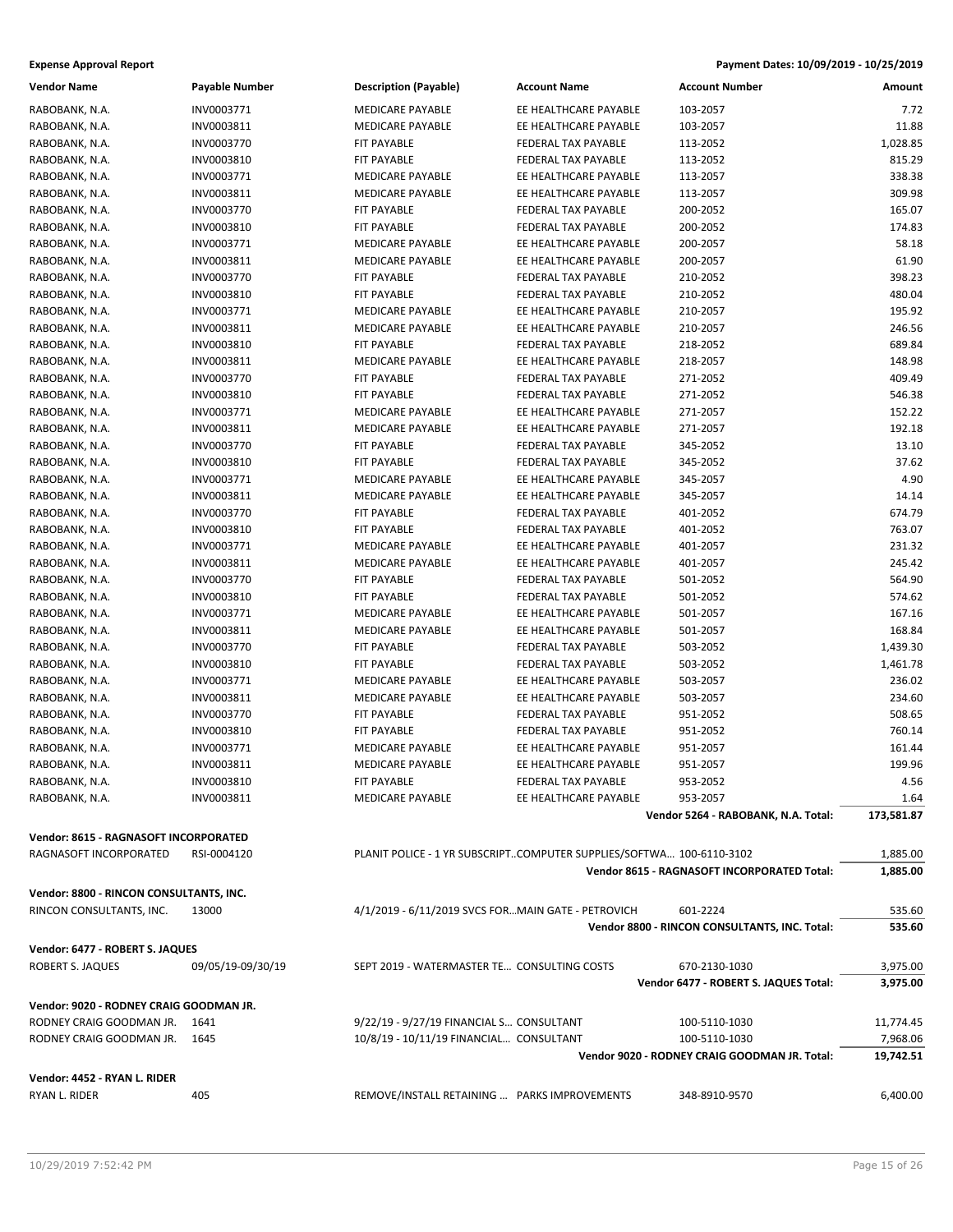| <b>Vendor Name</b> | <b>Pavable Number</b> | <b>Description (Payable)</b>                  | <b>Account Name</b> | Account Number                     | Amount    |
|--------------------|-----------------------|-----------------------------------------------|---------------------|------------------------------------|-----------|
| RYAN L. RIDER      | 407                   | REMOVE GORILLA HAIR - CUTI PARKS IMPROVEMENTS |                     | 348-8910-9570                      | 14,500.00 |
|                    |                       |                                               |                     | Vendor 4452 - RYAN L. RIDER Total: | 20,900,00 |

# **Vendor: 3307 - SAME DAY SHRED**

| <b>SAME DAY SHRED</b> | 37601 | OTHER EXPENSE<br>POLICE DEPT - 64 GALLON BIN<br>100-6110-2078                         | חם רכ |
|-----------------------|-------|---------------------------------------------------------------------------------------|-------|
| <b>SAME DAY SHRED</b> |       | TEMPORARY CONTRACT SERVIC<br>$.100 - 6610 - 2043$<br>FIRE DEPT<br>- SECURITY CONSOLE. | חח זר |
|                       |       |                                                                                       |       |

**Vendor: 7357 - SCOTT'S PPE RECON, INC.**

SCOTT'S PPE RECON, INC. 35521 35521 SEPT 2019 - BILLING FOR REPAI... UNIFORM SERVICE/LAUNDRY 100-6640-2049 2,178.13

### **Vendor: 3211 - SHERWIN-WILLIAMS CO.**

| SHERWIN-WILLIAMS CO. | 8362-7 |
|----------------------|--------|
| SHERWIN-WILLIAMS CO. | 9163-8 |
| SHERWIN-WILLIAMS CO. | 9274-3 |
| SHERWIN-WILLIAMS CO. | 8831-1 |

### **Vendor: 3244 - SLAKEY BROTHERS, INC.**

|                       |                   |                                                 |               | the contract of the contract of the contract of |
|-----------------------|-------------------|-------------------------------------------------|---------------|-------------------------------------------------|
| SLAKEY BROTHERS. INC. | 411-00<br>1616541 | DEPARTMENT CONSUMABLES<br>T 5+5+1 PROGRAM 1H/IC | 113-8730-3095 | 200C                                            |

#### **Vendor: 3249 - SMART & FINAL**

|                |                                                                                   | SMART &<br><b>FINAL</b><br>3249<br>Vendor<br>Total: | 77.75    |
|----------------|-----------------------------------------------------------------------------------|-----------------------------------------------------|----------|
| SMART<br>FINAL | TORE #455,<br>' REF<br>$\sim$ #053335: PU<br><b>JITIES</b><br>SENIOR A<br>1 I V 1 | -4500                                               | <u>.</u> |

#### **Vendor: 8380 - SPORTSENGINE INC.**

|                   |        | Vendor 8380 - SPORTSENGINE INC. Total:                               | 185.00 |
|-------------------|--------|----------------------------------------------------------------------|--------|
| SPORTSENGINE INC. | 147009 | SEPT 2019 - (1) APPLICANT PRO BACKGROUND INVESTIGATION 100-9310-1027 | 18.50  |
| SPORTSENGINE INC. | 147008 | SEPT 2019 - (9) PARKSREC APPL BACKGROUND INVESTIGATION 100-9310-1027 | 129.50 |
| SPORTSENGINE INC. | 147008 | SEPT 2019 - (9) PARKSREC APPL PERSONNEL RECRUITMENT<br>100-2031-2064 | 37.00  |
|                   |        |                                                                      |        |

#### **Vendor: 3319 - STAPLES ADVANTAGE**

|                   |            |                                                                       | Vendor 3319 - STAPLES ADVANTAGE Total: | 1,236.52 |
|-------------------|------------|-----------------------------------------------------------------------|----------------------------------------|----------|
| STAPLES ADVANTAGE | 3425927112 | RECREATION - (1) BAUMGARTE DEPARTMENT CONSUMABLES                     | 100-9400-3095                          | 76.68    |
| STAPLES ADVANTAGE | 3425927111 | RECREATION - (1 CASE) 11x17 P STATIONARY SUPPLIES                     | 100-9100-3092                          | 81.48    |
| STAPLES ADVANTAGE | 3426746935 | PUBLIC WORKS / CITY HALL SUP STATIONARY SUPPLIES                      | 100-8310-3092                          | 155.01   |
| STAPLES ADVANTAGE | 3425927109 | POLICE DEPT - DISNFCT WIPES ( CSA74 APPROVED MEDICAL SU 100-6120-3096 |                                        | 62.80    |
| STAPLES ADVANTAGE | 3425927107 | POLICE DEPT - MISC SUPPLIES 9 DEPARTMENT CONSUMABLES                  | 100-6110-3095                          | 512.89   |
| STAPLES ADVANTAGE | 3425771471 | POLICE DEPT - (2 PKS) 10PK ST DEPARTMENT CONSUMABLES                  | 100-6110-3095                          | 43.68    |
| STAPLES ADVANTAGE | 3426746935 | PUBLIC WORKS / CITY HALL SUP STATIONARY SUPPLIES                      | 100-5110-3092                          | 284.54   |
| STAPLES ADVANTAGE | 3425927110 | <b>HUMAN RESOURCES - 3 PACK L STATIONARY SUPPLIES</b>                 | 100-2031-3092                          | 19.44    |
|                   |            |                                                                       |                                        |          |

#### **Vendor: 5144 - STATE OF CALIFORNIA**

| STATE OF CALIFORNIA        | INV0003769 | <b>SIT PAYABLE</b> | <b>STATE TAX PAYABLE</b> | 100-2053 | 24,057.22 |
|----------------------------|------------|--------------------|--------------------------|----------|-----------|
| <b>STATE OF CALIFORNIA</b> | INV0003809 | <b>SIT PAYABLE</b> | <b>STATE TAX PAYABLE</b> | 100-2053 | 24,660.03 |
| <b>STATE OF CALIFORNIA</b> | INV0003769 | <b>SIT PAYABLE</b> | <b>STATE TAX PAYABLE</b> | 103-2053 | 7.74      |
| STATE OF CALIFORNIA        | INV0003809 | <b>SIT PAYABLE</b> | <b>STATE TAX PAYABLE</b> | 103-2053 | 11.59     |
| <b>STATE OF CALIFORNIA</b> | INV0003769 | <b>SIT PAYABLE</b> | <b>STATE TAX PAYABLE</b> | 113-2053 | 372.55    |
| <b>STATE OF CALIFORNIA</b> | INV0003809 | <b>SIT PAYABLE</b> | <b>STATE TAX PAYABLE</b> | 113-2053 | 249.93    |
| <b>STATE OF CALIFORNIA</b> | INV0003769 | <b>SIT PAYABLE</b> | <b>STATE TAX PAYABLE</b> | 200-2053 | 50.45     |
| <b>STATE OF CALIFORNIA</b> | INV0003809 | <b>SIT PAYABLE</b> | <b>STATE TAX PAYABLE</b> | 200-2053 | 52.76     |
| <b>STATE OF CALIFORNIA</b> | INV0003769 | <b>SIT PAYABLE</b> | <b>STATE TAX PAYABLE</b> | 210-2053 | 121.04    |
| <b>STATE OF CALIFORNIA</b> | INV0003809 | <b>SIT PAYABLE</b> | <b>STATE TAX PAYABLE</b> | 210-2053 | 178.74    |
| <b>STATE OF CALIFORNIA</b> | INV0003809 | <b>SIT PAYABLE</b> | <b>STATE TAX PAYABLE</b> | 218-2053 | 284.64    |
| <b>STATE OF CALIFORNIA</b> | INV0003769 | <b>SIT PAYABLE</b> | <b>STATE TAX PAYABLE</b> | 271-2053 | 126.80    |
| STATE OF CALIFORNIA        | INV0003809 | <b>SIT PAYABLE</b> | STATE TAX PAYABLE        | 271-2053 | 165.33    |
| <b>STATE OF CALIFORNIA</b> | INV0003769 | <b>SIT PAYABLE</b> | <b>STATE TAX PAYABLE</b> | 345-2053 | 3.90      |
| <b>STATE OF CALIFORNIA</b> | INV0003809 | <b>SIT PAYABLE</b> | <b>STATE TAX PAYABLE</b> | 345-2053 | 11.09     |
| <b>STATE OF CALIFORNIA</b> | INV0003769 | <b>SIT PAYABLE</b> | <b>STATE TAX PAYABLE</b> | 401-2053 | 220.23    |
| <b>STATE OF CALIFORNIA</b> | INV0003809 | <b>SIT PAYABLE</b> | <b>STATE TAX PAYABLE</b> | 401-2053 | 252.02    |
| <b>STATE OF CALIFORNIA</b> | INV0003769 | <b>SIT PAYABLE</b> | <b>STATE TAX PAYABLE</b> | 501-2053 | 116.06    |
| <b>STATE OF CALIFORNIA</b> | INV0003809 | <b>SIT PAYABLE</b> | <b>STATE TAX PAYABLE</b> | 501-2053 | 119.79    |
| <b>STATE OF CALIFORNIA</b> | INV0003769 | <b>SIT PAYABLE</b> | <b>STATE TAX PAYABLE</b> | 503-2053 | 311.86    |
| <b>STATE OF CALIFORNIA</b> | INV0003809 | <b>SIT PAYABLE</b> | <b>STATE TAX PAYABLE</b> | 503-2053 | 335.67    |
|                            |            |                    |                          |          |           |

#### **Expense Approval Report Payment Dates: 10/09/2019 - 10/25/2019**

**Vendor 3307 - SAME DAY SHRED Total: 57.50**

**Vendor 7357 - SCOTT'S PPE RECON, INC. Total: 2,178.13**

**Vendor 3211 - SHERWIN-WILLIAMS CO. Total: 503.94**

**Vendor 3244 - SLAKEY BROTHERS, INC. Total: 39.65**

MISC SUPPLIES FOR STREETS D... DEPARTMENT CONSUMABLES 210-8110-3095 169.80 SUPPLIES FOR STREETS DEPT DEPARTMENT CONSUMABLES 210-8110-3095 61.90 PAINT FOR STREETS DEPT. DEPARTMENT CONSUMABLES 210-8110-3095 183.69 SUPPLIES FOR WATER TANK SITE DEPARTMENT CONSUMABLES 401-8620-3095 88.55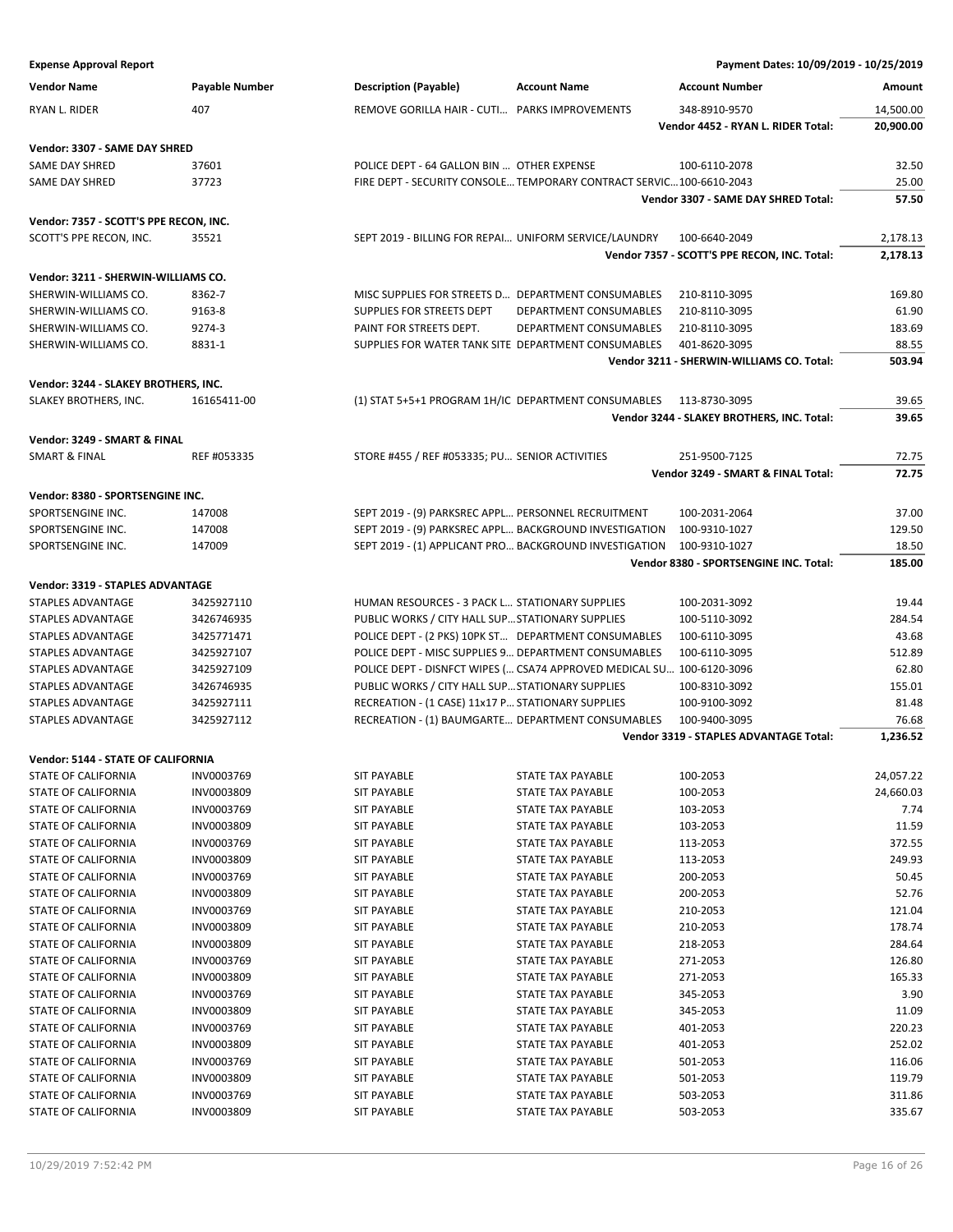| <b>Vendor Name</b>                             | <b>Payable Number</b>       | <b>Description (Payable)</b>                        | <b>Account Name</b>                     | <b>Account Number</b>                                        | Amount    |
|------------------------------------------------|-----------------------------|-----------------------------------------------------|-----------------------------------------|--------------------------------------------------------------|-----------|
| STATE OF CALIFORNIA                            | INV0003769                  | <b>SIT PAYABLE</b>                                  | STATE TAX PAYABLE                       | 951-2053                                                     | 190.15    |
| STATE OF CALIFORNIA                            | INV0003809                  | <b>SIT PAYABLE</b>                                  | <b>STATE TAX PAYABLE</b>                | 951-2053                                                     | 277.94    |
| <b>STATE OF CALIFORNIA</b>                     | INV0003809                  | <b>SIT PAYABLE</b>                                  | STATE TAX PAYABLE                       | 953-2053                                                     | 3.22      |
|                                                |                             |                                                     |                                         | Vendor 5144 - STATE OF CALIFORNIA Total:                     | 52,180.75 |
|                                                |                             |                                                     |                                         |                                                              |           |
| Vendor: 9315 - STEPHEN M. WILLIAMS             |                             |                                                     |                                         |                                                              |           |
| STEPHEN M. WILLIAMS                            | 6373                        | PRESSURE WASH SIDEWALKS O SUBCONTRACTED WORK        |                                         | 210-8110-2073                                                | 3,985.00  |
|                                                |                             |                                                     |                                         | Vendor 9315 - STEPHEN M. WILLIAMS Total:                     | 3,985.00  |
| Vendor: 9317 - STEVE CARRILLO                  |                             |                                                     |                                         |                                                              |           |
| <b>STEVE CARRILLO</b>                          | 120971                      | PARK DEPOSIT REFUND FOR LA RENTAL DEPOSITS          |                                         | 257-2345                                                     | 42.00     |
|                                                |                             |                                                     |                                         | Vendor 9317 - STEVE CARRILLO Total:                          | 42.00     |
| Vendor: 9318 - STEVEN WHYTE                    |                             |                                                     |                                         |                                                              |           |
| <b>STEVEN WHYTE</b>                            | 8/19/19                     | JUDGE FOR SCULPTURE 3 DIME ART PROGRAM              |                                         | 100-9200-7190                                                | 100.00    |
|                                                |                             |                                                     |                                         | Vendor 9318 - STEVEN WHYTE Total:                            | 100.00    |
|                                                |                             |                                                     |                                         |                                                              |           |
| Vendor: 9249 - STEVENSON, PORTO & PIERCE, INC. |                             |                                                     |                                         |                                                              |           |
| STEVENSON, PORTO & PIERCE,  02074              |                             | 7/1/19 - 8/31/19 - CAMPUS T BAKEWELL - CAMPUS TOWN  |                                         | 601-2214                                                     | 11,115.00 |
| STEVENSON, PORTO & PIERCE,  02078              |                             | SEPT 2019 - CAMPUS TOWN PR BAKEWELL - CAMPUS TOWN   |                                         | 601-2214                                                     | 300.00    |
|                                                |                             |                                                     |                                         | Vendor 9249 - STEVENSON, PORTO & PIERCE, INC. Total:         | 11,415.00 |
| Vendor: 1734 - SUNEE S. JINES                  |                             |                                                     |                                         |                                                              |           |
| <b>SUNEE S. JINES</b>                          | FALL ART 2019               | JUDGE - PAINTING CATEGORY  ART PROGRAM              |                                         | 100-9200-7190                                                | 100.00    |
|                                                |                             |                                                     |                                         | Vendor 1734 - SUNEE S. JINES Total:                          | 100.00    |
|                                                |                             |                                                     |                                         |                                                              |           |
| Vendor: 7040 - TAPCO                           |                             |                                                     |                                         |                                                              |           |
| <b>TAPCO</b>                                   | 1650778                     | (2) U-BRACKET, 2" CLAMP ON F DEPARTMENT CONSUMABLES |                                         | 210-8110-3095                                                | 240.09    |
|                                                |                             |                                                     |                                         | Vendor 7040 - TAPCO Total:                                   | 240.09    |
| Vendor: 6324 - The Home Depot Pro              |                             |                                                     |                                         |                                                              |           |
| The Home Depot Pro                             | 512724865                   | JANITORIAL SUPPLIES - 986 HIL JANITORIAL SUPPLIES   |                                         | 100-9200-3093                                                | 2,315.14  |
| The Home Depot Pro                             | 512724873                   | (2) SANITOUCH DISP HARD RL  JANITORIAL SUPPLIES     |                                         | 100-9200-3093                                                | 126.73    |
| The Home Depot Pro                             | 513569160                   | CREDIT MEMO FOR SANITOUCHJANITORIAL SUPPLIES        |                                         | 100-9200-3093                                                | $-126.73$ |
| The Home Depot Pro                             | 515172005                   | (2) SANITOUCH HANDSFREE GR JANITORIAL SUPPLIES      |                                         | 100-9200-3093                                                | 141.97    |
| The Home Depot Pro                             | 516199890                   | JANITORIAL SUPPLIES FOR 986  JANITORIAL SUPPLIES    |                                         | 100-9200-3093                                                | 1,167.98  |
| The Home Depot Pro                             | 516371341                   | (1) ALL-PURPOSE CLEANER 2 LT JANITORIAL SUPPLIES    |                                         | 100-9200-3093                                                | 75.69     |
|                                                |                             |                                                     |                                         | Vendor 6324 - The Home Depot Pro Total:                      | 3,700.78  |
|                                                |                             |                                                     |                                         |                                                              |           |
| Vendor: 8628 - TORTI GALLAS AND PARTNERS, INC. |                             |                                                     |                                         |                                                              |           |
| TORTI GALLAS AND PARTNERS,  0066423            |                             | AUGUST 2019 - CAMPUS TOWNBAKEWELL - CAMPUS TOWN     |                                         | 601-2214                                                     | 31,653.34 |
| TORTI GALLAS AND PARTNERS,  1111111110066294   |                             | JULY 2019 - CAMPUS TOWN SP BAKEWELL - CAMPUS TOWN   |                                         | 601-2214                                                     | 21,587.60 |
|                                                |                             |                                                     |                                         | Vendor 8628 - TORTI GALLAS AND PARTNERS, INC. Total:         | 53,240.94 |
| Vendor: 4670 - TREASURER -- COUNTY OF MONTEREY |                             |                                                     |                                         |                                                              |           |
| TREASURER -- COUNTY OF MO 19-000242            |                             | AUG 2019 - LEGAL SVCS FOR SE LEGAL SERVICES         |                                         | 951-8810-1022                                                | 1,549.55  |
|                                                |                             |                                                     |                                         | Vendor 4670 - TREASURER -- COUNTY OF MONTEREY Total:         | 1,549.55  |
| <b>Vendor: 3694 - TURF STAR INCORPORATED</b>   |                             |                                                     |                                         |                                                              |           |
|                                                |                             |                                                     |                                         |                                                              |           |
| TURF STAR INCORPORATED                         | 7088334-00                  | (1) CENTER SCREEN ASM - 650  VEHICLE PARTS          |                                         | 501-8520-6144<br>Vendor 3694 - TURF STAR INCORPORATED Total: | 796.87    |
|                                                |                             |                                                     |                                         |                                                              | 796.87    |
| Vendor: 3574 - U.S. BANK-CALCARD               |                             |                                                     |                                         |                                                              |           |
| U.S. BANK-CALCARD                              | 4246 0445 5565 0443 8/22/19 | CalCard 8/22/19                                     | DEPARTMENT CONSUMABLES                  | 100-1010-3095                                                | 264.24    |
| U.S. BANK-CALCARD                              | 4246 0445 5565 0443 8/22/19 | CalCard 8/22/19                                     | TRAVEL - RUBIO/OGLESBY                  | 100-1010-4115                                                | 343.24    |
| U.S. BANK-CALCARD                              | 4246 0445 5565 0443 8/22/19 | CalCard 8/22/19                                     | <b>COMMUNITY EVENT SUPPORT</b>          | 100-1010-7165                                                | 20.64     |
| U.S. BANK-CALCARD                              | 4246 0445 5565 0443 8/22/19 | CalCard 8/22/19                                     | COMMUNITY FIREWORKS EVENT 100-1010-7167 |                                                              | 200.00    |
| U.S. BANK-CALCARD                              | 4246 0445 5565 0443 8/22/19 | CalCard 8/22/19                                     | DEPARTMENT CONSUMABLES                  | 100-1320-3095                                                | 203.19    |
| U.S. BANK-CALCARD                              | 4246 0445 5565 0443 8/22/19 | CalCard 8/22/19                                     | DEPARTMENT CONSUMABLES                  | 100-2010-3095                                                | 81.86     |
| U.S. BANK-CALCARD                              | 4246 0445 5565 0443 8/22/19 | CalCard 8/22/19                                     | DEPARTMENT CONSUMABLES                  | 100-2021-3095                                                | 488.55    |
| U.S. BANK-CALCARD                              | 4246 0445 5565 0443 8/22/19 | CalCard 8/22/19                                     | DEPARTMENT EQUIPMENT                    | 100-2021-8187                                                | 456.65    |
| U.S. BANK-CALCARD                              | 4246 0445 5565 0443 8/22/19 | CalCard 8/22/19                                     | TRAINING (CITYWIDE)                     | 100-2031-1028                                                | 169.68    |
| U.S. BANK-CALCARD                              | 4246 0445 5565 0443 8/22/19 | CalCard 8/22/19                                     | <b>OUTSIDE PRINTING SERVICE</b>         | 100-2031-2053                                                | 23.95     |
| U.S. BANK-CALCARD                              | 4246 0445 5565 0443 8/22/19 | CalCard 8/22/19                                     | PERSONNEL RECRUITMENT                   | 100-2031-2064                                                | 2,519.22  |
| U.S. BANK-CALCARD                              | 4246 0445 5565 0443 8/22/19 | CalCard 8/22/19                                     | <b>STATIONARY SUPPLIES</b>              | 100-2031-3092                                                | 55.12     |
| U.S. BANK-CALCARD                              | 4246 0445 5565 0443 8/22/19 | CalCard 8/22/19                                     | DEPARTMENT CONSUMABLES                  | 100-2031-3095                                                | 38.12     |
| U.S. BANK-CALCARD                              | 4246 0445 5565 0443 8/22/19 | CalCard 8/22/19                                     | <b>MAIL SERVICES</b>                    | 100-2031-4124                                                | 6.00      |
| U.S. BANK-CALCARD                              | 4246 0445 5565 0443 8/22/19 | CalCard 8/22/19                                     | DEPARTMENT EQUIPMENT                    | 100-2031-8187                                                | 49.03     |
|                                                |                             |                                                     |                                         |                                                              |           |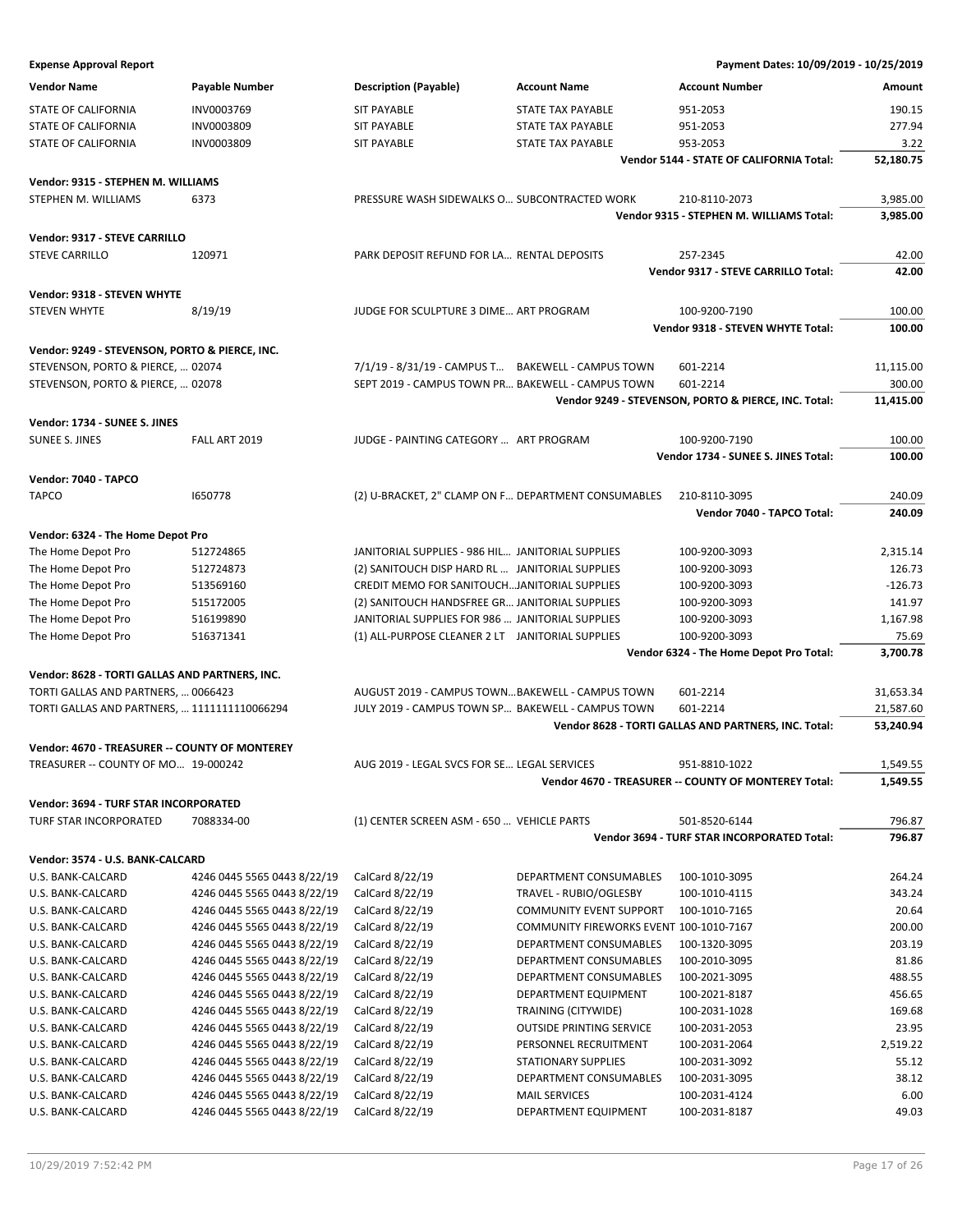| Vendor Name       | <b>Payable Number</b>                                      |  |  |
|-------------------|------------------------------------------------------------|--|--|
| U.S. BANK-CALCARD | 4246 0445 5565 0443 8/22/19                                |  |  |
| U.S. BANK-CALCARD | 4246 0445 5565 0443 8/22/19                                |  |  |
| U.S. BANK-CALCARD | 4246 0445 5565 0443 8/22/19                                |  |  |
| U.S. BANK-CALCARD | 4246 0445 5565 0443 8/22/19                                |  |  |
| U.S. BANK-CALCARD | 4246 0445 5565 0443 8/22/19                                |  |  |
| U.S. BANK-CALCARD | 4246 0445 5565 0443 8/22/19                                |  |  |
| U.S. BANK-CALCARD | 4246 0445 5565 0443 8/22/19                                |  |  |
| U.S. BANK-CALCARD | 4246 0445 5565 0443 8/22/19                                |  |  |
| U.S. BANK-CALCARD | 4246 0445 5565 0443 8/22/19                                |  |  |
| U.S. BANK-CALCARD | 4246 0445 5565 0443 8/22/19                                |  |  |
| U.S. BANK-CALCARD | 4246 0445 5565 0443 8/22/19                                |  |  |
| U.S. BANK-CALCARD |                                                            |  |  |
| U.S. BANK-CALCARD | 4246 0445 5565 0443 8/22/19<br>4246 0445 5565 0443 8/22/19 |  |  |
|                   |                                                            |  |  |
| U.S. BANK-CALCARD | 4246 0445 5565 0443 8/22/19                                |  |  |
| U.S. BANK-CALCARD | 4246 0445 5565 0443 8/22/19                                |  |  |
| U.S. BANK-CALCARD | 4246 0445 5565 0443 8/22/19                                |  |  |
| U.S. BANK-CALCARD | 4246 0445 5565 0443 8/22/19                                |  |  |
| U.S. BANK-CALCARD | 4246 0445 5565 0443 8/22/19                                |  |  |
| U.S. BANK-CALCARD | 4246 0445 5565 0443 8/22/19                                |  |  |
| U.S. BANK-CALCARD | 4246 0445 5565 0443 8/22/19                                |  |  |
| U.S. BANK-CALCARD | 4246 0445 5565 0443 8/22/19                                |  |  |
| U.S. BANK-CALCARD | 4246 0445 5565 0443 8/22/19                                |  |  |
| U.S. BANK-CALCARD | 4246 0445 5565 0443 8/22/19                                |  |  |
| U.S. BANK-CALCARD | 4246 0445 5565 0443 8/22/19                                |  |  |
| U.S. BANK-CALCARD | 4246 0445 5565 0443 8/22/19                                |  |  |
| U.S. BANK-CALCARD | 4246 0445 5565 0443 8/22/19                                |  |  |
| U.S. BANK-CALCARD | 4246 0445 5565 0443 8/22/19                                |  |  |
| U.S. BANK-CALCARD | 4246 0445 5565 0443 8/22/19                                |  |  |
| U.S. BANK-CALCARD | 4246 0445 5565 0443 8/22/19                                |  |  |
| U.S. BANK-CALCARD | 4246 0445 5565 0443 8/22/19                                |  |  |
| U.S. BANK-CALCARD | 4246 0445 5565 0443 8/22/19                                |  |  |
| U.S. BANK-CALCARD | 4246 0445 5565 0443 8/22/19                                |  |  |
| U.S. BANK-CALCARD | 4246 0445 5565 0443 8/22/19                                |  |  |
| U.S. BANK-CALCARD | 4246 0445 5565 0443 8/22/19                                |  |  |
| U.S. BANK-CALCARD | 4246 0445 5565 0443 8/22/19                                |  |  |
| U.S. BANK-CALCARD | 4246 0445 5565 0443 8/22/19                                |  |  |
| U.S. BANK-CALCARD | 4246 0445 5565 0443 8/22/19                                |  |  |
| U.S. BANK-CALCARD | 4246 0445 5565 0443 8/22/19                                |  |  |
| U.S. BANK-CALCARD | 4246 0445 5565 0443 8/22/19                                |  |  |
| U.S. BANK-CALCARD | 4246 0445 5565 0443 8/22/19                                |  |  |
| U.S. BANK-CALCARD | 4246 0445 5565 0443 8/22/19                                |  |  |
| U.S. BANK-CALCARD | 4246 0445 5565 0443 8/22/19                                |  |  |
| U.S. BANK-CALCARD | 4246 0445 5565 0443 8/22/19                                |  |  |
| U.S. BANK-CALCARD | 4246 0445 5565 0443 8/22/19                                |  |  |
| U.S. BANK-CALCARD | 4246 0445 5565 0443 8/22/19                                |  |  |
| U.S. BANK-CALCARD | 4246 0445 5565 0443 8/22/19                                |  |  |
| U.S. BANK-CALCARD | 4246 0445 5565 0443 8/22/19                                |  |  |
| U.S. BANK-CALCARD | 4246 0445 5565 0443 8/22/19                                |  |  |
| U.S. BANK-CALCARD | 4246 0445 5565 0443 8/22/19                                |  |  |
| U.S. BANK-CALCARD | 4246 0445 5565 0443 8/22/19                                |  |  |
| U.S. BANK-CALCARD | 4246 0445 5565 0443 8/22/19                                |  |  |
| U.S. BANK-CALCARD | 4246 0445 5565 0443 8/22/19                                |  |  |
| U.S. BANK-CALCARD | 4246 0445 5565 0443 8/22/19                                |  |  |
| U.S. BANK-CALCARD | 4246 0445 5565 0443 8/22/19                                |  |  |
| U.S. BANK-CALCARD | 4246 0445 5565 0443 8/22/19                                |  |  |
| U.S. BANK-CALCARD | 4246 0445 5565 0443 8/22/19                                |  |  |
| U.S. BANK-CALCARD | 4246 0445 5565 0443 8/22/19                                |  |  |
| U.S. BANK-CALCARD | 4246 0445 5565 0443 8/22/19                                |  |  |
| U.S. BANK-CALCARD | 4246 0445 5565 0443 8/22/19                                |  |  |
| U.S. BANK-CALCARD | 4246 0445 5565 0443 8/22/19                                |  |  |

**Description (Payable)** 

| Vendor Name       | Payable Number              | <b>Description (Payable)</b> | <b>Account Name</b>                     | <b>Account Number</b> | Amount      |
|-------------------|-----------------------------|------------------------------|-----------------------------------------|-----------------------|-------------|
| U.S. BANK-CALCARD | 4246 0445 5565 0443 8/22/19 | CalCard 8/22/19              | <b>BANK FEES &amp; MISC CHARGES</b>     | 100-5110-2074         | 1.00        |
| U.S. BANK-CALCARD | 4246 0445 5565 0443 8/22/19 | CalCard 8/22/19              | <b>MEETINGS &amp; TRAVEL</b>            | 100-5110-4121         | 1,362.00    |
| U.S. BANK-CALCARD | 4246 0445 5565 0443 8/22/19 | CalCard 8/22/19              | <b>COMMUNITY RELATIONS</b>              | 100-6110-1024         | 969.49      |
| U.S. BANK-CALCARD | 4246 0445 5565 0443 8/22/19 | CalCard 8/22/19              | <b>TRAINING &amp; EDUCATION</b>         | 100-6110-1029         | 412.06      |
| U.S. BANK-CALCARD | 4246 0445 5565 0443 8/22/19 | CalCard 8/22/19              | <b>OTHER EXPENSE</b>                    | 100-6110-2078         | 1,056.70    |
| U.S. BANK-CALCARD | 4246 0445 5565 0443 8/22/19 | CalCard 8/22/19              | <b>OTHER EXPENSE</b>                    | 100-6110-2078         | $-1,056.70$ |
| U.S. BANK-CALCARD | 4246 0445 5565 0443 8/22/19 | CalCard 8/22/19              | DEPARTMENT CONSUMABLES                  | 100-6110-3095         | 284.40      |
| U.S. BANK-CALCARD | 4246 0445 5565 0443 8/22/19 | CalCard 8/22/19              | COMPUTER SUPPLIES/SOFTWA 100-6110-3102  |                       | 150.00      |
| U.S. BANK-CALCARD | 4246 0445 5565 0443 8/22/19 | CalCard 8/22/19              | <b>DUES &amp; MEMBERSHIP</b>            | 100-6110-4122         | 90.00       |
| U.S. BANK-CALCARD | 4246 0445 5565 0443 8/22/19 | CalCard 8/22/19              | <b>MAIL SERVICES</b>                    | 100-6110-4124         | 55.00       |
| U.S. BANK-CALCARD | 4246 0445 5565 0443 8/22/19 | CalCard 8/22/19              | <b>TRAINING &amp; EDUCATIONS</b>        | 100-6120-1029         | $-186.12$   |
| U.S. BANK-CALCARD | 4246 0445 5565 0443 8/22/19 | CalCard 8/22/19              | PRISONER MEALS                          | 100-6120-2061         | 47.68       |
| U.S. BANK-CALCARD | 4246 0445 5565 0443 8/22/19 | CalCard 8/22/19              | CSA74 APPROVED MEDICAL SU 100-6120-3096 |                       | 188.87      |
| U.S. BANK-CALCARD | 4246 0445 5565 0443 8/22/19 | CalCard 8/22/19              | SAFETY EQUIPMENT                        | 100-6120-3097         | 537.76      |
| U.S. BANK-CALCARD | 4246 0445 5565 0443 8/22/19 | CalCard 8/22/19              | DEPARTMENT EQUIPMENT                    | 100-6120-8187         | 1,018.76    |
| U.S. BANK-CALCARD | 4246 0445 5565 0443 8/22/19 | CalCard 8/22/19              | <b>TRAINING &amp; EDUCAITON</b>         | 100-6130-1029         | 414.78      |
| U.S. BANK-CALCARD | 4246 0445 5565 0443 8/22/19 | CalCard 8/22/19              | <b>INVESTIGATION EXPENSE</b>            | 100-6130-4125         | 89.99       |
| U.S. BANK-CALCARD | 4246 0445 5565 0443 8/22/19 | CalCard 8/22/19              | <b>DEPARTMENT CONSUMABLES</b>           | 100-6610-3095         | 160.46      |
| U.S. BANK-CALCARD | 4246 0445 5565 0443 8/22/19 | CalCard 8/22/19              | DEPARTMENT CONSUMABLES                  | 100-6640-3095         | 1,305.54    |
| U.S. BANK-CALCARD | 4246 0445 5565 0443 8/22/19 | CalCard 8/22/19              | <b>DEPARTMENT CONSUMABLES</b>           | 100-6650-3095         | 497.61      |
| U.S. BANK-CALCARD | 4246 0445 5565 0443 8/22/19 | CalCard 8/22/19              | DEPARTMENT CONSUMABLES                  | 100-6670-3095         | 553.68      |
| U.S. BANK-CALCARD | 4246 0445 5565 0443 8/22/19 | CalCard 8/22/19              | DEPARTMENT CONSUMABLES                  | 100-6670-3095         | 14.20       |
| U.S. BANK-CALCARD | 4246 0445 5565 0443 8/22/19 | CalCard 8/22/19              | DEPARTMENT CONSUMABLES                  | 100-6680-3095         | 45.00       |
| U.S. BANK-CALCARD | 4246 0445 5565 0443 8/22/19 | CalCard 8/22/19              | <b>STATIONARY SUPPLIES</b>              | 100-7210-3092         | 152.87      |
| U.S. BANK-CALCARD | 4246 0445 5565 0443 8/22/19 | CalCard 8/22/19              | DEPARTMENT CONSUMABLES                  | 100-7210-3095         | 414.47      |
| U.S. BANK-CALCARD | 4246 0445 5565 0443 8/22/19 | CalCard 8/22/19              | DEPARTMENT CONSUMBABLES                 | 100-7220-3095         | 105.47      |
| U.S. BANK-CALCARD | 4246 0445 5565 0443 8/22/19 | CalCard 8/22/19              | TRAINING & EDUCATION                    | 100-7310-1029         | 175.20      |
| U.S. BANK-CALCARD | 4246 0445 5565 0443 8/22/19 | CalCard 8/22/19              | <b>STATIONARY SUPPLIES</b>              | 100-7310-3092         | 68.13       |
| U.S. BANK-CALCARD | 4246 0445 5565 0443 8/22/19 | CalCard 8/22/19              | DEPARTMENT CONSUMABLES                  | 100-7310-3095         | 54.60       |
| U.S. BANK-CALCARD | 4246 0445 5565 0443 8/22/19 | CalCard 8/22/19              | <b>FARMERS' MARKET</b>                  | 100-7310-4206         | 15.69       |
| U.S. BANK-CALCARD | 4246 0445 5565 0443 8/22/19 | CalCard 8/22/19              | SUBCONTRACTED WORK                      | 100-8310-2073         | 781.01      |
| U.S. BANK-CALCARD | 4246 0445 5565 0443 8/22/19 | CalCard 8/22/19              | DEPARTMENT CONSUMABLES                  | 100-8310-3095         | 535.22      |
| U.S. BANK-CALCARD | 4246 0445 5565 0443 8/22/19 | CalCard 8/22/19              | DEPARTMENT CONSUMABLES                  | 100-8310-3095         | 207.57      |
| U.S. BANK-CALCARD | 4246 0445 5565 0443 8/22/19 | CalCard 8/22/19              | DEPARTMENT CONSUMABLES                  | 100-8310-3095         | 19.00       |
| U.S. BANK-CALCARD | 4246 0445 5565 0443 8/22/19 | CalCard 8/22/19              | DEPARTMENT CONSUMABLES                  | 100-8310-3095         | 97.62       |
| U.S. BANK-CALCARD | 4246 0445 5565 0443 8/22/19 | CalCard 8/22/19              | <b>DUES &amp; MEMBERSHIP</b>            | 100-8410-4122         | 160.00      |
| U.S. BANK-CALCARD | 4246 0445 5565 0443 8/22/19 | CalCard 8/22/19              | DEPARTMENT CONSUMABLES                  | 100-8420-3095         | 134.70      |
| U.S. BANK-CALCARD | 4246 0445 5565 0443 8/22/19 | CalCard 8/22/19              | SUBCONTRACTED WORK                      | 100-8430-2073         | 219.87      |
| U.S. BANK-CALCARD | 4246 0445 5565 0443 8/22/19 | CalCard 8/22/19              | <b>DEPARTMENT CONSUMABLES</b>           | 100-8910-3095         | 165.17      |
| U.S. BANK-CALCARD | 4246 0445 5565 0443 8/22/19 | CalCard 8/22/19              | DEPARTMENT EQUIPMENT                    | 100-8910-8187         | 207.73      |
| U.S. BANK-CALCARD | 4246 0445 5565 0443 8/22/19 | CalCard 8/22/19              | TEMPORARY CONTRACT SERVIC100-9100-2043  |                       | 600.00      |
| U.S. BANK-CALCARD | 4246 0445 5565 0443 8/22/19 | CalCard 8/22/19              | DEPARTMENT CONSUMABLES                  | 100-9100-3095         | 340.59      |
| U.S. BANK-CALCARD | 4246 0445 5565 0443 8/22/19 | CalCard 8/22/19              | <b>COMPUTER SUPPLIES</b>                | 100-9100-3102         | 863.69      |
| U.S. BANK-CALCARD | 4246 0445 5565 0443 8/22/19 | CalCard 8/22/19              | <b>COMPUTER SOFTWARE</b>                | 100-9100-3104         | 79.99       |
| U.S. BANK-CALCARD | 4246 0445 5565 0443 8/22/19 | CalCard 8/22/19              | <b>JANITORIAL SUPPLIES</b>              | 100-9105-3093         | 403.75      |
| U.S. BANK-CALCARD | 4246 0445 5565 0443 8/22/19 | CalCard 8/22/19              | <b>TRAINING &amp; EDUCATION</b>         | 100-9200-1029         | 3,097.51    |
| U.S. BANK-CALCARD | 4246 0445 5565 0443 8/22/19 | CalCard 8/22/19              | DEPARTMENT CONSUMABLES                  | 100-9200-3095         | 327.03      |
| U.S. BANK-CALCARD | 4246 0445 5565 0443 8/22/19 | CalCard 8/22/19              | TRAINING & EDUCATION                    | 100-9310-1029         | 280.00      |
| U.S. BANK-CALCARD | 4246 0445 5565 0443 8/22/19 | CalCard 8/22/19              | DEPARTMENT CONSUMABLES                  | 100-9310-3095         | 239.74      |
| U.S. BANK-CALCARD | 4246 0445 5565 0443 8/22/19 | CalCard 8/22/19              | DEPARTMENT CONSUMABLES                  | 100-9310-3095         | 434.27      |
| U.S. BANK-CALCARD | 4246 0445 5565 0443 8/22/19 | CalCard 8/22/19              | COMPUTER SUPPLIES/SOFTWA 100-9310-3102  |                       | 72.52       |
| U.S. BANK-CALCARD | 4246 0445 5565 0443 8/22/19 | CalCard 8/22/19              | <b>EXCURSIONS</b>                       | 100-9310-7132         | 616.65      |
| U.S. BANK-CALCARD | 4246 0445 5565 0443 8/22/19 | CalCard 8/22/19              | DEPARTMENT EQUIPMENT                    | 100-9310-8187         | 35.50       |
| U.S. BANK-CALCARD | 4246 0445 5565 0443 8/22/19 | CalCard 8/22/19              | DEPARTMENT CONSUMABLES                  | 100-9330-3095         | 140.00      |
| U.S. BANK-CALCARD | 4246 0445 5565 0443 8/22/19 | CalCard 8/22/19              | <b>CAMP EVENTS</b>                      | 100-9330-7136         | 134.43      |
| U.S. BANK-CALCARD | 4246 0445 5565 0443 8/22/19 | CalCard 8/22/19              | DEPARTMENT CONSUMABLES                  | 100-9350-3095         | 46.78       |
| U.S. BANK-CALCARD | 4246 0445 5565 0443 8/22/19 | CalCard 8/22/19              | TRAINING & EDUCATION                    | 100-9400-1029         | 82.00       |
| U.S. BANK-CALCARD | 4246 0445 5565 0443 8/22/19 | CalCard 8/22/19              | <b>EQUIPMENT REPAIR</b>                 | 100-9400-2054         | 97.50       |
| U.S. BANK-CALCARD | 4246 0445 5565 0443 8/22/19 | CalCard 8/22/19              | DEPARTMENT CONSUMABLES                  | 100-9400-3095         | 504.94      |
| U.S. BANK-CALCARD | 4246 0445 5565 0443 8/22/19 | CalCard 8/22/19              | DEPARTMENT CONSUMABLES                  | 113-8730-3095         | 1,658.43    |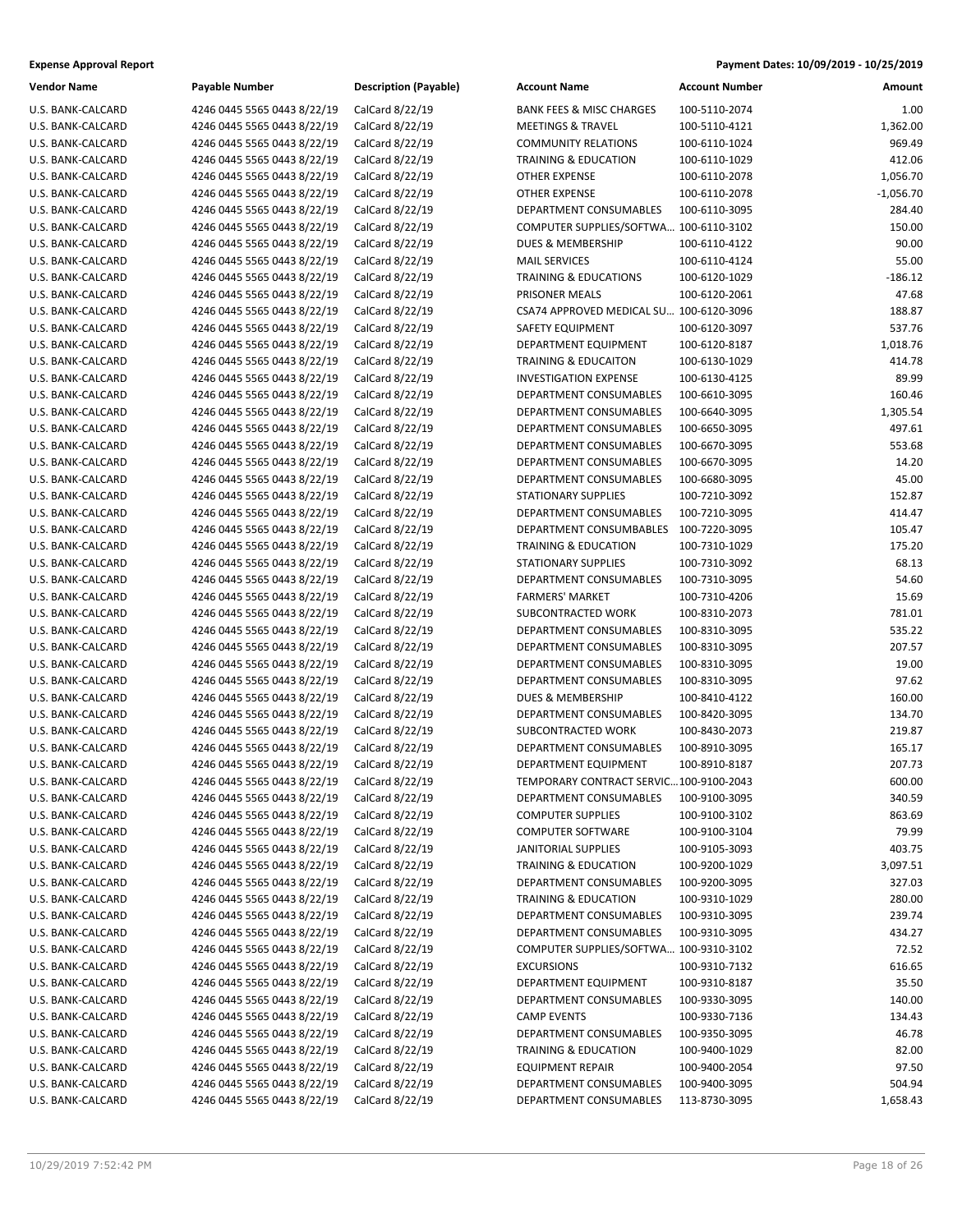| <b>Vendor Name</b>                              | Payable Number              | <b>Description (Payable)</b>                       | <b>Account Name</b>                                   | <b>Account Number</b>                                 | Amount    |
|-------------------------------------------------|-----------------------------|----------------------------------------------------|-------------------------------------------------------|-------------------------------------------------------|-----------|
| U.S. BANK-CALCARD                               | 4246 0445 5565 0443 8/22/19 | CalCard 8/22/19                                    | DEPARTMENT CONSUMABLES                                | 113-8730-3095                                         | 137.01    |
| U.S. BANK-CALCARD                               | 4246 0445 5565 0443 8/22/19 | CalCard 8/22/19                                    | DEPARTMENT CONSUMABLES                                | 113-8730-3095                                         | 10.90     |
| U.S. BANK-CALCARD                               | 4246 0445 5565 0443 8/22/19 | CalCard 8/22/19                                    | SENIOR ACTIVITIES                                     | 251-9500-7125                                         | 635.58    |
| U.S. BANK-CALCARD                               | 4246 0445 5565 0443 8/22/19 | CalCard 8/22/19                                    | <b>CONSUMABLES</b>                                    | 271-8110-3095                                         | 23.44     |
| U.S. BANK-CALCARD                               | 4246 0445 5565 0443 8/22/19 | CalCard 8/22/19                                    | <b>MEETINGS &amp; TRAVEL</b>                          | 401-8610-4121                                         | 202.94    |
| U.S. BANK-CALCARD                               | 4246 0445 5565 0443 8/22/19 | CalCard 8/22/19                                    | DEPARTMENT CONSUMABLES                                | 401-8620-3095                                         | 90.27     |
| U.S. BANK-CALCARD                               | 4246 0445 5565 0443 8/22/19 | CalCard 8/22/19                                    | <b>TOOLS</b>                                          | 401-8620-3107                                         | 62.27     |
| U.S. BANK-CALCARD                               | 4246 0445 5565 0443 8/22/19 | CalCard 8/22/19                                    | <b>OTHER EXPENSE</b>                                  | 501-8510-2078                                         | 270.00    |
| U.S. BANK-CALCARD                               | 4246 0445 5565 0443 8/22/19 | CalCard 8/22/19                                    | <b>BOOKS &amp; PERIODICALS</b>                        | 501-8510-4123                                         | 338.00    |
| U.S. BANK-CALCARD                               | 4246 0445 5565 0443 8/22/19 | CalCard 8/22/19                                    | DEPARTMENT CONSUMABLES                                | 501-8520-3095                                         | 45.89     |
| U.S. BANK-CALCARD                               | 4246 0445 5565 0443 8/22/19 | CalCard 8/22/19                                    | <b>TOOLS</b>                                          | 501-8520-3107                                         | 66.95     |
| U.S. BANK-CALCARD                               | 4246 0445 5565 0443 8/22/19 | CalCard 8/22/19                                    | <b>VEHICLE PARTS</b>                                  | 501-8520-6144                                         | 453.28    |
| U.S. BANK-CALCARD                               | 4246 0445 5565 0443 8/22/19 | CalCard 8/22/19                                    | DEPARTMENT CONSUMABLES                                | 503-4010-3095                                         | 103.77    |
| U.S. BANK-CALCARD                               | 4246 0445 5565 0443 8/22/19 | CalCard 8/22/19                                    | DEPARTMENT EQUIPMENT                                  | 503-4010-8187                                         | 233.63    |
| U.S. BANK-CALCARD                               | 4246 0445 5565 0443 8/22/19 | CalCard 8/22/19                                    | TRAINING AND EDUCATION                                | 951-8810-1029                                         | 50.00     |
| U.S. BANK-CALCARD                               | 4246 0445 5565 0443 8/22/19 | CalCard 8/22/19                                    | DEPARTMENT CONSUMABLES                                | 951-8820-3095                                         | 298.00    |
| U.S. BANK-CALCARD                               | 4246 0445 5565 0443 8/22/19 | CalCard 8/22/19                                    | DEPARTMENT EQUIPMENT                                  | 951-8820-8187                                         | 759.00    |
|                                                 |                             |                                                    |                                                       | Vendor 3574 - U.S. BANK-CALCARD Total:                | 30,282.22 |
| Vendor: 5873 - UNITED SITE SERVICES, INC.       |                             |                                                    |                                                       |                                                       |           |
| UNITED SITE SERVICES, INC.                      | 114-9243447                 | 9/6/19 - 10/3/19 TRAILER KIT S EQUIPMENT RENTAL    |                                                       | 100-8420-2087                                         | 54.26     |
|                                                 |                             |                                                    |                                                       | Vendor 5873 - UNITED SITE SERVICES, INC. Total:       | 54.26     |
| Vendor: 3560 - UNITED WAY OF MONTEREY PENINSULA |                             |                                                    |                                                       |                                                       |           |
|                                                 |                             |                                                    |                                                       |                                                       |           |
| UNITED WAY OF MONTEREY PE INV0003742            |                             | <b>EMPLOYEE CONTRIBUTIONS</b>                      | MISC PAYROLL PAYABLES                                 | 100-2062                                              | 31.09     |
| UNITED WAY OF MONTEREY PE INV0003786            |                             | <b>EMPLOYEE CONTRIBUTIONS</b>                      | MISC PAYROLL PAYABLES                                 | 100-2062                                              | 30.57     |
| UNITED WAY OF MONTEREY PE INV0003786            |                             | <b>EMPLOYEE CONTRIBUTIONS</b>                      | MISC PAYROLL PAYABLES                                 | 113-2062                                              | 0.88      |
| UNITED WAY OF MONTEREY PE INV0003742            |                             | <b>EMPLOYEE CONTRIBUTIONS</b>                      | MISC PAYROLL PAYABLES                                 | 210-2062                                              | 1.64      |
| UNITED WAY OF MONTEREY PE INV0003786            |                             | <b>EMPLOYEE CONTRIBUTIONS</b>                      | MISC PAYROLL PAYABLES                                 | 210-2062                                              | 0.81      |
| UNITED WAY OF MONTEREY PE INV0003742            |                             | <b>EMPLOYEE CONTRIBUTIONS</b>                      | MISC PAYROLL PAYABLES                                 | 271-2062                                              | 0.27      |
| UNITED WAY OF MONTEREY PE INV0003786            |                             | <b>EMPLOYEE CONTRIBUTIONS</b>                      | MISC PAYROLL PAYABLES                                 | 271-2062                                              | 0.69      |
| UNITED WAY OF MONTEREY PE INV0003786            |                             | <b>EMPLOYEE CONTRIBUTIONS</b>                      | MISC PAYROLL PAYABLES                                 | 951-2062                                              | 0.05      |
|                                                 |                             |                                                    |                                                       | Vendor 3560 - UNITED WAY OF MONTEREY PENINSULA Total: | 66.00     |
| Vendor: 7370 - UPEC, LOCAL 792                  |                             |                                                    |                                                       |                                                       |           |
| UPEC, LOCAL 792                                 | INV0003743                  | LIUNA/UNION DUES                                   | MISC PAYROLL PAYABLES                                 | 100-2062                                              | 504.96    |
| UPEC, LOCAL 792                                 | INV0003787                  | LIUNA/UNION DUES                                   | MISC PAYROLL PAYABLES                                 | 100-2062                                              | 487.05    |
| UPEC, LOCAL 792                                 | INV0003743                  | LIUNA/UNION DUES                                   | MISC PAYROLL PAYABLES                                 | 103-2062                                              | 2.57      |
| UPEC, LOCAL 792                                 | INV0003787                  | LIUNA/UNION DUES                                   | MISC PAYROLL PAYABLES                                 | 103-2062                                              | 3.92      |
| UPEC, LOCAL 792                                 | INV0003743                  | LIUNA/UNION DUES                                   | MISC PAYROLL PAYABLES                                 | 113-2062                                              | 79.31     |
| UPEC, LOCAL 792                                 | INV0003787                  | LIUNA/UNION DUES                                   | MISC PAYROLL PAYABLES                                 | 113-2062                                              | 71.60     |
| UPEC, LOCAL 792                                 | INV0003743                  | LIUNA/UNION DUES                                   | MISC PAYROLL PAYABLES                                 | 210-2062                                              | 70.90     |
| UPEC, LOCAL 792                                 | INV0003787                  | LIUNA/UNION DUES                                   | MISC PAYROLL PAYABLES                                 | 210-2062                                              | 74.34     |
| UPEC, LOCAL 792                                 | INV0003743                  | LIUNA/UNION DUES                                   | MISC PAYROLL PAYABLES                                 | 271-2062                                              | 44.01     |
| UPEC, LOCAL 792                                 | INV0003787                  | LIUNA/UNION DUES                                   | MISC PAYROLL PAYABLES                                 | 271-2062                                              | 55.12     |
| UPEC, LOCAL 792                                 | INV0003743                  | LIUNA/UNION DUES                                   | MISC PAYROLL PAYABLES                                 | 345-2062                                              | 1.14      |
| UPEC, LOCAL 792                                 | INV0003787                  | LIUNA/UNION DUES                                   | MISC PAYROLL PAYABLES                                 | 345-2062                                              | 3.33      |
| UPEC, LOCAL 792                                 | INV0003743                  | LIUNA/UNION DUES                                   | MISC PAYROLL PAYABLES                                 | 401-2062                                              | 44.85     |
| UPEC, LOCAL 792                                 | INV0003787                  | LIUNA/UNION DUES                                   | MISC PAYROLL PAYABLES                                 | 401-2062                                              | 41.55     |
| UPEC, LOCAL 792                                 | INV0003743                  | LIUNA/UNION DUES                                   | MISC PAYROLL PAYABLES                                 | 501-2062                                              | 47.50     |
| UPEC, LOCAL 792                                 | INV0003787                  | LIUNA/UNION DUES                                   | MISC PAYROLL PAYABLES                                 | 501-2062                                              | 47.11     |
| UPEC, LOCAL 792                                 | INV0003743                  | LIUNA/UNION DUES                                   | MISC PAYROLL PAYABLES                                 | 951-2062                                              | 36.01     |
| UPEC, LOCAL 792                                 | INV0003787                  | LIUNA/UNION DUES                                   | MISC PAYROLL PAYABLES                                 | 951-2062                                              | 47.23     |
|                                                 |                             |                                                    |                                                       | Vendor 7370 - UPEC, LOCAL 792 Total:                  | 1,662.50  |
| Vendor: 4271 - URETSKY SECURITY                 |                             |                                                    |                                                       |                                                       |           |
| <b>URETSKY SECURITY</b>                         | 8445                        |                                                    | SEPT 2019 - FINGERPRINTING S BACKGROUND INVESTIGATION | 100-9310-1027                                         | 40.00     |
|                                                 |                             |                                                    |                                                       | Vendor 4271 - URETSKY SECURITY Total:                 | 40.00     |
| Vendor: 3535 - USA BLUEBOOK                     |                             |                                                    |                                                       |                                                       |           |
| USA BLUEBOOK                                    | 020380                      | (1) 34' REPLACEMENT PVC SHA DEPARTMENT CONSUMABLES |                                                       | 401-8620-3095                                         | 206.93    |
|                                                 |                             |                                                    |                                                       | Vendor 3535 - USA BLUEBOOK Total:                     | 206.93    |
|                                                 |                             |                                                    |                                                       |                                                       |           |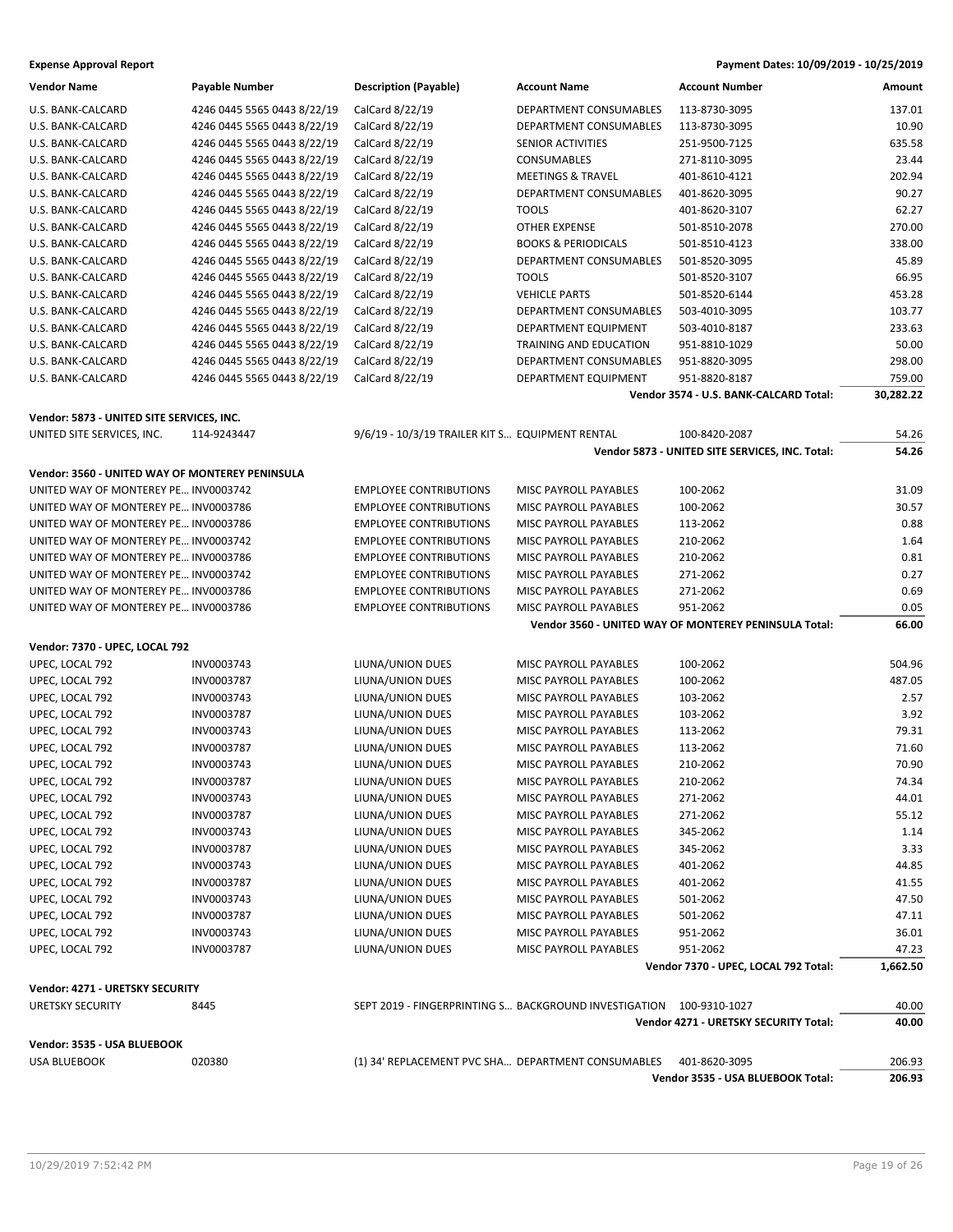| Payment Dates: 10/09/2019 - 10/25/2019<br><b>Expense Approval Report</b> |                       |                                                    |                     |                                                 |            |
|--------------------------------------------------------------------------|-----------------------|----------------------------------------------------|---------------------|-------------------------------------------------|------------|
| <b>Vendor Name</b>                                                       | <b>Payable Number</b> | <b>Description (Payable)</b>                       | <b>Account Name</b> | <b>Account Number</b>                           | Amount     |
| Vendor: 9247 - VERIZON CONNECT NWF INC.                                  |                       |                                                    |                     |                                                 |            |
| <b>VERIZON CONNECT NWF INC.</b>                                          | OSV000001887788       | SEPT 2019 - MONTHLY SVC FOR OUTSIDE REPAIRS        |                     | 501-8520-6148                                   | 1,370.20   |
|                                                                          |                       |                                                    |                     | Vendor 9247 - VERIZON CONNECT NWF INC. Total:   | 1,370.20   |
| Vendor: 6671 - VERIZON WIRELESS                                          |                       |                                                    |                     |                                                 |            |
| <b>VERIZON WIRELESS</b>                                                  | 9839169244            | ACCT #472229021-00001 9/1/1 MOBILE COMMUNICATIONS  |                     | 100-6640-5135                                   | 1,300.74   |
| <b>VERIZON WIRELESS</b>                                                  | 9839169245            | ACCT #472229021-00002; 9/1/ MOBILE COMMUNICATIONS  |                     | 100-6640-5135                                   | 76.02      |
| <b>VERIZON WIRELESS</b>                                                  | 9838763786            | ACCT #772515511-00004; 9/23 DEPARTMENT CONSUMABLES |                     | 113-8730-3095                                   | 38.01      |
| <b>VERIZON WIRELESS</b>                                                  | 9838760522            | ACCT #742236901-00001; 9/23 PARKS IMPROVEMENTS     |                     | 348-8910-9570                                   | 38.01      |
| <b>VERIZON WIRELESS</b>                                                  | 9839169246            | ACCT #472229021-00003; 10/1 MOBILE COMMUNICATIONS  |                     | 503-4010-5135                                   | 396.72     |
|                                                                          |                       |                                                    |                     | Vendor 6671 - VERIZON WIRELESS Total:           | 1,849.50   |
| Vendor: 8129 - VORTEX INDUSTRIES, INC.                                   |                       |                                                    |                     |                                                 |            |
| VORTEX INDUSTRIES, INC.                                                  | 44-1380453            | REPAIRS TO STEEL SECTIONAL  SUBCONTRACTED WORK     |                     | 100-8310-2073                                   | 1,078.24   |
| VORTEX INDUSTRIES, INC.                                                  | 44-1378590            | REPAIR GATE AT 2102 PARALTA SUBCONTRACTED WORK     |                     | 210-8110-2073                                   | 4,068.88   |
|                                                                          |                       |                                                    |                     | Vendor 8129 - VORTEX INDUSTRIES, INC. Total:    | 5,147.12   |
| Vendor: 8602 - WAYNE MARTIN                                              |                       |                                                    |                     |                                                 |            |
| <b>WAYNE MARTIN</b>                                                      | 1518                  | (125) MEDIUM PUMPKINS, (1)  DEPARTMENT CONSUMABLES |                     | 100-9400-3095                                   | 744.75     |
|                                                                          |                       |                                                    |                     | Vendor 8602 - WAYNE MARTIN Total:               | 744.75     |
| Vendor: 9312 - ZACHARY COLE WESTON                                       |                       |                                                    |                     |                                                 |            |
| ZACHARY COLE WESTON                                                      | FALL ART 2019         | JUDGE - PHOTOGRAPHY & DIGI ART PROGRAM             |                     | 100-9200-7190                                   | 100.00     |
|                                                                          |                       |                                                    |                     | <b>Vendor 9312 - ZACHARY COLE WESTON Total:</b> | 100.00     |
|                                                                          |                       |                                                    |                     |                                                 |            |
|                                                                          |                       |                                                    |                     | <b>Grand Total:</b>                             | 823,236.75 |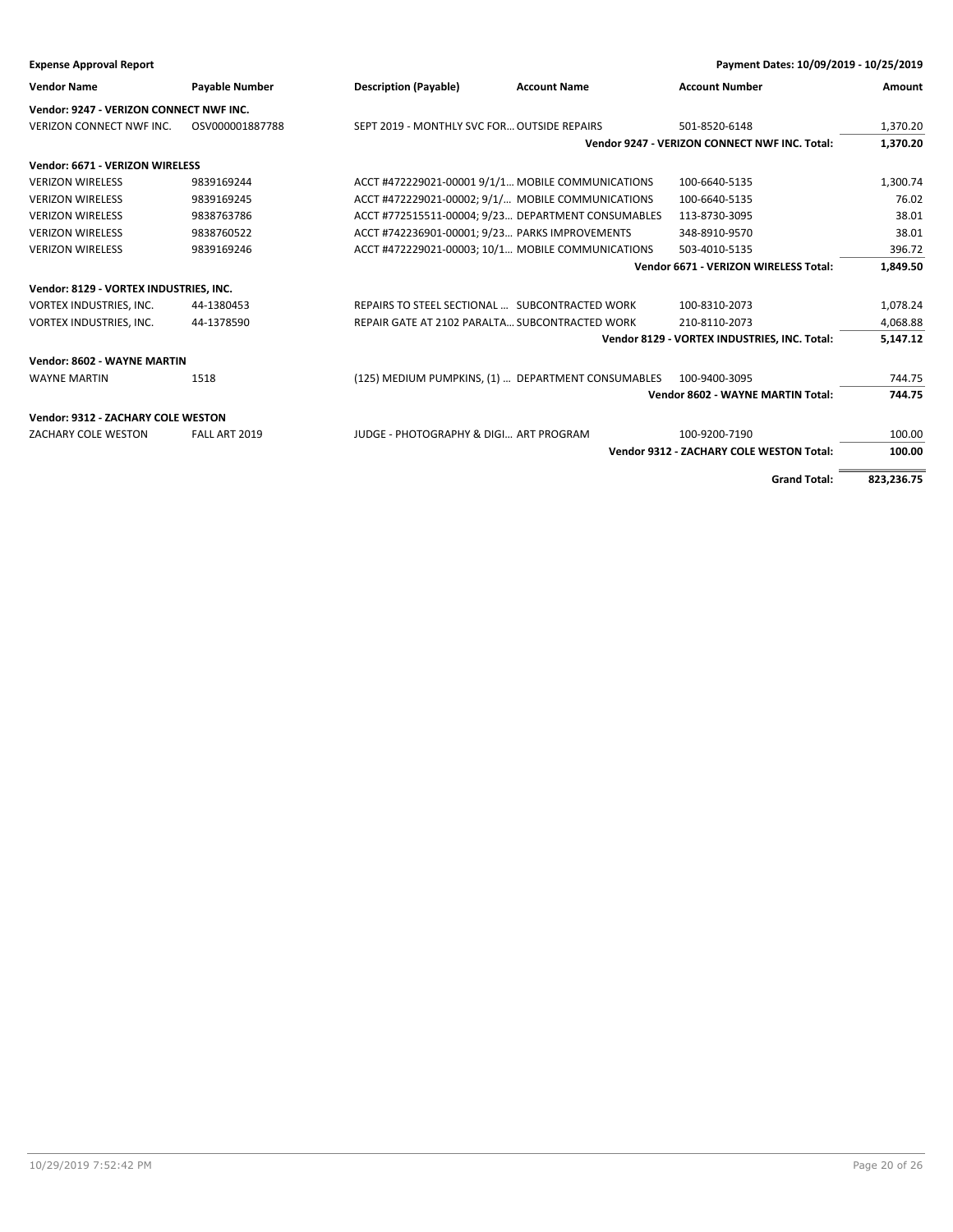# **Report Summary**

# **Fund Summary**

| Fund                            |                     | <b>Payment Amount</b> |
|---------------------------------|---------------------|-----------------------|
| 100 - GENERAL FUND              |                     | 523,983.51            |
| 103 - LAGUNA GRANDE PKG FUND    |                     | 938.84                |
| 113 - POMA & DMDC FUND          |                     | 12,644.80             |
| 200 - CDBG FUND                 |                     | 1,089.23              |
| 210 - STREETS FUND              |                     | 19,329.33             |
| 218 - TRAINING - FIRE           |                     | 1,123.46              |
| 251 - SENIOR PROGRAMS           |                     | 708.33                |
| 252 - OLDEMEYER MAINTENANCE     |                     | 1,429.14              |
| 256 - SWIMMING POOL FUND        |                     | 65.25                 |
| <b>257 - PARKS MAINTENANCE</b>  |                     | 361.62                |
| 271 - STORMWATER FUND           |                     | 4.608.93              |
| 345 - WBUV INFRASTRUCTURE IMPRO |                     | 11,100.06             |
| 348 - CUTINO PARK IMPRVMTS      |                     | 78,214.45             |
| 401 - WATER FUND                |                     | 7,900.38              |
| 501 - EQUIPMT MAINT FUND        |                     | 15,584.38             |
| 502 - PROP/CASUALTY INS FUND    |                     | 9,612.96              |
| 503 - MIS FUND                  |                     | 7,766.27              |
| 601 - EXPEND TRUST FUND         |                     | 71,821.54             |
| 670 - WATERMASTER FUND          |                     | 8,975.00              |
| 951 - SAN, DISTRICT GEN, FUND   |                     | 45,759.83             |
| 953 - SAN, DISTRICT CAP, IMPROV |                     | 9.42                  |
| 971 - SA MERGED CAPITAL PROJ    |                     | 210.02                |
|                                 | <b>Grand Total:</b> | 823,236.75            |

# **Account Summary**

| <b>Account Number</b> | <b>Account Name</b>             | <b>Payment Amount</b> |
|-----------------------|---------------------------------|-----------------------|
| 100-1010-3095         | DEPARTMENT CONSUMA              | 264.24                |
| 100-1010-4115         | TRAVEL - RUBIO/OGLESBY          | 343.24                |
| 100-1010-7165         | <b>COMMUNITY EVENT SUP</b>      | 20.64                 |
| 100-1010-7167         | <b>COMMUNITY FIREWORKS</b>      | 200.00                |
| 100-1320-3095         | DEPARTMENT CONSUMA              | 203.19                |
| 100-2010              | <b>TID ASSESSMENT</b>           | 23,955.03             |
| 100-2010-3095         | DEPARTMENT CONSUMA              | 81.86                 |
| 100-2021-2063         | PUBLISHING & LEGAL AD           | 81.45                 |
| 100-2021-3095         | DEPARTMENT CONSUMA              | 488.55                |
| 100-2021-8187         | DEPARTMENT EQUIPMENT            | 456.65                |
| 100-2031-1028         | <b>TRAINING (CITYWIDE)</b>      | 169.68                |
| 100-2031-1038         | <b>EMPLOYEE ASSISTANCE P</b>    | 693.00                |
| 100-2031-2053         | <b>OUTSIDE PRINTING SERVI</b>   | 23.95                 |
| 100-2031-2064         | PERSONNEL RECRUITMENT           | 3,121.22              |
| 100-2031-3092         | <b>STATIONARY SUPPLIES</b>      | 74.56                 |
| 100-2031-3095         | DEPARTMENT CONSUMA              | 38.12                 |
| 100-2031-4124         | <b>MAIL SERVICES</b>            | 6.00                  |
| 100-2031-8187         | DEPARTMENT EQUIPMENT            | 49.03                 |
| 100-2042-1039         | JAN ROEHL CONSULTING            | 573.75                |
| 100-2052              | <b>FEDERAL TAX PAYABLE</b>      | 125,481.11            |
| 100-2053              | STATE TAX PAYABLE               | 48,717.25             |
| 100-2056              | <b>PERS PAYABLE</b>             | 118,812.89            |
| 100-2057              | EE HEALTHCARE PAYABLE           | 33,139.52             |
| 100-2059              | <b>GARNISHMENT PAYABLE</b>      | 6,631.68              |
| 100-2060              | DEFERRED COMP PAYABLE           | 30,947.07             |
| 100-2062              | <b>MISC PAYROLL PAYABLES</b>    | 3,044.20              |
| 100-2064              | LIUNA PENSION PAYABLE           | 4,465.76              |
| 100-3010-1022         | <b>LEGAL SERVICES</b>           | 120.00                |
| 100-3010-1023         | <b>LEGAL SERVICES - SPECIAL</b> | 8,160.00              |
| 100-3672              | <b>CENTER RENTAL</b>            | 190.50                |
| 100-5110-1015         | <b>BENEFITS ADMINISTRATI</b>    | 1,407.29              |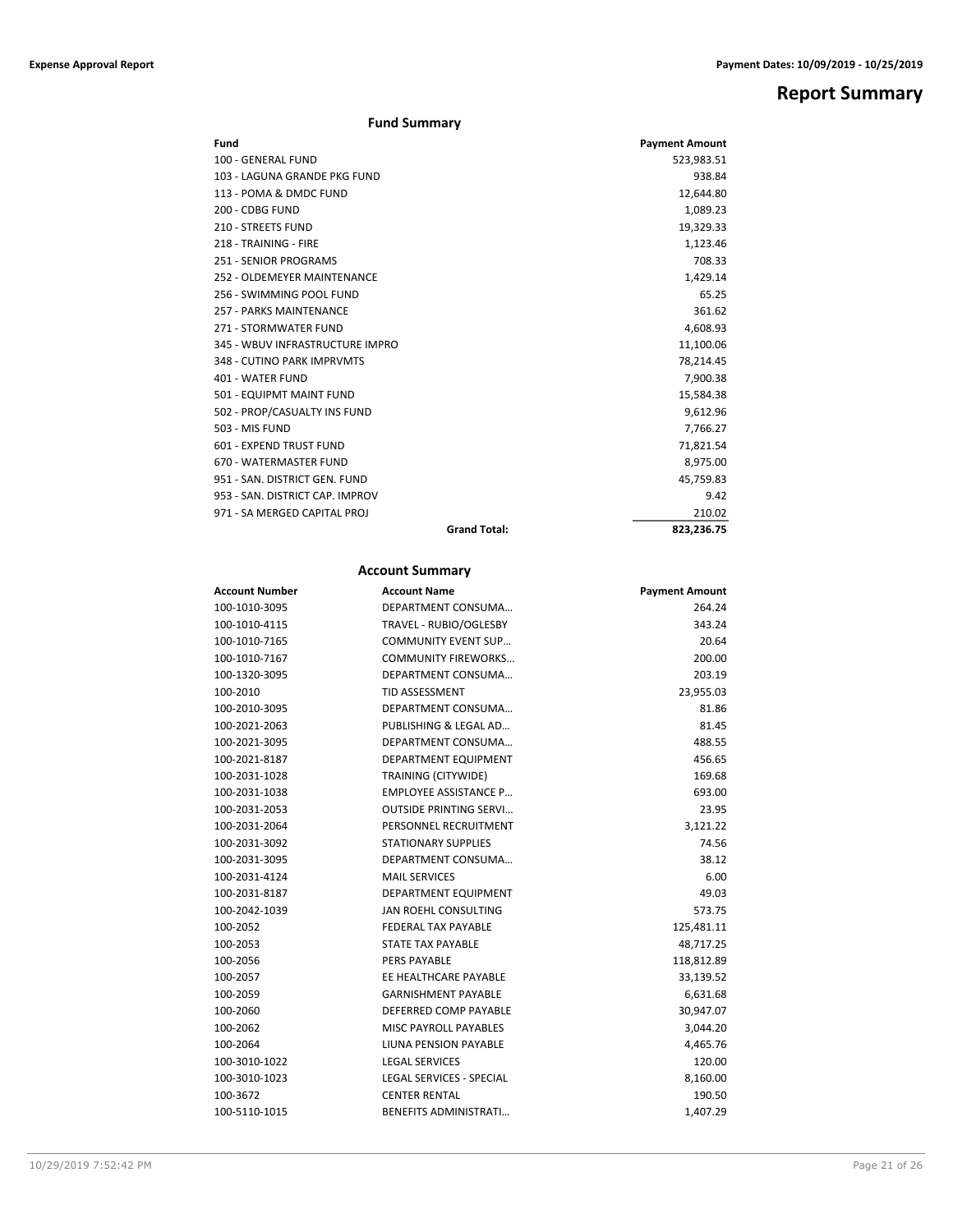|                | <b>Account Summary</b>           |                       |
|----------------|----------------------------------|-----------------------|
| Account Number | <b>Account Name</b>              | <b>Payment Amount</b> |
| 100-5110-1025  | <b>CITY AUDIT</b>                | 1,465.00              |
| 100-5110-1030  | CONSULTANT                       | 19,742.51             |
| 100-5110-2044  | <b>COPIER SERVICES</b>           | 518.35                |
| 100-5110-2074  | BANK FEES & MISC CHAR            | 1.00                  |
| 100-5110-3092  | <b>STATIONARY SUPPLIES</b>       | 284.54                |
| 100-5110-4121  | <b>MEETINGS &amp; TRAVEL</b>     | 1,362.00              |
| 100-6110-1024  | <b>COMMUNITY RELATIONS</b>       | 969.49                |
| 100-6110-1027  | <b>BACKGROUND INVESTIGA</b>      | 2,132.00              |
| 100-6110-1029  | <b>TRAINING &amp; EDUCATION</b>  | 1,340.23              |
| 100-6110-2044  | <b>COPIER SERVICES</b>           | 1,930.84              |
| 100-6110-2053  | <b>OUTSIDE PRINTING SERVI</b>    | 343.30                |
| 100-6110-2064  | PERSONNEL RECRUITMENT            | 1,500.00              |
| 100-6110-2078  | <b>OTHER EXPENSE</b>             | 257.50                |
| 100-6110-3095  | DEPARTMENT CONSUMA               | 840.97                |
| 100-6110-3102  | COMPUTER SUPPLIES/SO             | 3,495.09              |
| 100-6110-4122  | <b>DUES &amp; MEMBERSHIP</b>     | 1,240.00              |
| 100-6110-4124  | <b>MAIL SERVICES</b>             | 55.00                 |
| 100-6110-5132  | <b>TELEPHONE</b>                 | 7.39                  |
| 100-6120-1029  | <b>TRAINING &amp; EDUCATIONS</b> | $-186.12$             |
| 100-6120-2061  | PRISONER MEALS                   | 47.68                 |
| 100-6120-3096  | CSA74 APPROVED MEDIC             | 396.50                |
| 100-6120-3097  | <b>SAFETY EQUIPMENT</b>          | 537.76                |
| 100-6120-8187  | DEPARTMENT EQUIPMENT             | 1,018.76              |
| 100-6130-1029  | <b>TRAINING &amp; EDUCAITON</b>  | 414.78                |
| 100-6130-4125  | <b>INVESTIGATION EXPENSE</b>     | 239.99                |
| 100-6610-2043  | TEMPORARY CONTRACT S             | 455.00                |
| 100-6610-3095  | DEPARTMENT CONSUMA               | 160.46                |
| 100-6640-2043  | <b>TEMPORARY CONTRACT S</b>      | 892.00                |
| 100-6640-2049  | UNIFORM SERVICE/LAUN             | 2,178.13              |
| 100-6640-3093  | <b>JANITORIAL SUPPLIES</b>       | 42.88                 |
| 100-6640-3095  | DEPARTMENT CONSUMA               | 1,305.54              |
| 100-6640-5135  | MOBILE COMMUNICATIO              | 1,376.76              |
| 100-6640-8187  | DEPARTMENT EQUIPMENT             | 8,560.29              |
| 100-6650-3095  | DEPARTMENT CONSUMA               | 497.61                |
| 100-6670-3095  | DEPARTMENT CONSUMA               | 567.88                |
| 100-6680-3095  | DEPARTMENT CONSUMA               | 45.00                 |
| 100-7210-3092  | <b>STATIONARY SUPPLIES</b>       | 152.87                |
| 100-7210-3095  | DEPARTMENT CONSUMA               | 414.47                |
| 100-7220-3095  | DEPARTMENT CONSUMB               | 105.47                |
| 100-7310-1029  | TRAINING & EDUCATION             | 175.20                |
| 100-7310-3092  | STATIONARY SUPPLIES              | 68.13                 |
| 100-7310-3095  | DEPARTMENT CONSUMA               | 54.60                 |
| 100-7310-4206  | <b>FARMERS' MARKET</b>           | 2,706.69              |
| 100-8310-2044  | <b>COPIER SERVICES</b>           | 107.36                |
| 100-8310-2049  | UNIFORM SERVICE / LAU            | 97.80                 |
| 100-8310-2057  | PEST CONTROL                     | 377.00                |
| 100-8310-2073  | SUBCONTRACTED WORK               | 2,618.34              |
| 100-8310-3092  | <b>STATIONARY SUPPLIES</b>       | 155.01                |
| 100-8310-3095  | DEPARTMENT CONSUMA               | 2,564.18              |
| 100-8310-3099  | <b>CHEMICALS</b>                 | 2,290.54              |
| 100-8310-5131  | <b>GAS &amp; ELECTRIC</b>        | 1,325.83              |
| 100-8310-5133  | WATER                            | 501.51                |
| 100-8310-5136  | SEWER SERVICE CHARGE             | 2,704.73              |
| 100-8310-8187  | DEPARTMENT EQUIPMENT             | 141.86                |
| 100-8410-2049  | UNIFORM SERVICE/LAUN             | 31.30                 |
| 100-8410-4122  | DUES & MEMBERSHIP                | 160.00                |
| 100-8420-2049  | UNIFORM SERVICE/LAUN             | 97.80                 |
| 100-8420-2073  | SUBCONTRACTED WORK               | 6,398.75              |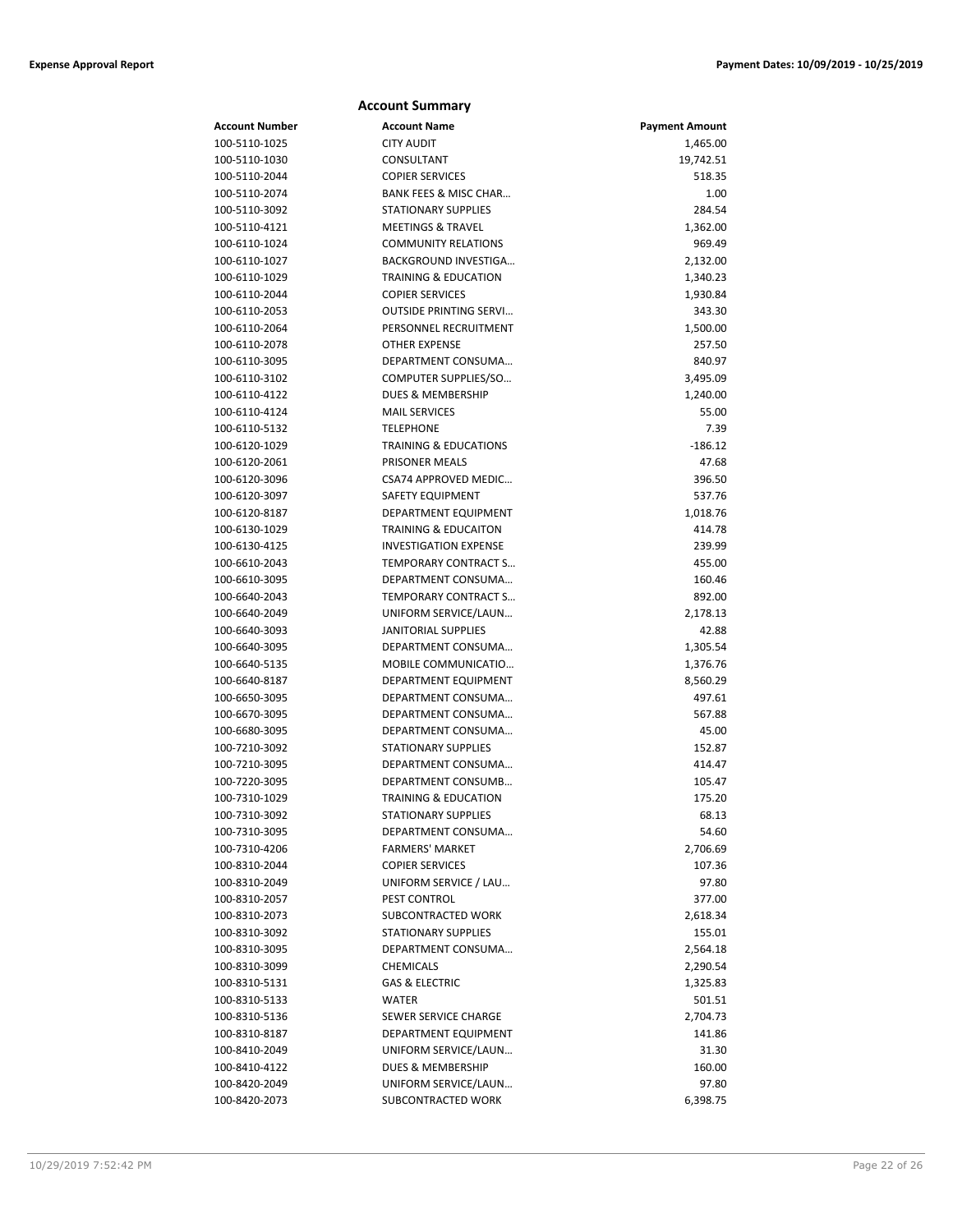| <b>Account Number</b> | <b>Account Name</b>             | <b>Payment Amount</b> |
|-----------------------|---------------------------------|-----------------------|
| 100-8420-2087         | <b>EQUIPMENT RENTAL</b>         | 54.26                 |
| 100-8420-3095         | DEPARTMENT CONSUMA              | 1,790.14              |
| 100-8420-3097         | SAFETY EQUIPMENT                | 129.41                |
| 100-8420-3107         | TOOLS                           | 372.73                |
| 100-8420-5131         | <b>GAS &amp; ELECTRIC</b>       | 293.00                |
| 100-8430-2073         | SUBCONTRACTED WORK              | 219.87                |
| 100-8430-3095         | DEPARTMENT CONSUMA              | 361.20                |
| 100-8440-2049         | UNIFORM SERVICE / LAU           | 58.64                 |
| 100-8440-3095         | DEPARTMENT CONSUMA              | 1,395.44              |
| 100-8440-5133         | <b>WATER</b>                    | 4,629.27              |
| 100-8450-2049         | UNIFORM SERVICE / LAU           | 31.30                 |
| 100-8450-2073         | SUBCONTRACTED WORK              | 1,350.00              |
| 100-8910-2044         | <b>COPIER SERVICES</b>          | 390.10                |
| 100-8910-3095         | DEPARTMENT CONSUMA              | 165.17                |
| 100-8910-8187         | DEPARTMENT EQUIPMENT            | 349.59                |
| 100-9100-2043         | TEMPORARY CONTRACT S            | 612.80                |
| 100-9100-2053         | <b>OUTSIDE PRINTING SERVI</b>   | 3,508.02              |
| 100-9100-2073         | <b>SUBCONTRACTED WORK</b>       | 100.00                |
| 100-9100-3092         | <b>STATIONARY SUPPLIES</b>      | 81.48                 |
| 100-9100-3095         | DEPARTMENT CONSUMA              | 537.34                |
| 100-9100-3102         | <b>COMPUTER SUPPLIES</b>        | 863.69                |
| 100-9100-3104         | <b>COMPUTER SOFTWARE</b>        | 79.99                 |
| 100-9105-2049         | UNIFORM SERVICE/LAUN            | 251.36                |
| 100-9105-3093         | JANITORIAL SUPPLIES             | 403.75                |
| 100-9200-1029         | <b>TRAINING &amp; EDUCATION</b> | 3,097.51              |
| 100-9200-2043         | TEMPORARY CONTRACT S            | 87.00                 |
| 100-9200-2070         | <b>ALARM SERVICE</b>            | 174.05                |
| 100-9200-3093         | <b>JANITORIAL SUPPLIES</b>      | 3,700.78              |
| 100-9200-3095         | DEPARTMENT CONSUMA              | 327.03                |
| 100-9200-7172         | <b>CITY BIRTHDAY</b>            | 540.23                |
| 100-9200-7190         | <b>ART PROGRAM</b>              | 400.00                |
| 100-9310-1027         | BACKGROUND INVESTIGA            | 376.00                |
| 100-9310-1029         | <b>TRAINING &amp; EDUCATION</b> | 280.00                |
| 100-9310-3095         | DEPARTMENT CONSUMA              | 674.01                |
| 100-9310-3102         | COMPUTER SUPPLIES/SO            | 72.52                 |
| 100-9310-7132         | <b>EXCURSIONS</b>               | 616.65                |
| 100-9310-8187         | DEPARTMENT EQUIPMENT            | 35.50                 |
| 100-9330-3095         | DEPARTMENT CONSUMA              | 140.00                |
| 100-9330-7136         | <b>CAMP EVENTS</b>              | 134.43                |
| 100-9340-2073         | SUBCONTRACTED WORK              | 490.00                |
| 100-9350-3095         | DEPARTMENT CONSUMA              | 46.78                 |
| 100-9400-1029         | TRAINING & EDUCATION            | 82.00                 |
| 100-9400-2049         | UNIFORM/LAUNDRY SERV            | 989.38                |
| 100-9400-2054         | <b>EQUIPMENT REPAIR</b>         | 97.50                 |
| 100-9400-3095         | DEPARTMENT CONSUMA              | 2,346.61              |
| 103-2052              | FEDERAL TAX PAYABLE             | 61.35                 |
| 103-2053              | STATE TAX PAYABLE               | 19.33                 |
| 103-2056              | PERS PAYABLE                    | 104.95                |
| 103-2057              | EE HEALTHCARE PAYABLE           | 19.60                 |
| 103-2060              | DEFERRED COMP PAYABLE           | 16.28                 |
| 103-2062              | MISC PAYROLL PAYABLES           | 6.49                  |
| 103-2064              | LIUNA PENSION PAYABLE           | 78.40                 |
| 103-8710-2049         | UNIFORM SERVICE/LAUN            | 19.58                 |
| 103-8710-2073         | SUBCONTRACTED WORK              | 612.86                |
| 113-2052              | FEDERAL TAX PAYABLE             | 1,844.14              |
| 113-2053              | STATE TAX PAYABLE               | 622.48                |
| 113-2056              | PERS PAYABLE                    | 1,232.01              |

113-2057 EE HEALTHCARE PAYABLE 648.36

**Account Summary**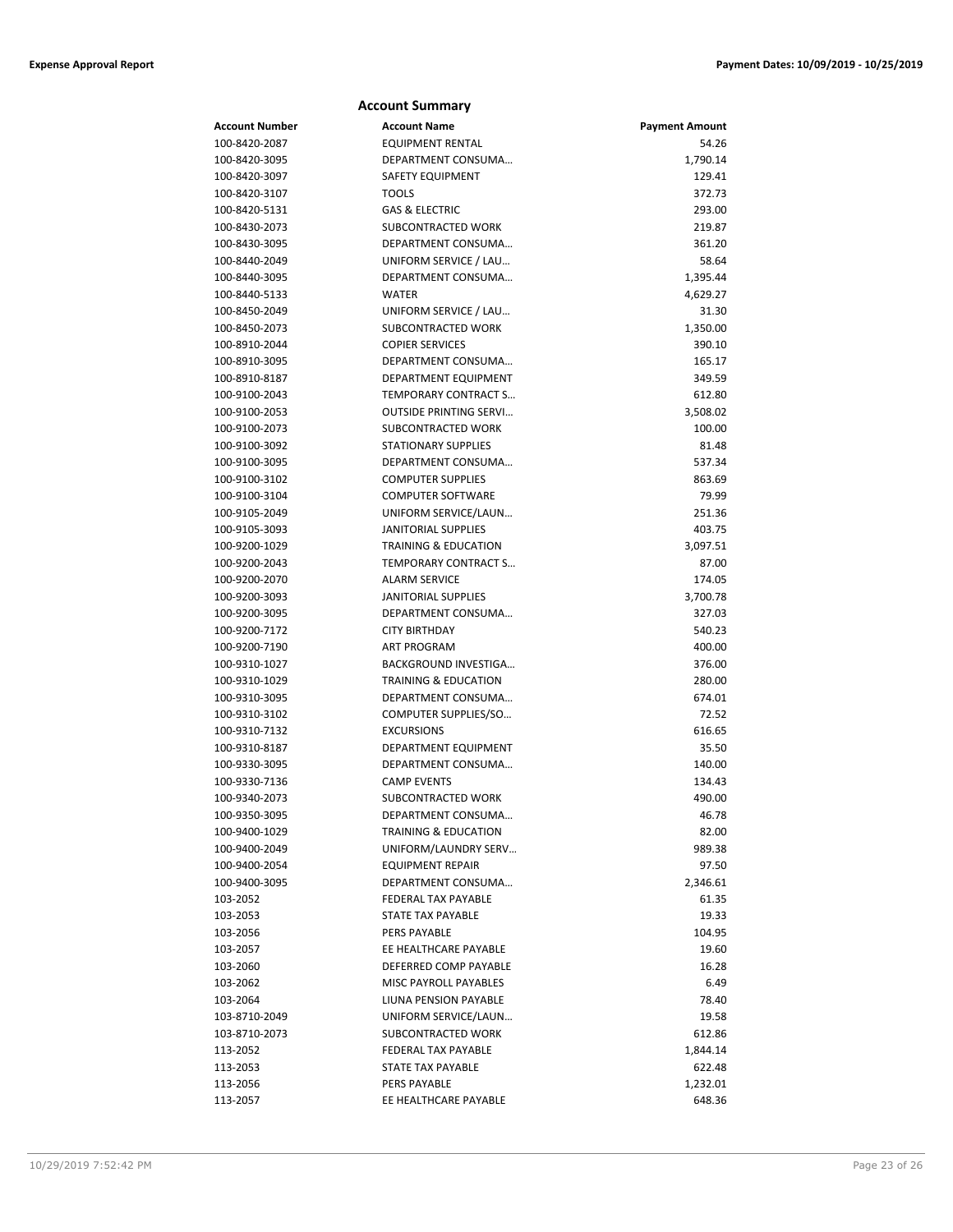|                | <b>Account Summary</b>        |                       |
|----------------|-------------------------------|-----------------------|
| Account Number | <b>Account Name</b>           | <b>Payment Amount</b> |
| 113-2060       | DEFERRED COMP PAYABLE         | 222.64                |
| 113-2062       | MISC PAYROLL PAYABLES         | 151.79                |
| 113-2064       | LIUNA PENSION PAYABLE         | 270.57                |
| 113-8730-2073  | SUBCONTRACTED WORK            | 1,559.45              |
| 113-8730-3095  | DEPARTMENT CONSUMA            | 5,951.50              |
| 113-8730-8187  | DEPARTMENT EQUIPMENT          | 141.86                |
| 200-2052       | <b>FEDERAL TAX PAYABLE</b>    | 339.90                |
| 200-2053       | <b>STATE TAX PAYABLE</b>      | 103.21                |
| 200-2056       | PERS PAYABLE                  | 357.75                |
| 200-2057       | EE HEALTHCARE PAYABLE         | 120.08                |
| 200-2060       | DEFERRED COMP PAYABLE         | 142.42                |
| 200-2062       | <b>MISC PAYROLL PAYABLES</b>  | 25.87                 |
| 210-2052       | <b>FEDERAL TAX PAYABLE</b>    | 878.27                |
| 210-2053       | <b>STATE TAX PAYABLE</b>      | 299.78                |
| 210-2056       | PERS PAYABLE                  | 979.32                |
| 210-2057       | EE HEALTHCARE PAYABLE         | 442.48                |
| 210-2059       | <b>GARNISHMENT PAYABLE</b>    | 98.48                 |
| 210-2060       | DEFERRED COMP PAYABLE         | 564.43                |
| 210-2062       | MISC PAYROLL PAYABLES         | 147.69                |
| 210-2064       | LIUNA PENSION PAYABLE         | 579.31                |
| 210-8110-2049  | UNIFORM SERVICE/LAUN          | 78.22                 |
| 210-8110-2073  | SUBCONTRACTED WORK            | 8,053.88              |
| 210-8110-3095  | DEPARTMENT CONSUMA            | 2,024.22              |
| 210-8110-3097  | <b>SAFETY EQUIPMENT</b>       | 166.32                |
| 210-8110-8187  | <b>DEPARTMENT EQUIPMENT</b>   | 141.86                |
| 210-8210-2059  | <b>STREET LIGHTINGS</b>       | 3,082.24              |
| 210-8420-2049  | UNIFORM SERVICE/LAUN          | 19.57                 |
| 210-8420-3095  | DEPARTMENT CONSUMA            | 71.94                 |
| 210-8420-5131  | <b>GAS &amp; ELECTRIC</b>     | 194.61                |
| 210-8420-5133  | <b>WATER</b>                  | 1,506.71              |
| 218-2052       | <b>FEDERAL TAX PAYABLE</b>    | 689.84                |
| 218-2053       | <b>STATE TAX PAYABLE</b>      | 284.64                |
| 218-2057       | EE HEALTHCARE PAYABLE         | 148.98                |
| 251-9500-7125  | SENIOR ACTIVITIES             | 708.33                |
| 252-2345       | <b>CENTER RENTAL DEPOSITS</b> | 1,429.14              |
| 256-2345       | SWIM CENTER RENTAL D          | 65.25                 |
| 257-2345       | <b>RENTAL DEPOSITS</b>        | 361.62                |
| 271-2052       | <b>FEDERAL TAX PAYABLE</b>    | 955.87                |
| 271-2053       | <b>STATE TAX PAYABLE</b>      | 292.13                |
| 271-2056       | PERS PAYABLE                  | 1,217.37              |
| 271-2057       | EE HEALTHCARE PAYABLE         | 344.40                |
| 271-2060       | DEFERRED COMP PAYABLE         | 479.08                |
| 271-2062       | MISC PAYROLL PAYABLES         | 110.21                |
| 271-2064       | LIUNA PENSION PAYABLE         | 966.35                |
| 271-8110-2049  | UNIFORM SERVICE/LAUN          | 78.22                 |
| 271-8110-3095  | CONSUMABLES                   | 23.44                 |
| 271-8110-8187  | DEPARTMENT EQUIPMENT          | 141.86                |
| 345-2052       | FEDERAL TAX PAYABLE           | 50.72                 |
| 345-2053       | STATE TAX PAYABLE             | 14.99                 |
| 345-2056       | PERS PAYABLE                  | 71.94                 |
| 345-2057       | EE HEALTHCARE PAYABLE         | 19.04                 |
| 345-2060       | DEFERRED COMP PAYABLE         | 18.27                 |
| 345-2062       | MISC PAYROLL PAYABLES         | 8.57                  |
| 345-2064       | LIUNA PENSION PAYABLE         | 54.28                 |
| 345-8910-9513  | <b>WBUV-RSTP GRANT</b>        | 10,862.25             |
| 348-8910-9570  | PARKS IMPROVEMENTS            | 78,214.45             |
| 401-2052       | FEDERAL TAX PAYABLE           | 1,437.86              |
| 401-2053       | <b>STATE TAX PAYABLE</b>      | 472.25                |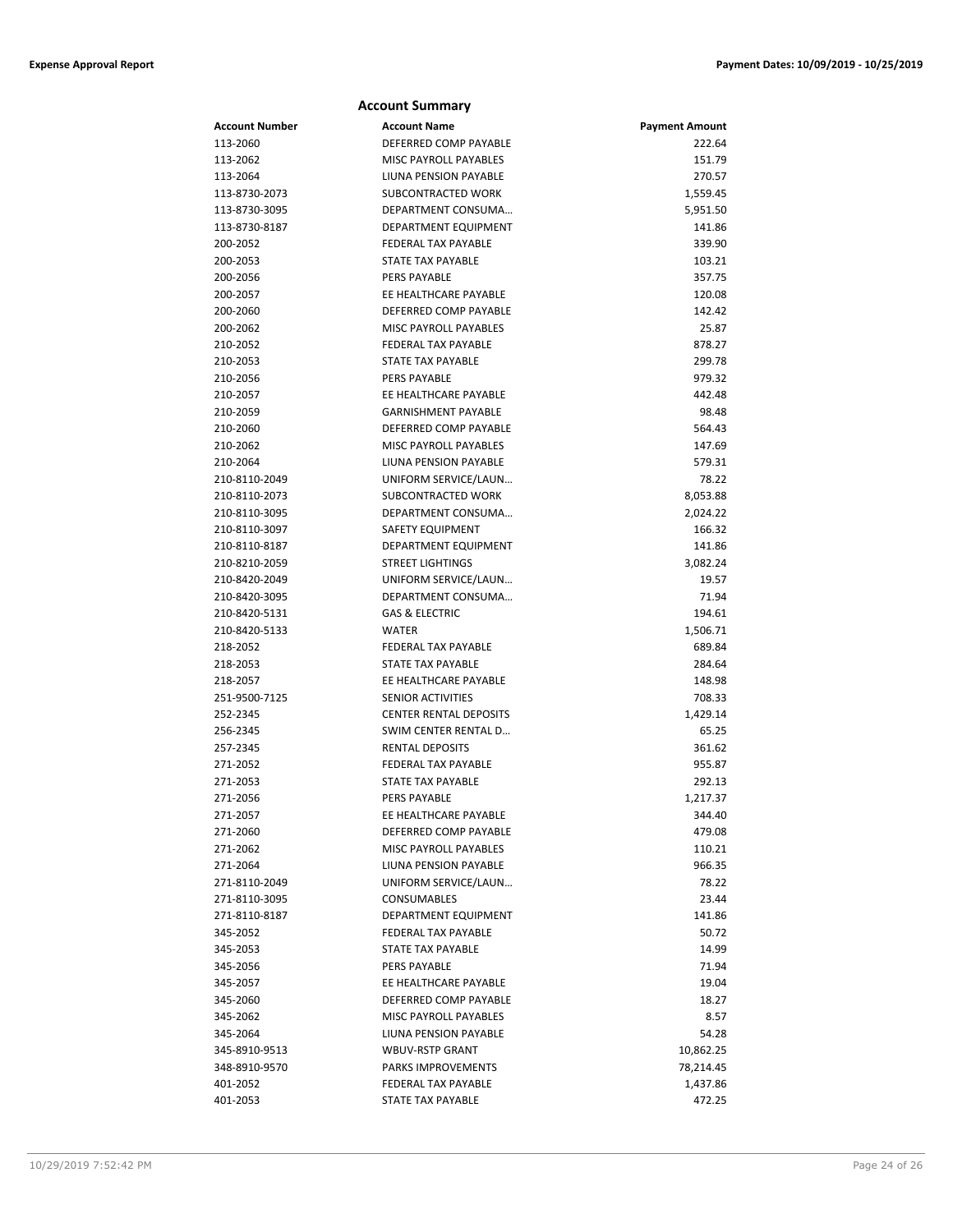|                       | <b>Account Summary</b>         |                       |
|-----------------------|--------------------------------|-----------------------|
| <b>Account Number</b> | <b>Account Name</b>            | <b>Payment Amount</b> |
| 401-2056              | <b>PERS PAYABLE</b>            | 1,516.18              |
| 401-2057              | EE HEALTHCARE PAYABLE          | 476.74                |
| 401-2060              | DEFERRED COMP PAYABLE          | 697.97                |
| 401-2062              | <b>MISC PAYROLL PAYABLES</b>   | 147.46                |
| 401-2064              | LIUNA PENSION PAYABLE          | 1,015.99              |
| 401-8610-2053         | <b>OUTSIDE PRINTING SERVI</b>  | 137.55                |
| 401-8610-3097         | <b>SAFETY EQUIPMENT</b>        | 231.09                |
| 401-8610-4121         | <b>MEETINGS &amp; TRAVEL</b>   | 202.94                |
| 401-8610-4124         | <b>POSTAGE</b>                 | 312.97                |
| 401-8610-8187         | DEPARTMENT EQUIPMENT           | 141.85                |
| 401-8620-2049         | UNIFORM SERVICE/LAUN           | 78.22                 |
| 401-8620-2072         | <b>WATER SAMPLING</b>          | 104.00                |
| 401-8620-3095         | DEPARTMENT CONSUMA             | 865.04                |
| 401-8620-3107         | <b>TOOLS</b>                   | 62.27                 |
| 501-2052              | <b>FEDERAL TAX PAYABLE</b>     | 1,139.52              |
| 501-2053              | <b>STATE TAX PAYABLE</b>       | 235.85                |
| 501-2056              | <b>PERS PAYABLE</b>            | 995.93                |
| 501-2057              | EE HEALTHCARE PAYABLE          | 336.00                |
| 501-2060              | DEFERRED COMP PAYABLE          | 320.34                |
| 501-2062              | <b>MISC PAYROLL PAYABLES</b>   | 94.61                 |
| 501-2064              | LIUNA PENSION PAYABLE          | 576.00                |
| 501-8510-2078         | <b>OTHER EXPENSE</b>           | 324.00                |
| 501-8510-4123         | <b>BOOKS &amp; PERIODICALS</b> | 338.00                |
| 501-8520-2049         | UNIFORM SERVICE/LAUN           | 78.22                 |
| 501-8520-3095         | DEPARTMENT CONSUMA             | 202.80                |
| 501-8520-3107         | <b>TOOLS</b>                   | 66.95                 |
| 501-8520-6144         | <b>VEHICLE PARTS</b>           | 3,780.69              |
| 501-8520-6145         | <b>VEHICLE FUEL</b>            | 5,213.44              |
| 501-8520-6147         | <b>TIRES</b>                   | 104.68                |
| 501-8520-6148         | <b>OUTSIDE REPAIRS</b>         | 1,777.35              |
| 502-2066              | <b>DENTAL PAYABLE</b>          | 9,612.96              |
| 503-2052              | <b>FEDERAL TAX PAYABLE</b>     | 2,901.08              |
| 503-2053              | <b>STATE TAX PAYABLE</b>       | 647.53                |
| 503-2056              | <b>PERS PAYABLE</b>            | 1,269.35              |
| 503-2057              | EE HEALTHCARE PAYABLE          | 470.62                |
| 503-2060              | DEFERRED COMP PAYABLE          | 887.67                |
| 503-2062              | MISC PAYROLL PAYABLES          | 85.00                 |
| 503-4010-1030         | CONSULTANT                     | 500.00                |
| 503-4010-3095         | DEPARTMENT CONSUMA             | 103.77                |
| 503-4010-5135         | MOBILE COMMUNICATIO            | 396.72                |
| 503-4010-5138         | DATA COMMUNICATION             | 270.90                |
| 503-4010-8187         | DEPARTMENT EQUIPMENT           | 233.63                |
| 601-2133              | <b>WEST END PARTNERS DE</b>    | 6,180.00              |
| 601-2155              | <b>RECREATION LIABILITY PR</b> | 450.00                |
| 601-2214              | BAKEWELL - CAMPUS TO           | 64,655.94             |
| 601-2224              | MAIN GATE - PETROVICH          | 535.60                |
| 670-2120-1030         | CONSULTANT                     | 5,000.00              |
| 670-2130-1030         | <b>CONSULTING COSTS</b>        | 3,975.00              |
| 951-2052              | <b>FEDERAL TAX PAYABLE</b>     | 1,268.79              |
| 951-2053              | STATE TAX PAYABLE              | 468.09                |
| 951-2056              | PERS PAYABLE                   | 1,153.92              |
| 951-2057              | EE HEALTHCARE PAYABLE          | 361.40                |
| 951-2059              | <b>GARNISHMENT PAYABLE</b>     | 23.99                 |
| 951-2060              | DEFERRED COMP PAYABLE          | 411.84                |
| 951-2062              | MISC PAYROLL PAYABLES          | 93.41                 |
| 951-2064              | LIUNA PENSION PAYABLE          | 633.34                |
| 951-8810-1022         | <b>LEGAL SERVICES</b>          | 1,549.55              |
| 951-8810-1029         | TRAINING AND EDUCATI           | 50.00                 |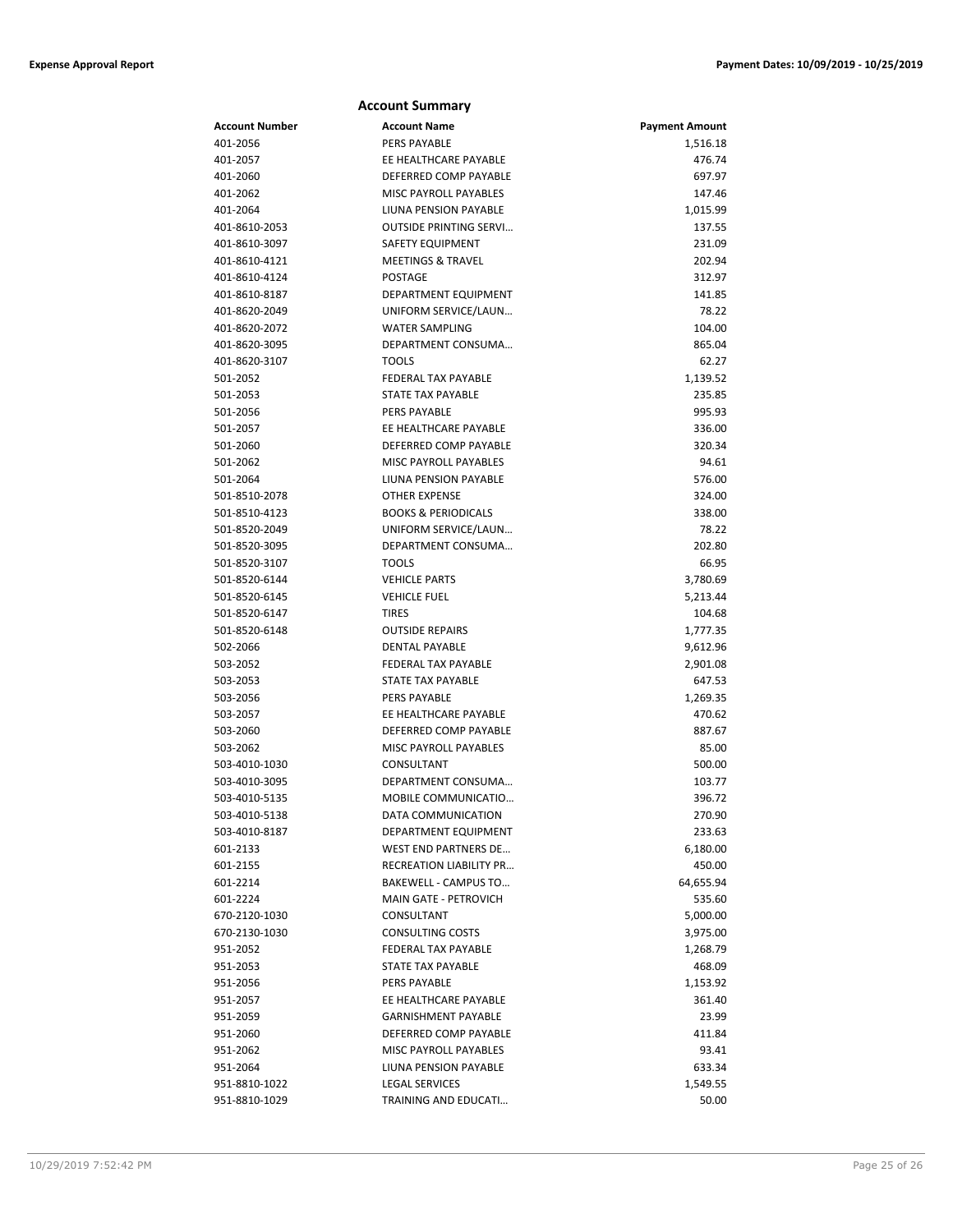|                | <b>Account Summary</b>           |                       |
|----------------|----------------------------------|-----------------------|
| Account Number | <b>Account Name</b>              | <b>Payment Amount</b> |
| 951-8810-5132  | <b>TELEPHONE</b>                 | 153.18                |
| 951-8810-9196  | <b>IMPACT FEES</b>               | 24,342.37             |
| 951-8820-2049  | UNIFORM SERVICE / LAU            | 78.22                 |
| 951-8820-2068  | <b>REFUSE DISPOSAL</b>           | 22.94                 |
| 951-8820-2073  | SUBCONTRACTED WORK               | 11,827.72             |
| 951-8820-3095  | DEPARTMENT CONSUMA               | 465.41                |
| 951-8820-5131  | <b>GAS AND ELECTRIC</b>          | 1,954.81              |
| 951-8820-8187  | DEPARTMENT EQUIPMENT             | 900.85                |
| 953-2052       | <b>FEDERAL TAX PAYABLE</b>       | 4.56                  |
| 953-2053       | STATE TAX PAYABLE                | 3.22                  |
| 953-2057       | EE HEALTHCARE PAYABLE            | 1.64                  |
| 971-9710-9599  | <b>RENTAL PROPERTY EXP &amp;</b> | 210.02                |
|                | <b>Grand Total:</b>              | 823,236.75            |

# **Project Account Summary**

| <b>Project Account Key</b> |                     | <b>Payment Amount</b> |
|----------------------------|---------------------|-----------------------|
| **None**                   |                     | 815,583.94            |
| 5005003 AA                 |                     | 41.12                 |
| 5005005 AA                 |                     | 51.61                 |
| 5005007 AA                 |                     | 24.94                 |
| 5005010 AA                 |                     | 1,127.58              |
| 5005011 AA                 |                     | 373.30                |
| 5005012 AA                 |                     | 1,656.73              |
| 5005014 AA                 |                     | 492.11                |
| 5005015 AA                 |                     | 305.90                |
| 5005016 AA                 |                     | 1,100.00              |
| 5005050 AA                 |                     | 9.01                  |
| 5005054 AA                 |                     | 52.00                 |
| 5005060 AA                 |                     | 760.08                |
| 5005070 AB                 |                     | 1,658.43              |
|                            | <b>Grand Total:</b> | 823,236.75            |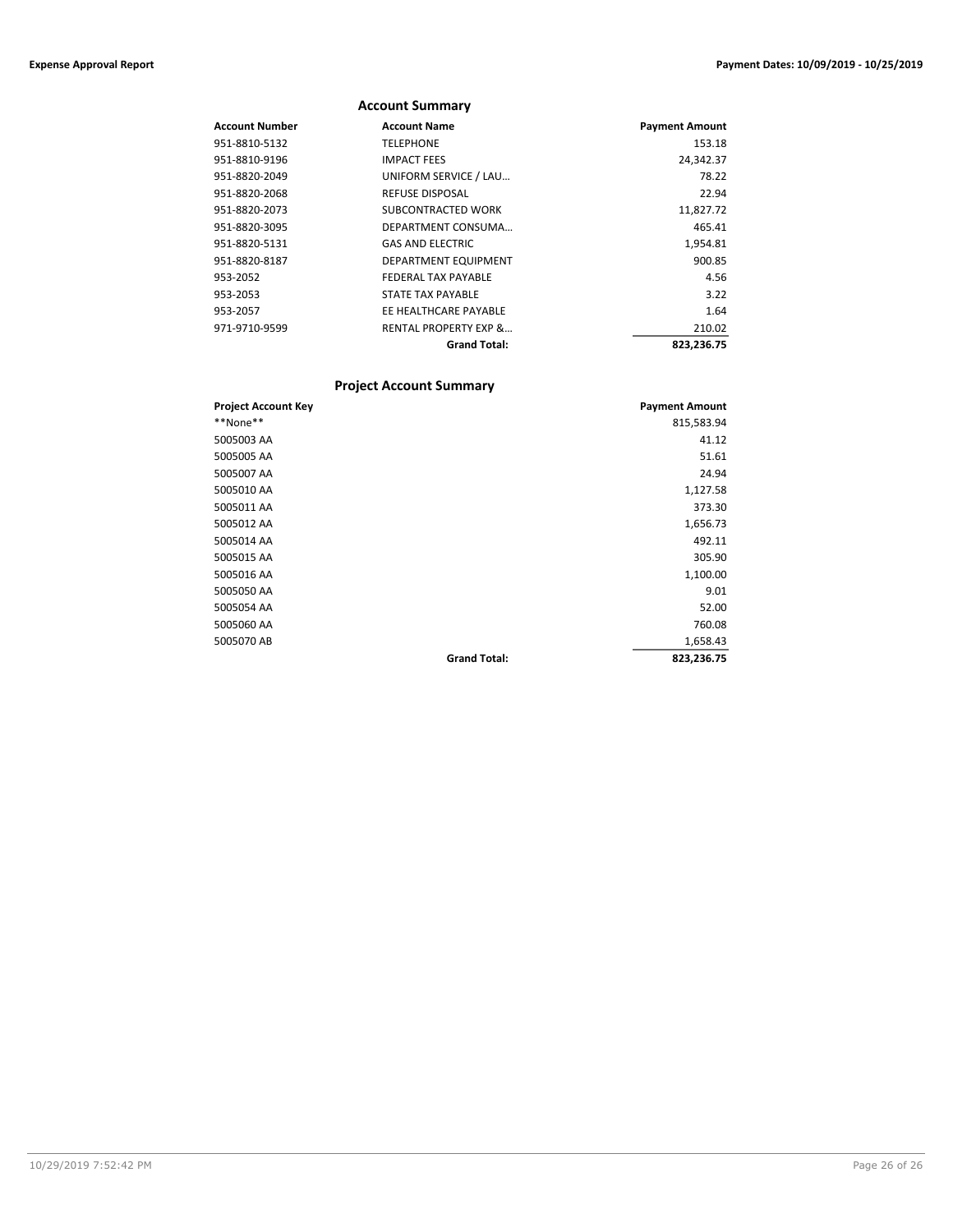

# **Distribution Report**

Seaside, CA Payroll Set: 01 Expense Range - Payment Range 10/05/2019-10/25/2019

**Amount**

| <b>Fund: 100 - GENERAL FUND</b> |                                                    |            |
|---------------------------------|----------------------------------------------------|------------|
| 100-1010-0001                   | SALARIES                                           | 3,723.26   |
| 100-1010-0020                   | PART-TIME HOURLY WAGES                             | 2,986.07   |
| 100-2010-0001                   | SALARIES                                           | 19,493.80  |
| 100-2010-0018                   | <b>AUTO ALLOWANCE</b>                              | 400.00     |
| 100-2010-0019                   | <b>HOUSING ALLOWANCE</b>                           | 1,500.00   |
| 100-2010-0020                   | PART-TIME HOURLY WAGES                             | 2,784.99   |
| 100-2021-0001                   | SALARIES                                           | 14,873.22  |
| 100-2021-1033                   | <b>FITNESS PROGRAM</b>                             | 45.00      |
| 100-2031-0001                   | SALARIES                                           | 24,343.56  |
| 100-2031-0002                   | <b>OVERTIME</b>                                    | 202.36     |
| 100-2042-0020                   | PART-TIME HOURLY WAGES                             | 6,607.19   |
| 100-3010-0001                   | SALARIES                                           | 29,538.52  |
| 100-5110-0001                   | SALARIES                                           | 44,087.97  |
| 100-5110-0041                   | <b>MEDICAL INSURANCE</b>                           | 92.30      |
| 100-5110-1033                   | <b>FITNESS PROGRAM</b>                             | 45.00      |
| 100-6110-0001                   | SALARIES                                           | 64,436.54  |
| 100-6110-0002                   | <b>OVERTIME</b>                                    | 2,781.23   |
| 100-6110-0004                   | UNIFORM ALLOWANCE                                  | 594.00     |
| 100-6110-0020                   | PART-TIME HOURLY WAGES                             | 7,023.07   |
| 100-6110-1029                   | <b>TRAINING &amp; EDUCATION</b>                    | 612.52     |
| 100-6110-1033                   | <b>FITNESS PROGRAM</b>                             | 170.99     |
| 100-6120-0001                   | SALARIES                                           | 238,271.30 |
| 100-6120-0002                   | <b>OVERTIME</b>                                    | 37,735.86  |
| 100-6120-0004                   | UNIFORM ALLOWANCE                                  | 1,614.00   |
| 100-6120-0012                   | VACATION/COMP TIME PAYOFF                          | 107.96     |
| 100-6120-0020                   | PART-TIME HOURLY WAGES                             | 3,877.26   |
| 100-6120-1029                   | <b>TRAINING &amp; EDUCATIONS</b>                   | 160.83     |
| 100-6120-1033                   | <b>FITNESS PROGRAM</b>                             | 2,418.93   |
| 100-6130-0001                   | SALARIES                                           | 67,190.45  |
| 100-6130-0002                   | <b>OVERTIME</b>                                    | 3,687.16   |
| 100-6130-0004                   | UNIFORM ALLOWANCE                                  | 486.00     |
| 100-6130-1033                   | <b>FTINESS PROGRAM</b>                             | 45.00      |
| 100-6150-0001                   | SALARIES                                           | 6,945.36   |
|                                 | UNIFORM ALLOWANCE                                  | 78.00      |
| 100-6150-0004<br>100-6150-1029  | <b>TRAINING</b>                                    |            |
|                                 |                                                    | 131.54     |
| 100-6160-0001                   | SALARIES                                           | 5,280.15   |
| 100-6160-0004                   | UNIFORM ALLOWANCE                                  | 78.00      |
| 100-6160-0041                   | <b>MEDICAL INSURANCE</b><br>PART-TIME HOURLY WAGES | 92.30      |
| 100-6170-0020                   |                                                    | 4,234.73   |
| 100-6610-0001                   | SALARIES<br><b>OVERTIME</b>                        | 26,066.83  |
| 100-6610-0002                   |                                                    | 2,522.84   |
| 100-6610-0004                   | UNIFORM ALLOWANCE                                  | 175.00     |
| 100-6640-0001                   | SALARIES                                           | 219,334.85 |
| 100-6640-0002                   | <b>OVERTIME</b>                                    | 36,317.70  |
| 100-6640-0004                   | UNIFORM ALLOWANCE                                  | 2,225.00   |
| 100-6640-0008                   | OPER COMP DIV CHIEFS ST TIME                       | 5,497.25   |
| 100-6640-1033                   | <b>FITNESS PROGRAM</b>                             | 314.98     |
| 100-6650-3095                   | DEPARTMENT CONSUMABLES                             | 28.17      |
| 100-6660-0020                   | PART-TIME HOURLY WAGES                             | 868.38     |
| 100-6690-0001                   | SALARIES - OES                                     | 617.82     |
| 100-6690-0002                   | <b>OVERTIME - OES</b>                              | 14,635.35  |
| 100-7110-0001                   | SALARIES                                           | 9,317.13   |
| 100-7110-0020                   | PART-TIME HOURLY WAGES                             | 3,392.10   |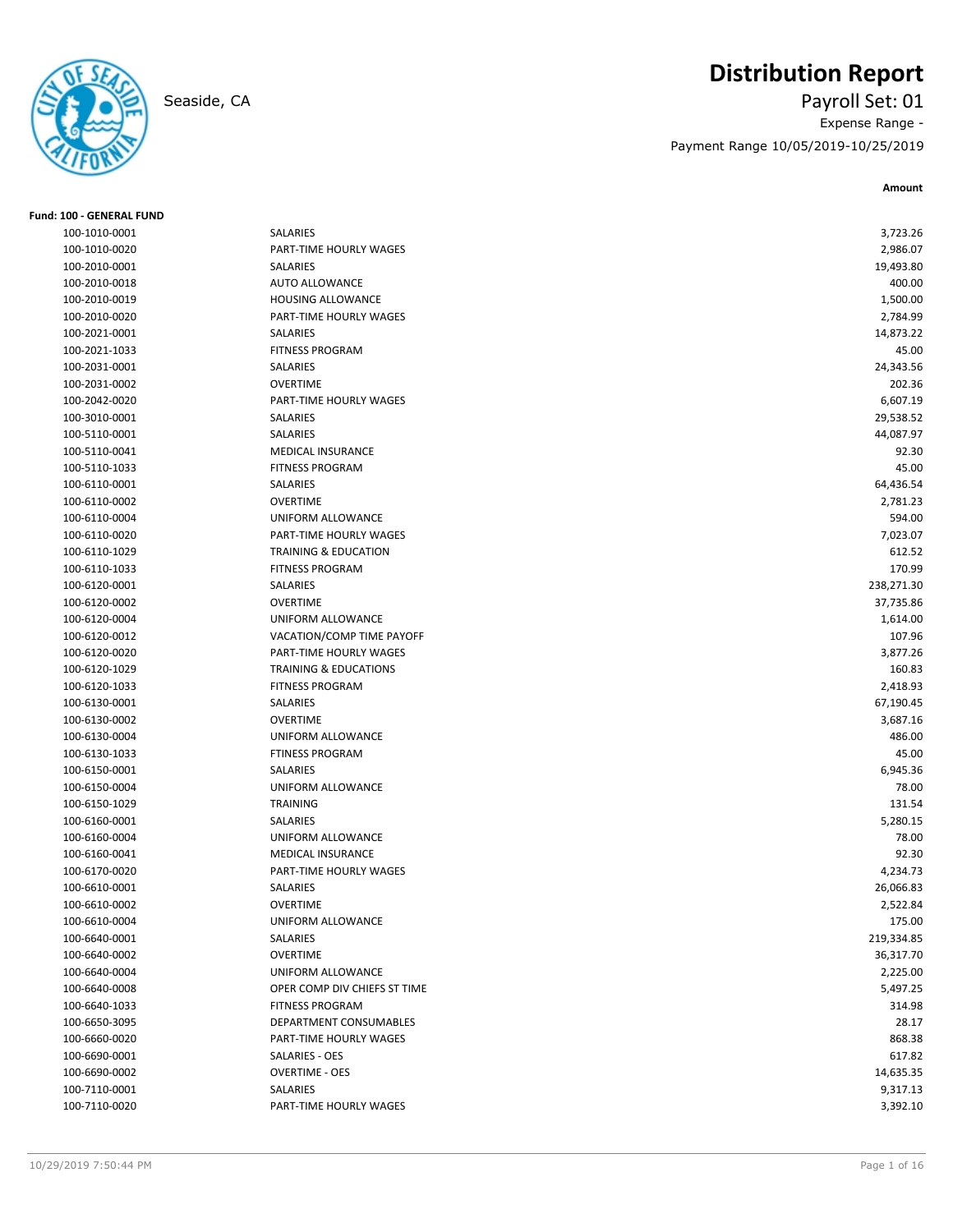|               |                                 |                                          | Amount       |
|---------------|---------------------------------|------------------------------------------|--------------|
| 100-7210-0001 | SALARIES                        |                                          | 15,307.84    |
| 100-7220-0001 | SALARIES                        |                                          | 5,930.19     |
| 100-7220-0002 | <b>OVERTIME</b>                 |                                          | 779.29       |
| 100-7310-0001 | SALARIES                        |                                          | 15,398.87    |
| 100-7310-0020 | PART-TIME HOURLY WAGES          |                                          | 5,130.45     |
| 100-7410-0001 | SALARIES                        |                                          | 22,378.12    |
| 100-7410-0041 | <b>MEDICAL INSURANCE</b>        |                                          | 92.30        |
| 100-7410-1033 | <b>FITNESS PROGRAM</b>          |                                          | 44.00        |
| 100-8310-0001 | SALARIES                        |                                          | 10,968.36    |
| 100-8310-0002 | <b>OVERTIME</b>                 |                                          | 2,302.70     |
| 100-8310-0097 | <b>UNALLOCATED PAGER</b>        |                                          | 3,688.32     |
| 100-8410-0001 | SALARIES                        |                                          | 4,705.26     |
| 100-8420-0001 | SALARIES                        |                                          | 26,846.41    |
| 100-8420-0002 | <b>OVERTIME</b>                 |                                          | 953.04       |
| 100-8430-0001 | SALARIES                        |                                          | 1,770.60     |
| 100-8430-0002 | <b>OVERTIME</b>                 |                                          | 2,271.62     |
| 100-8440-0001 | <b>SALARIES</b>                 |                                          | 7,010.83     |
| 100-8440-0002 | <b>OVERTIME</b>                 |                                          | 1,899.00     |
| 100-8450-0001 | SALARIES                        |                                          | 1,104.66     |
| 100-8450-0002 | <b>OVERTIME</b>                 |                                          | 891.92       |
| 100-8910-0001 | SALARIES                        |                                          | 43,925.21    |
| 100-8910-1033 | <b>FITNESS PROGRAM</b>          |                                          | 180.00       |
| 100-9100-0001 | SALARIES                        |                                          | 11,590.56    |
| 100-9100-0002 | <b>OVERTIME</b>                 |                                          | 124.81       |
| 100-9100-0020 | PART-TIME HOURLY WAGES          |                                          | 11,144.36    |
| 100-9100-4121 | <b>MEETINGS &amp; TRAVEL</b>    |                                          | 322.04       |
| 100-9105-0001 | <b>SALARIES</b>                 |                                          | 4,273.76     |
| 100-9105-0002 | <b>OVERTIME</b>                 |                                          | 941.56       |
| 100-9105-0020 | PART-TIME HOURLY WAGES          |                                          | 12,413.73    |
| 100-9200-0020 | PART-TIME HOURLY WAGES          |                                          | 7,712.51     |
| 100-9200-1029 | <b>TRAINING &amp; EDUCATION</b> |                                          | 132.00       |
| 100-9310-0001 | <b>SALARIES</b>                 |                                          | 11,155.84    |
| 100-9310-0020 | PART-TIME HOURLY WAGES          |                                          | 5,301.34     |
| 100-9310-1033 | <b>FITNESS PROGRAM</b>          |                                          | 45.00        |
| 100-9320-0002 | <b>OVERTIME</b>                 |                                          | 136.70       |
| 100-9320-0020 | PART-TIME HOURLY WAGES          |                                          | 7,330.83     |
| 100-9330-0002 | <b>OVERTIME</b>                 |                                          | 19.14        |
| 100-9330-0020 | PART-TIME HOURLY WAGES          |                                          | 7,212.12     |
| 100-9340-0020 | PART-TIME HOURLY WAGES          |                                          | 4,548.01     |
| 100-9350-0020 | PART-TIME HOURLY WAGES          |                                          | 4,860.71     |
| 100-9400-0001 | <b>SALARIES</b>                 |                                          | 5,366.88     |
| 100-9400-0020 | PART-TIME HOURLY WAGES          |                                          | 19,436.81    |
| 100-9400-1029 | <b>TRAINING &amp; EDUCATION</b> |                                          | 26.00        |
| 100-9500-0020 | PART-TIME HOURLY WAGES          |                                          | 4,966.65     |
|               |                                 | Fund 100 - GENERAL FUND Total: 28,494.01 | 1,212,730.17 |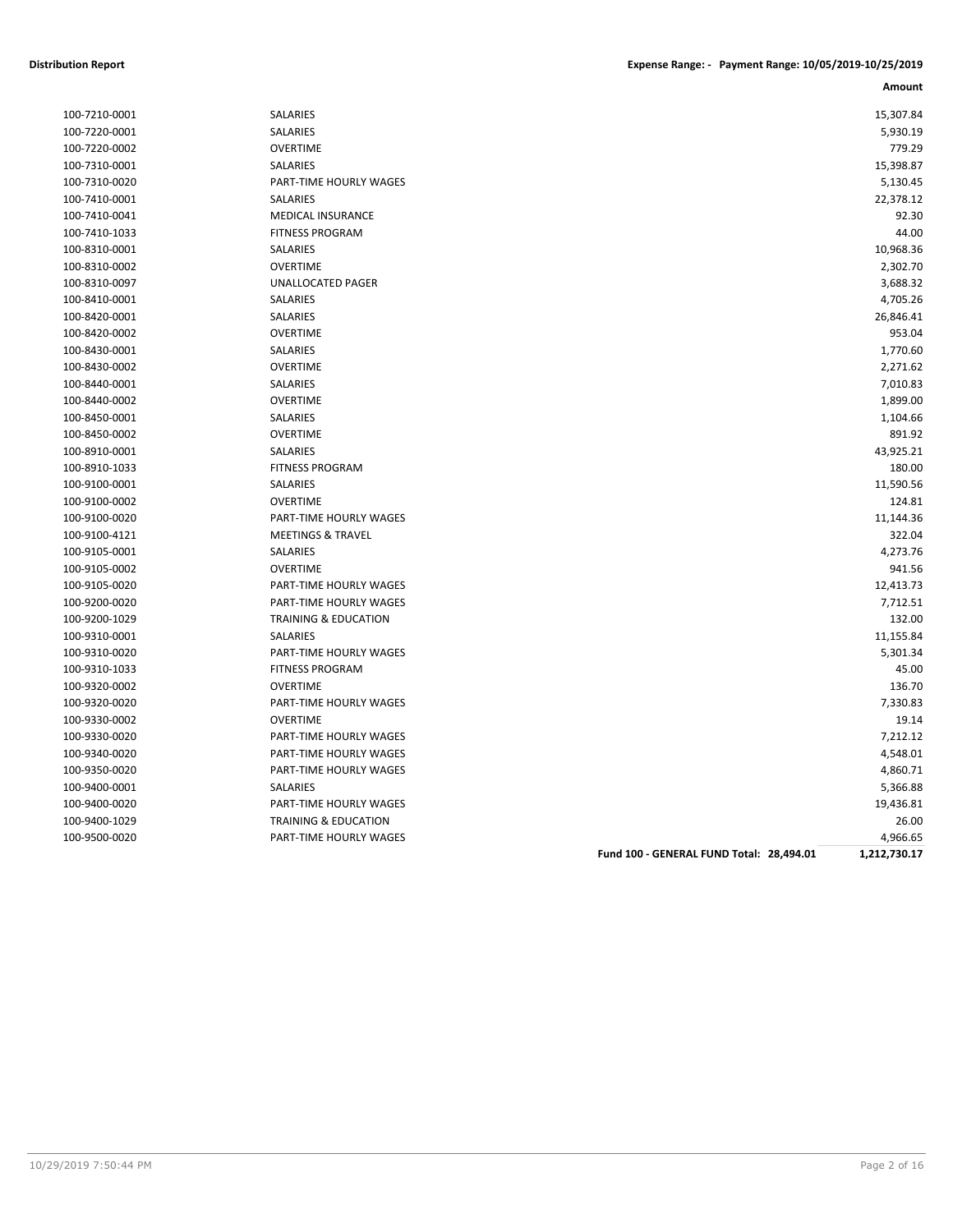**Fund: 103 - LAGUNA GRANDE PKG FUND**

103-8710-0001 SALARIES 795.36

**Fund 103 - LAGUNA GRANDE PKG FUND Total: 18.09 795.36**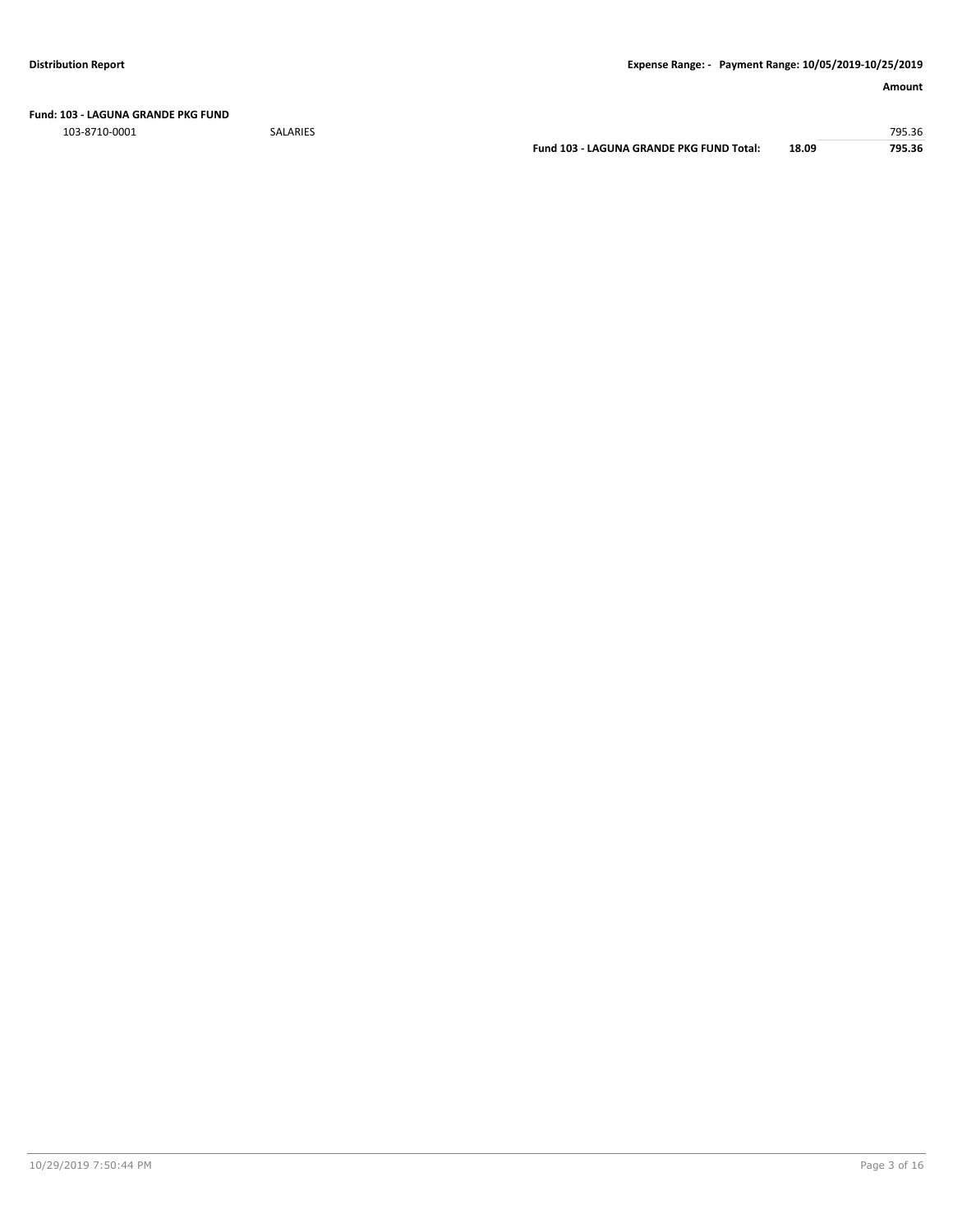| Fund: 113 - POMA & DMDC FUND |  |
|------------------------------|--|
|------------------------------|--|

| 113-8730-0001 |  |
|---------------|--|
| 113-8730-0002 |  |
| 113-8730-0020 |  |
| 113-8730-0041 |  |

| SALARIES               |                                    |        | 19,355.68 |
|------------------------|------------------------------------|--------|-----------|
| OVERTIME               |                                    |        | 70.54     |
| PART-TIME HOURLY WAGES |                                    |        | 3,304.44  |
| MEDICAL INSURANCE      |                                    |        | 184.60    |
|                        | Fund 113 - POMA & DMDC FUND Total: | 683.61 | 22,915.26 |
|                        |                                    |        |           |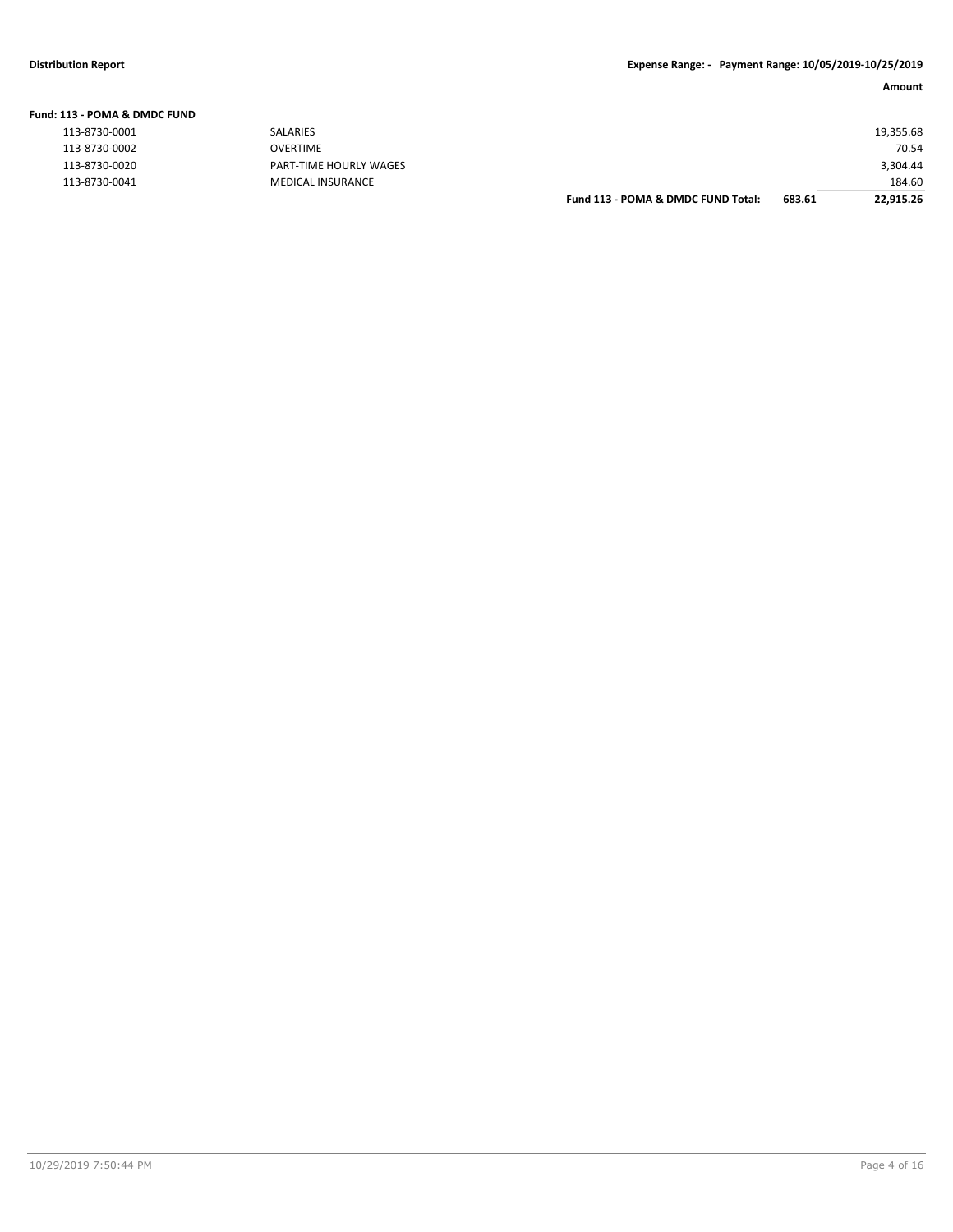**Fund: 200 - CDBG FUND** 200-5410-0001 SALARIES 4,390.04

**Fund 200 - CDBG FUND Total: 98.20 4,390.04**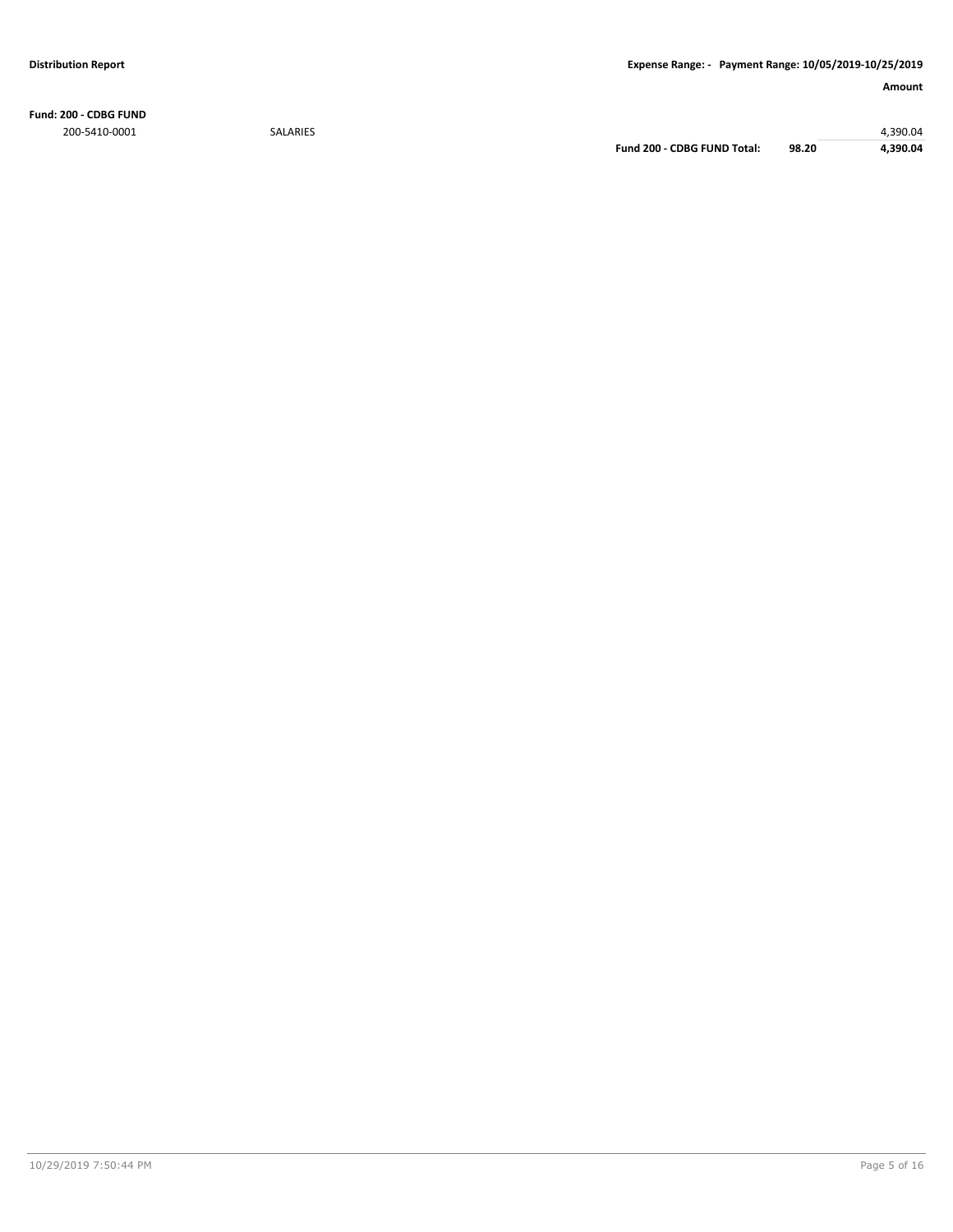| 210-8110-1033<br>210-8110-3097 | <b>FITNESS PROGRAM</b><br>SAFETY EQUIPMENT |                                       |        | 39.99<br>106.06 |
|--------------------------------|--------------------------------------------|---------------------------------------|--------|-----------------|
|                                |                                            |                                       |        |                 |
| 210-8420-0001                  | SALARIES                                   |                                       |        | 2,935.11        |
|                                |                                            | <b>Fund 210 - STREETS FUND Total:</b> | 542.00 | 16,521.32       |

# **Fund: 210 - STREETS FUND**

| 210-8110-0001 |
|---------------|
| 210-8110-1033 |
| 210-8110-3097 |
| 210-8420-0001 |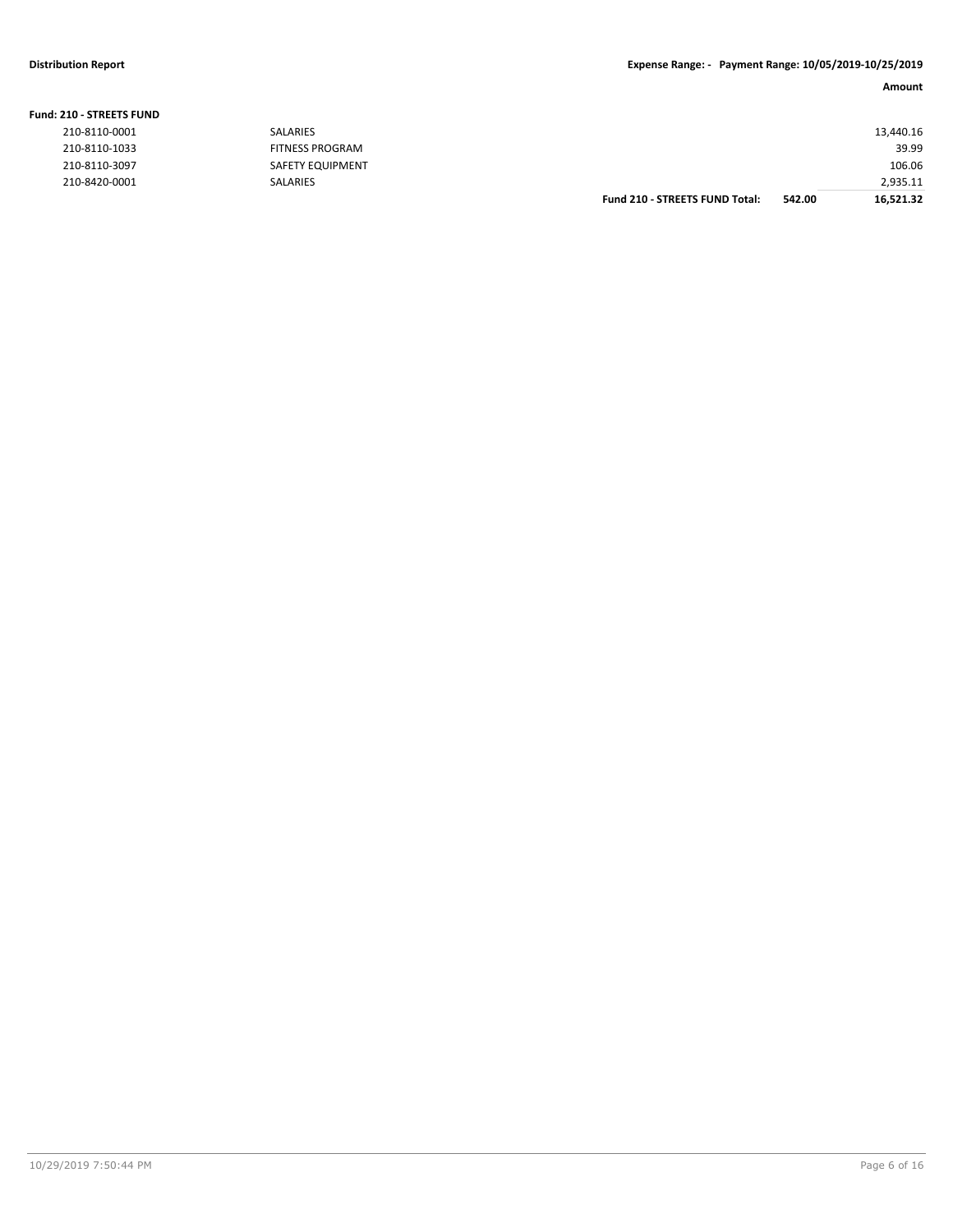**Fund: 218 - TRAINING - FIRE**

218-6670-0002 OVERTIME - CSTI BACKFILL 5,300.46 **Fund 218 - TRAINING - FIRE Total: 84.50**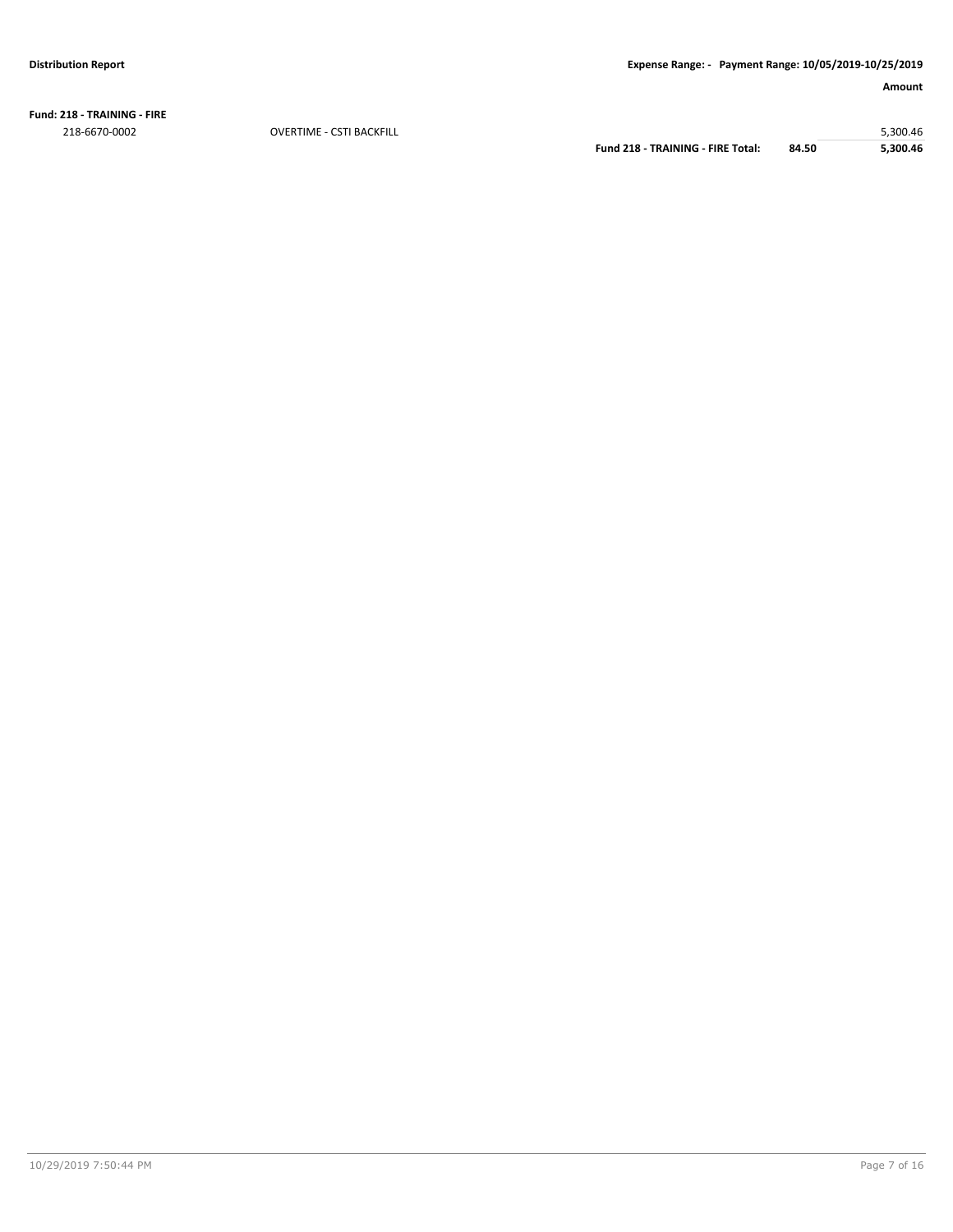**Fund: 251 - SENIOR PROGRAMS**

251-9500-7125 SENIOR ACTIVITIES 34.17 **Fund 251 - SENIOR PROGRAMS Total: 34.17**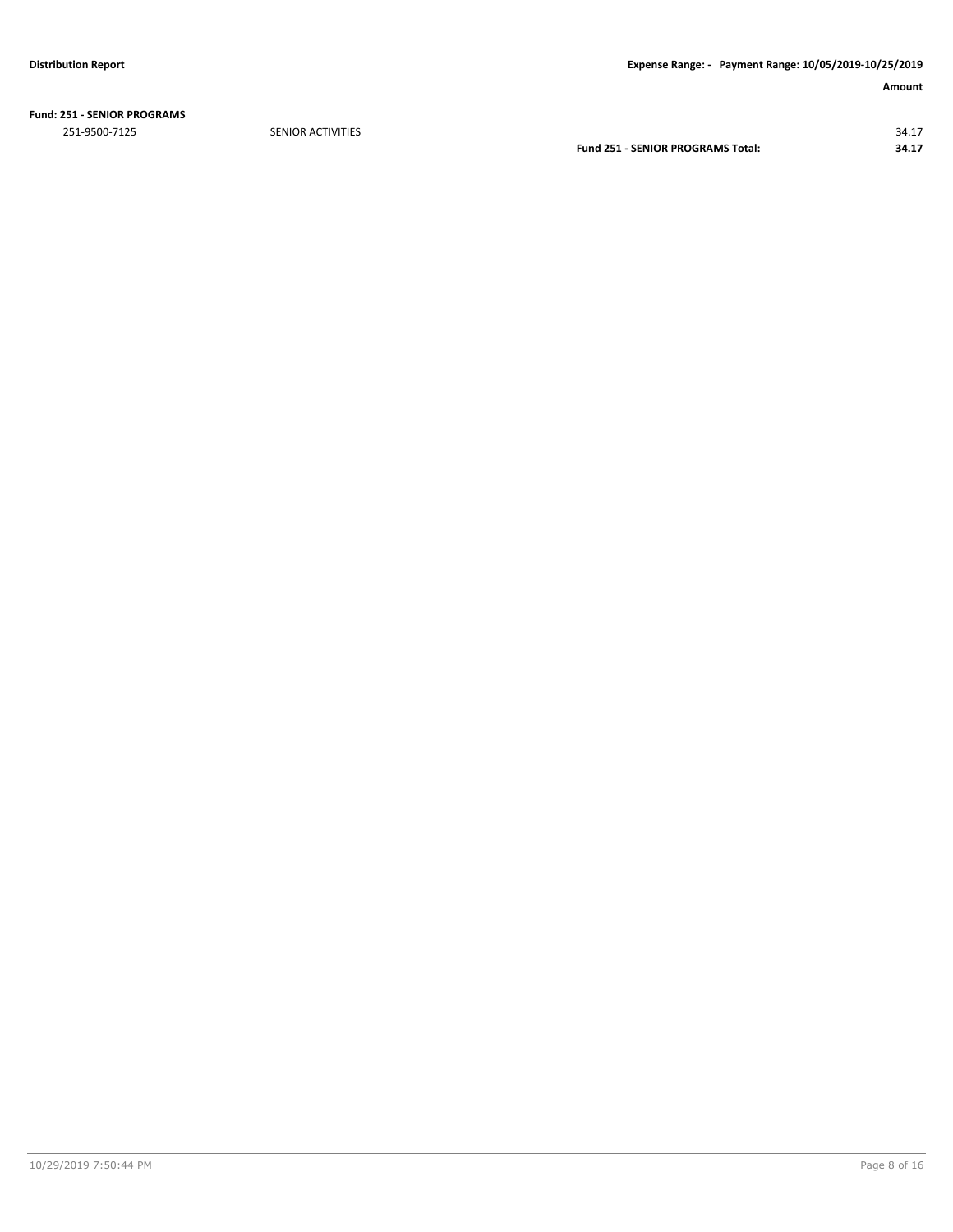| <b>Fund: 271 - STORMWATER FUND</b> |                              |                                          |        |           |
|------------------------------------|------------------------------|------------------------------------------|--------|-----------|
| 271-8110-0001                      | <b>SALARIES</b>              |                                          |        | 13,196.06 |
| 271-8110-0002                      | <b>OVERTIME</b>              |                                          |        | 156.97    |
| 271-8110-1033                      | <b>FITNESS PROGRAM</b>       |                                          |        | 6.75      |
| 271-8910-8000                      | STRORM WATER TRASH AMENDMENT |                                          |        | 86.41     |
|                                    |                              | <b>Fund 271 - STORMWATER FUND Total:</b> | 374.23 | 13.446.19 |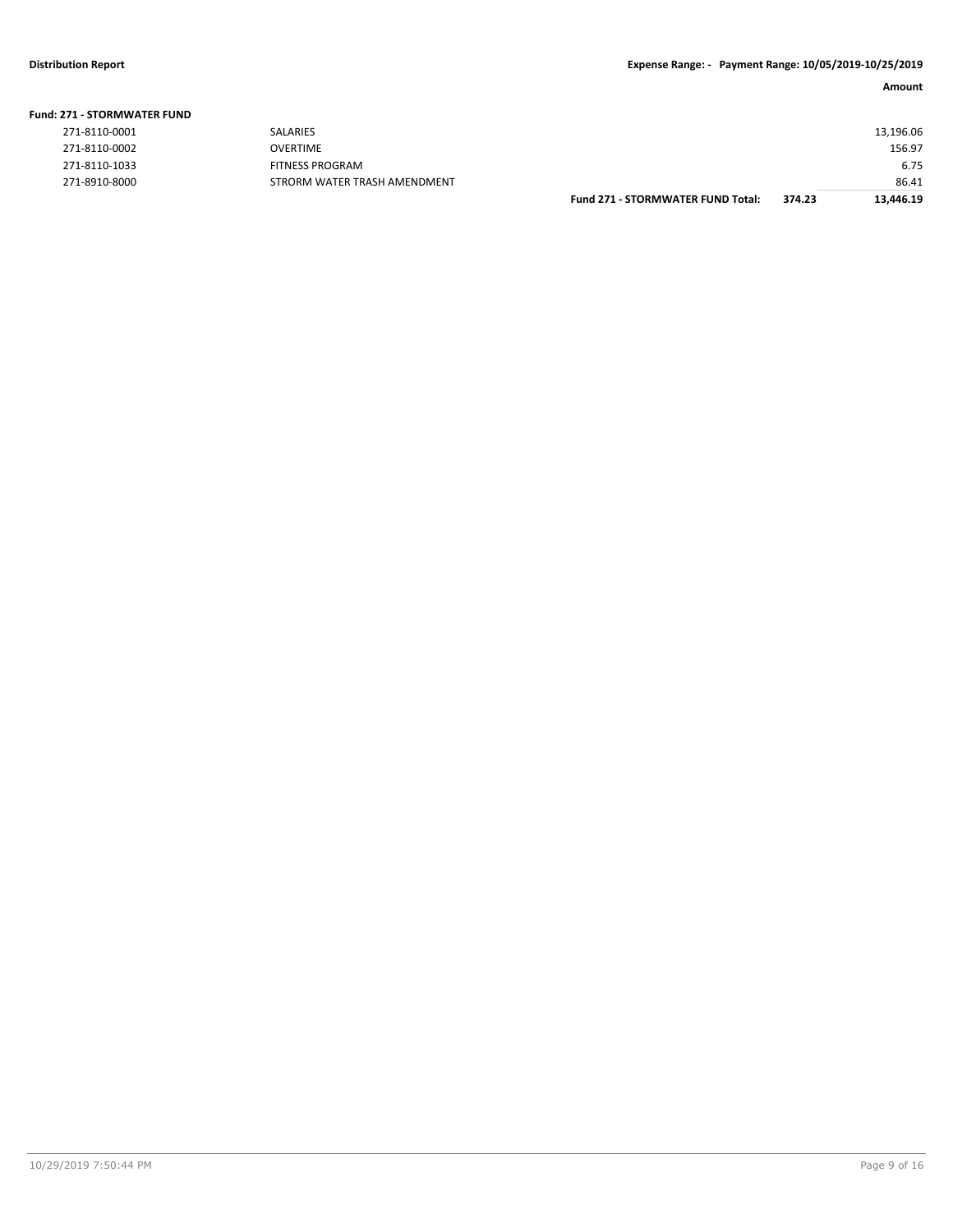**Fund: 345 - WBUV INFRASTRUCTURE IMPRO**

345-8910-0001 SALARIES 718.43 **Fund 345 - WBUV INFRASTRUCTURE IMPRO Total: 15.50 718.43**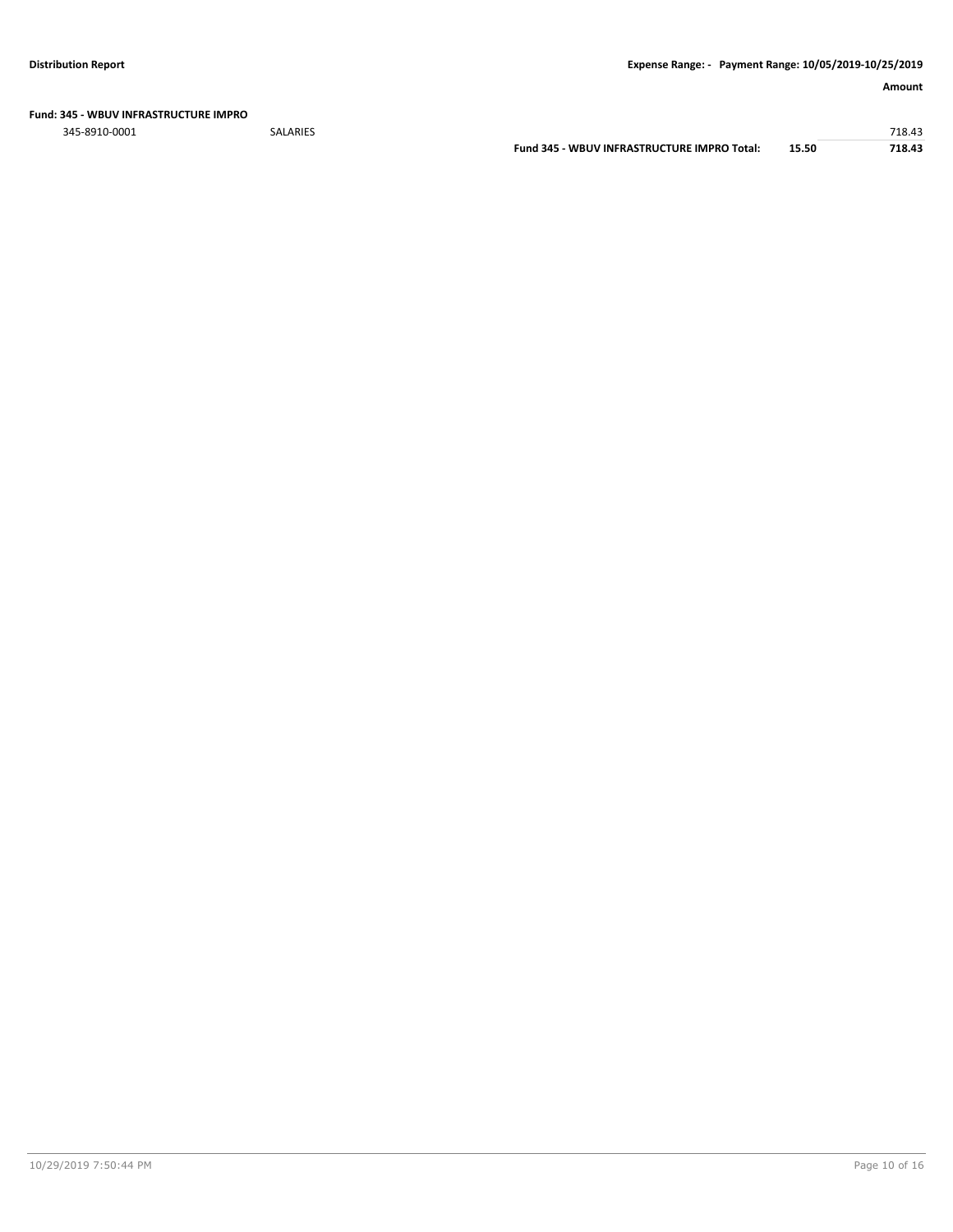| Fund: 401 - WATER FUND |                        |                                     |        |           |
|------------------------|------------------------|-------------------------------------|--------|-----------|
| 401-8610-0001          | <b>SALARIES</b>        |                                     |        | 491.02    |
| 401-8620-0001          | <b>SALARIES</b>        |                                     |        | 17,438.08 |
| 401-8620-0002          | <b>OVERTIME</b>        |                                     |        | 22.92     |
| 401-8620-1033          | FITNESS PROGRAM        |                                     |        | 31.50     |
| 401-8620-3095          | DEPARTMENT CONSUMABLES |                                     |        | 10.95     |
|                        |                        | <b>Fund 401 - WATER FUND Total:</b> | 478.00 | 17.994.47 |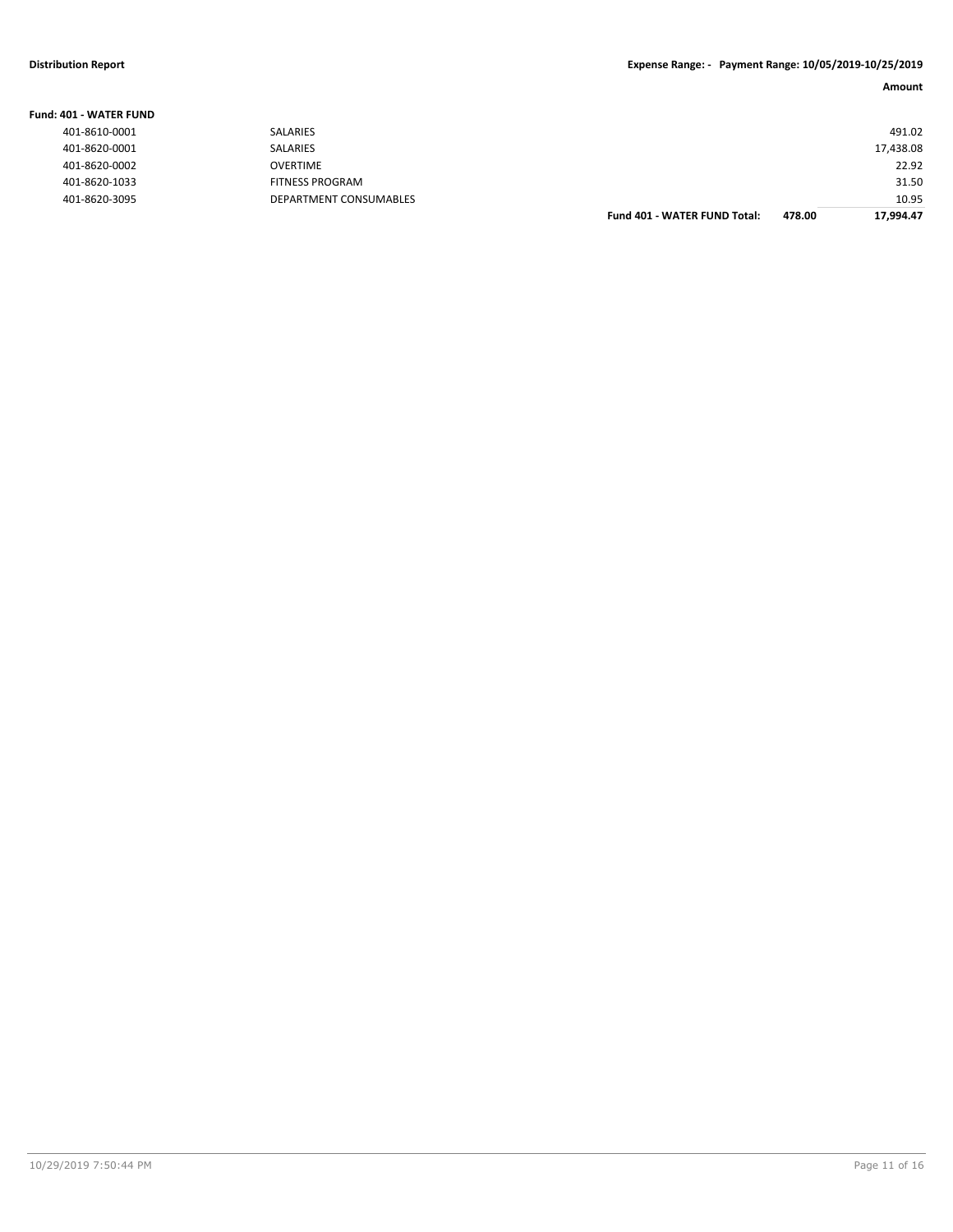# **Distribution Report Expense Range: - Payment Range: 10/05/2019-10/25/2019**

|  |  | Fund: 501 - EQUIPMT MAINT FUND |  |
|--|--|--------------------------------|--|
|--|--|--------------------------------|--|

| 501-8510-0001 |  |
|---------------|--|
| 501-8510-3097 |  |
| 501-8520-0001 |  |
| 501-8520-0002 |  |

| UU - EQUIPIVIT IVIAII'I FUI'U |                  |                                      |        |           |
|-------------------------------|------------------|--------------------------------------|--------|-----------|
| 501-8510-0001                 | SALARIES         |                                      |        | 982.07    |
| 501-8510-3097                 | SAFETY EQUIPMENT |                                      |        | 169.33    |
| 501-8520-0001                 | SALARIES         |                                      |        | 11,655.61 |
| 501-8520-0002                 | <b>OVERTIME</b>  |                                      |        | 83.27     |
|                               |                  | Fund 501 - EQUIPMT MAINT FUND Total: | 336.05 | 12,890.28 |
|                               |                  |                                      |        |           |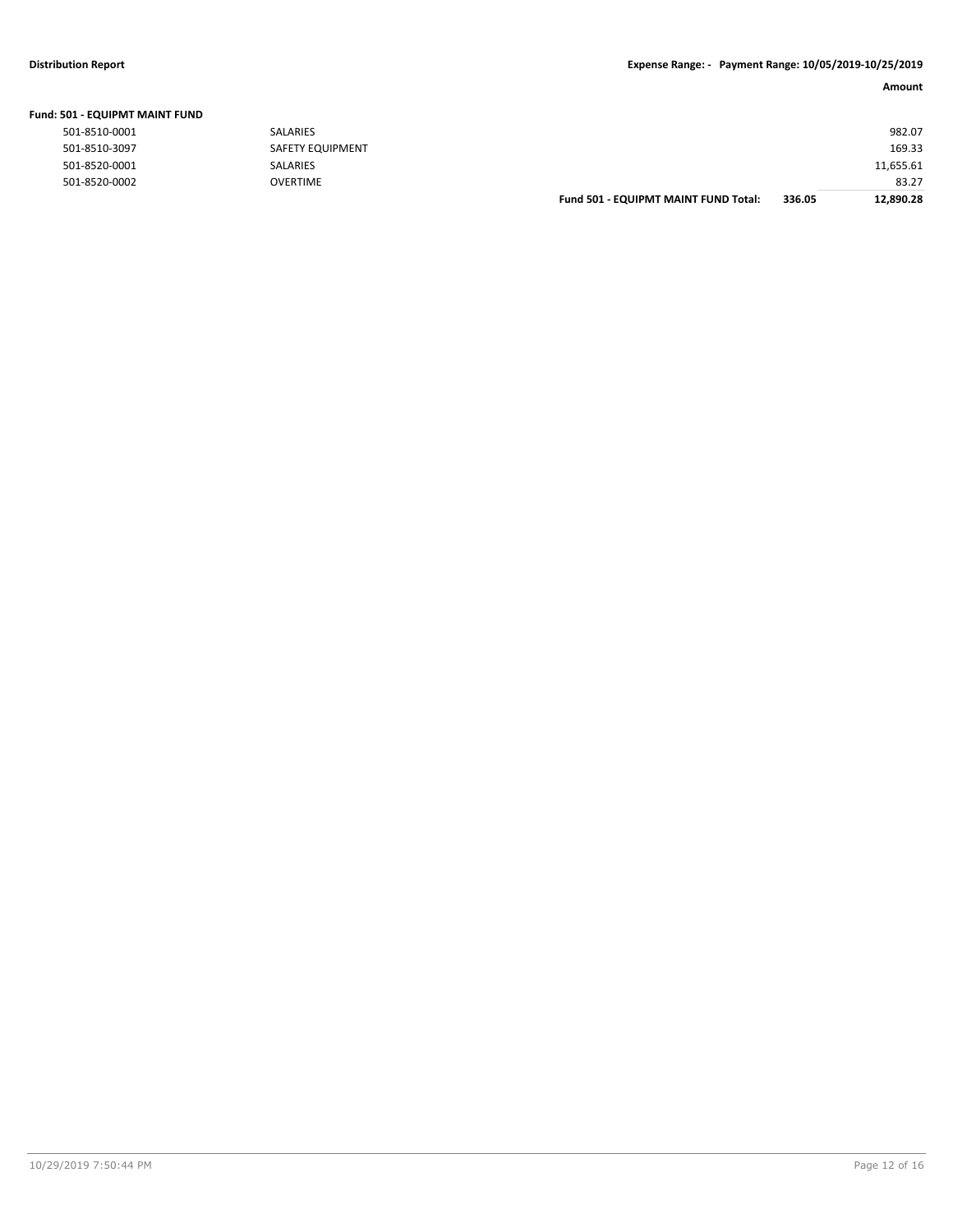|                  |                        | Fund 503 - MIS FUND Total: | 372.00 | 16,959.78 |
|------------------|------------------------|----------------------------|--------|-----------|
| 503-4010-1033    | <b>FITNESS PROGRAM</b> |                            |        | 45.00     |
| 503-4010-0020    | PART-TIME HOURLY WAGES |                            |        | 780.00    |
| 503-4010-0001    | SALARIES               |                            |        | 16,134.78 |
| ,U3 - IVIIS FUND |                        |                            |        |           |

**Fund: 503 - MIS FUND**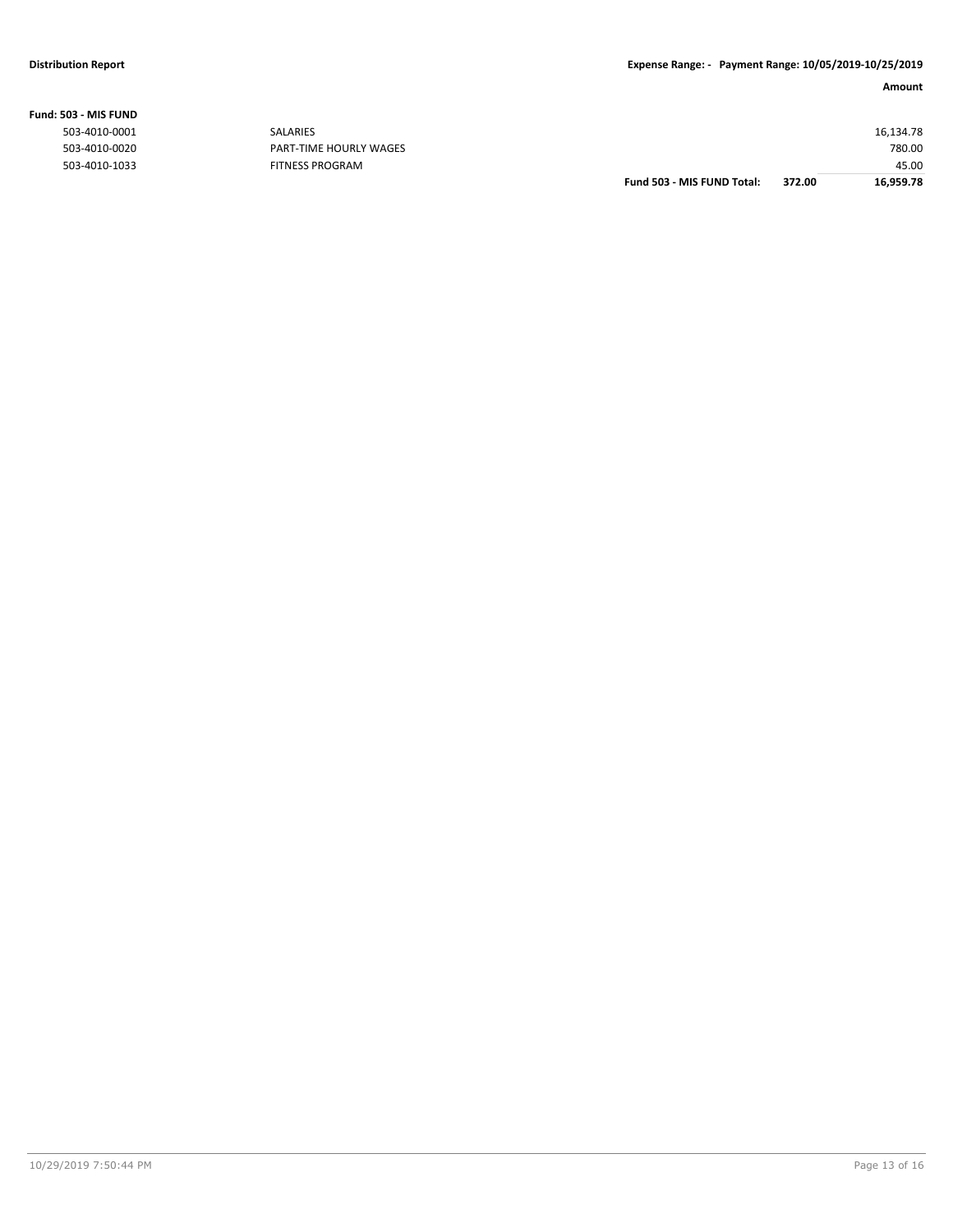| <b>Fund: 951 - SAN, DISTRICT GEN, FUND</b> |                        |                                           |        |           |
|--------------------------------------------|------------------------|-------------------------------------------|--------|-----------|
| 951-8810-0001                              | <b>SALARIES</b>        |                                           |        | 1,608.52  |
| 951-8810-1029                              | TRAINING AND EDUCATION |                                           |        | 153.00    |
| 951-8820-0001                              | SALARIES               |                                           |        | 11,150.20 |
| 951-8820-0002                              | <b>OVERTIME</b>        |                                           |        | 415.56    |
| 951-8820-1033                              | <b>FITNESS PROGRAM</b> |                                           |        | 6.75      |
|                                            |                        | Fund 951 - SAN, DISTRICT GEN, FUND Total: | 341.47 | 13.334.03 |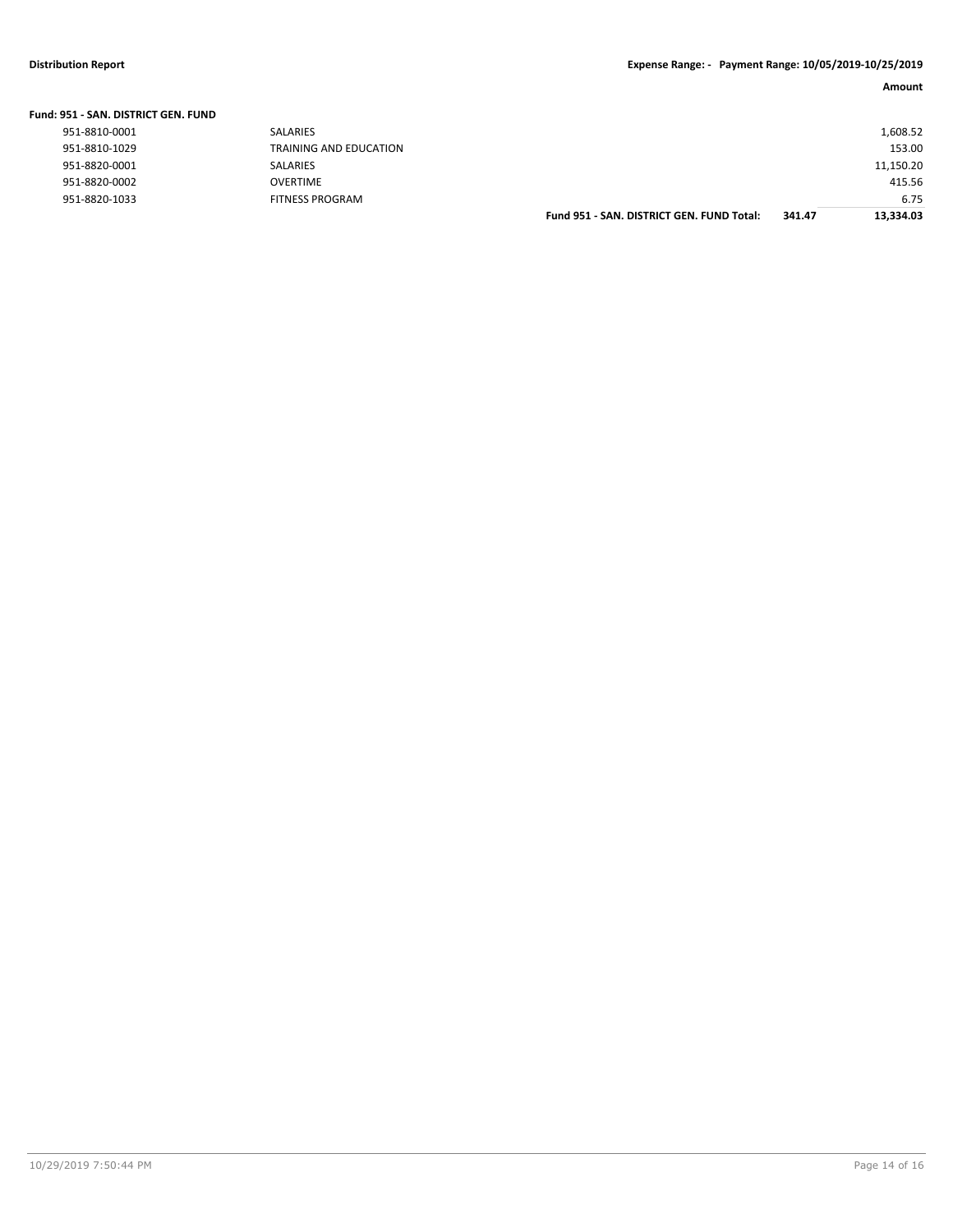|  | Fund: 953 - SAN. DISTRICT CAP. IMPROV |  |
|--|---------------------------------------|--|
|  |                                       |  |

953-8820-9201 DEL MONTE LIFT STATION UPGRADE 28.80

| 953-8820-9214 | DEL MONTE SWR MAIN REPLACEMENT |                                             |      | 28.80 |
|---------------|--------------------------------|---------------------------------------------|------|-------|
|               |                                | Fund 953 - SAN, DISTRICT CAP, IMPROV Total: | 1.00 | 57.60 |